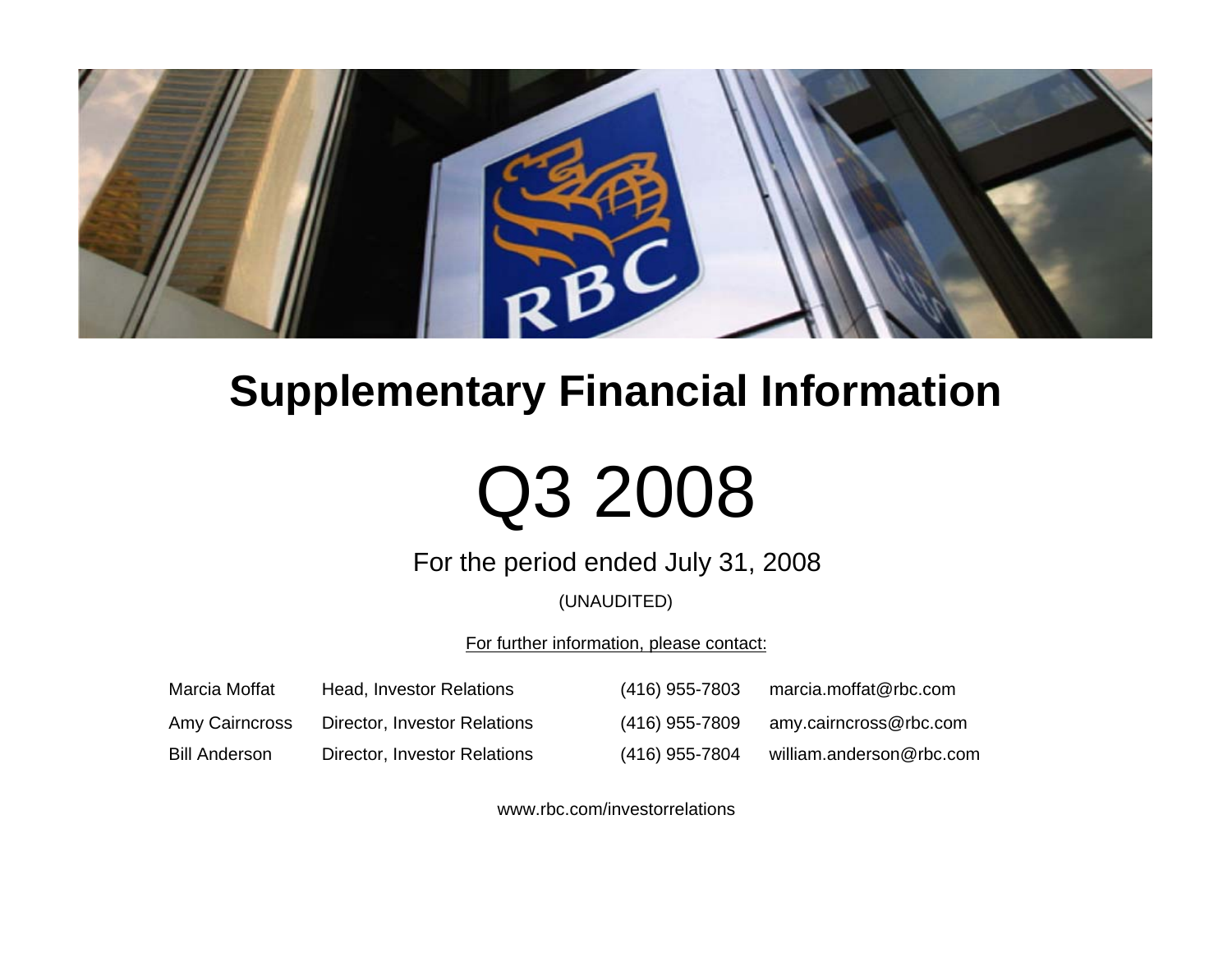## **Page Page**

- 1 **Notes to Users Capital**
- 2 **Key performance and Non-GAAP measures** 19 Risk-adjusted assets Basel II
- 2 Glossary

## 3 Financial Highlights

## **Consolidated Results**

- 5 Statements of income
- 5 Revenue from trading activities 22 Loans and acceptances
- 6 Non-interest expense 23 Gross impaired loans
- 7 Other earnings measures and Defined operating leverage 25 Provision for credit losses
- 7 Goodwill

## **Segment Details**

- 
- 9 Wealth Management
- 10 Insurance
- 11 International Banking
- 12 Capital Markets
- 13 Corporate Support
- 13 Discontinued Operations

## **On- and Off-Balance Sheet**

- 14 Balance sheets (period-end balances)
- 15 Selected average balance sheet items
- 15 Assets under administration and management
- 15 Statements of comprehensive income
- 16 Statements of changes in shareholders' equity
- 17 Loan securitization

- 18 Capital
- 
- **Glossary** 20 Risk-adjusted assets Basel I
- 21 Economic capital
- **Financial Highlights** 21 Financial asset securitization capital charges
- 21 Securitization subject to early amortization seller's interest

## **Credit Quality**

- 
- 
- 
- 26 Allowance for credit losses
- 27 Credit quality ratios

## 8 Canadian Banking 28 **Credit Risk Exposure**

**Calculation of ROE and RORC**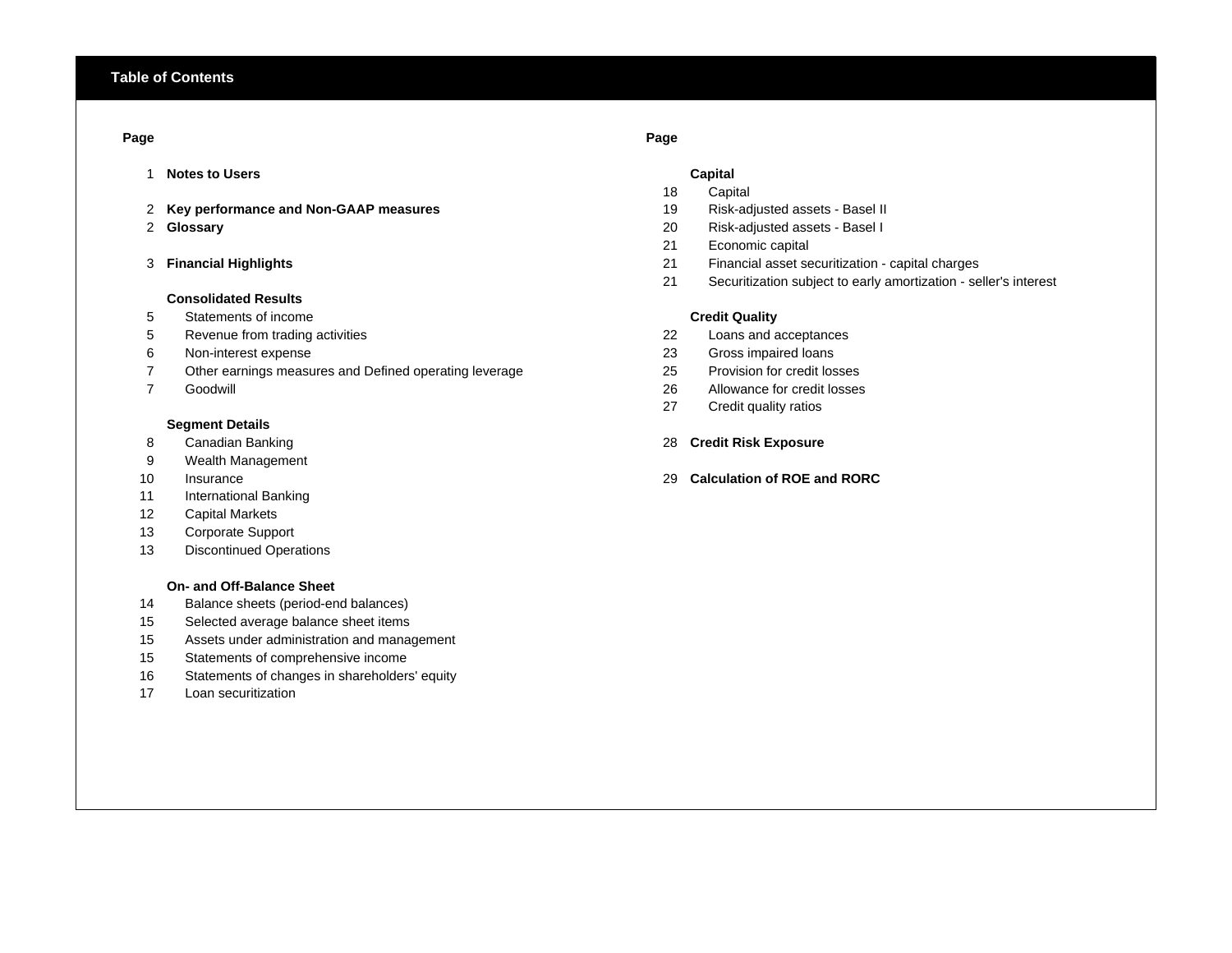## **Notes to Users**

The financial information in this document is in Canadian dollars and is based on financial statements prepared in accordance with Canadian generally accepted accounting principles (GAAP), unless otherwise noted. This document is not audited and should be read in conjunction with our Q3 2008 Report to Shareholders, our 2007 Annual Report to Shareholders and the Glossary on page 2 of this document. Certain comparative amounts have been reclassified to conform to the current period's presentation.

## *Significant reporting changes made to this document in Q3/08*

## *RBC creates Insurance segment*

We created our Insurance segment, formerly a business under Canadian Banking, and renamed our U.S. & International Banking segment International Banking. The historical comparative segment financial information was restated to reflect the realignment of our business segments. Royal Bank of Canada now consists of five business segments: Canadian Banking, Wealth Management, Insurance, International Banking and Capital Markets. The restated historical segment financial information for Canadian Banking and Insurance did not impact our previously reported consolidated financial information.

## *Net interest income reclassification*

We reclassified certain Trading revenue reported in Q4/07, Q1/08 and Q2/08 in Capital Markets from Net interest income - Interest income to Non-interest income - Other. There was no impact to Total revenue as a result of this reclassification.

## *Gross impaired loans (GIL) - Wholesale - Business information*

We revised GIL information in our Wholesale - Business - Real estate and related sector to exclude certain foreclosed assets. GIL, Net impaired loans information, Specific ACL as a % of GIL and related condition ratios for our U.S. Wholesale portfolio have been revised to reflect the change.

## *Net write-offs as a % of Average Net Loans and Acceptances coverage ratio*

We revised our calculation of the geographic coverage ratio for Net write-offs as a % of Average net loans and acceptances for Canada, U.S. and Other international to Net write-offs divided by Average net loans and acceptances for each of the geographies. Previously, the coverage ratio was calculated using Total average net loans and acceptances.

## *Significant reporting changes made to this document in Q2/08*

## *Gross insurance premiums and deposits*

We revised the Gross insurance premiums and deposits balances in Insurance to include our segregated funds deposits consistent with insurance industry practices. Comparative amounts have been revised to reflect this change.

## *Transfer of U.S. subprime and CDO available-for-sale securities portfolio to Corporate Support*

We transferred management oversight of our Wealth Management U.S. subprime and collateralized debt obligation available-for-sale securities portfolio to Corporate Support, where we have greater expertise in managing these types of investments, particularly during the current market conditions. We recorded a writedown on our exposure to U.S. subprime of \$58 million in Corporate Support.

## *Securities - Trading and Available-for-sale reclassifications*

We reviewed and reclassified certain U.S. municipal debt held in our Tender Option Bond (TOB) programs from Securities - Trading to Securities - Available-for-sale. The reclassifications did not impact total Securities. The related impact to Net income and Accumulated other comprehensive income was not significant and has been reflected in Q2/08. Comparative amounts on the Balance Sheet have been revised to reflect this change.

## *Loan portfolio information reclassifications*

We reclassified certain loans in our Wholesale - Bank portfolio - Canada to Wholesale - Non-banking financial services - Other international. This reclassification did not impact total Loans and acceptances or Net income. Comparative amounts and related credit quality ratios have been revised to reflect this change.

## *Significant reporting changes made to this document in Q1/08*

## *U.S. loan portfolio information*

For the three and 12 months ended October 31, 2007, we reclassified (i) new impaired loans and gross impaired loans, (ii) net impaired loans, and (iii) allowance for credit losses and provision for credit losses, which were overstated by \$30 million, \$22 million and \$8 million, respectively, in our U.S. retail residential mortgage portfolio and were understated by \$30 million, \$22 million and \$8 million, respectively in our U.S. wholesale real estate and related portfolio. Aggregate amounts of new impaired loans, gross impaired loans, net impaired loans, allowance for credit losses and provision for credit losses are unchanged. These reclassifications did not impact our consolidated net income or Balance Sheet.

## *Net interest income reclassification*

We reclassified certain Trading revenue reported in Q4/07 in Capital Markets from Non-interest income - Trading revenue to Net interest income to better reflect its nature. There was no impact to Total Trading revenue as a result of this reclassification. Comparative amounts in Q4/07 for Net interest income, Non-interest income - Trading revenue, Net interest margin and Non-interest income as a percentage of Total revenue reflect the change.

## *Assets under administration*

We revised the calculation for assets under administration for Canadian Banking to reflect the inclusion of mutual funds sold through our Canadian branch network. Comparative amounts have been revised to reflect this change.

## *Economic capital*

We enhanced our Economic Capital methodologies and parameters, which mainly resulted in a decrease of capital for non-trading market risk allocated to our business segments and to an increase of capital for credit risk allocated to Capital Markets.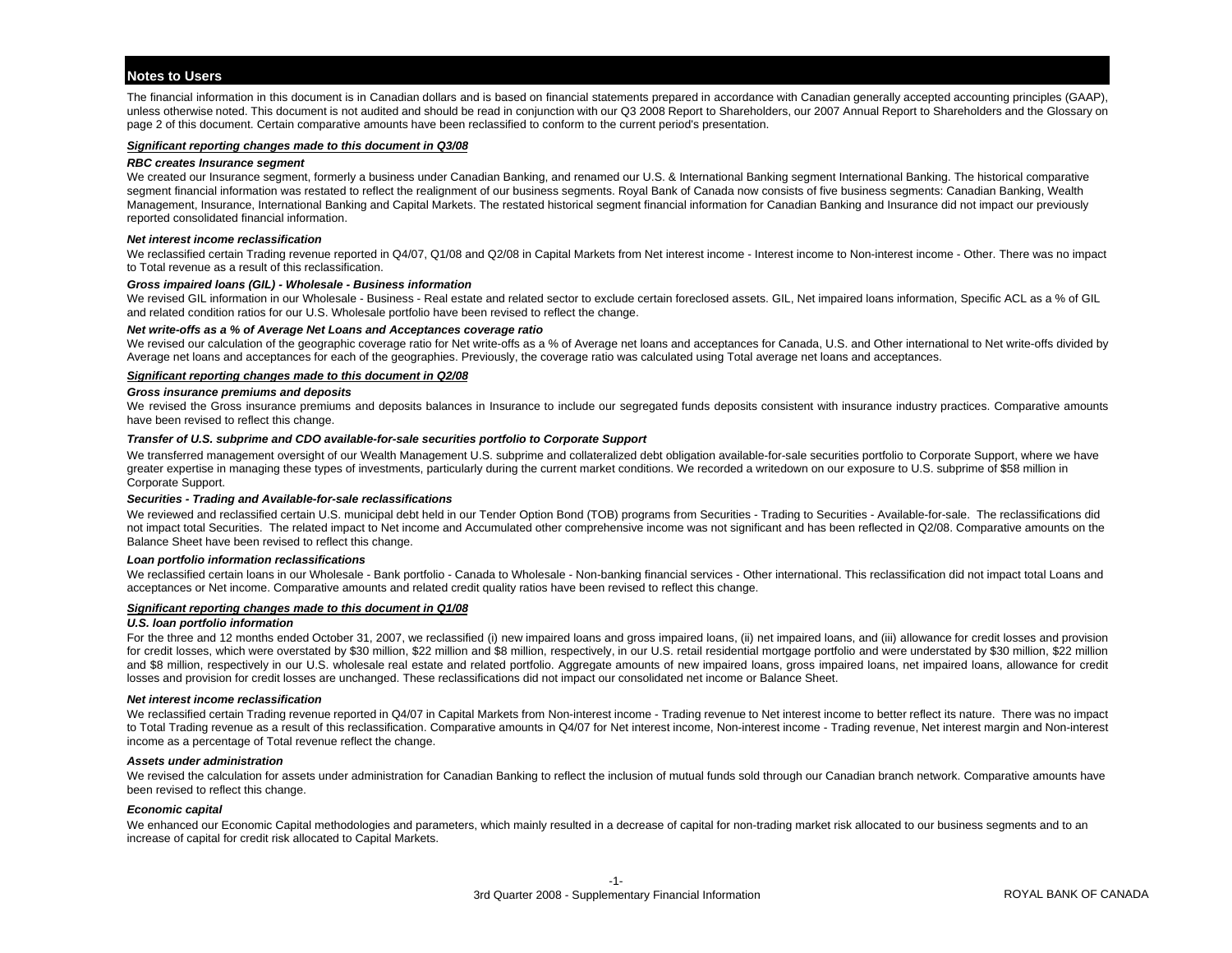## **Key performance and Non-GAAP measures**

Management measures and evaluates the performance of our consolidated operations and each of our segments based on a number of different measures including net income and non-GAAP measures. For details, refer to How we measure and report our business segments in our Q3 2008 Report to Shareholders, and our 2007 Annual Report to Shareholders. We also include non-GAAP cash basis financial measures in this document which we believe provides investors with supplemental information that may be useful in comparing to other financial institutions. However, readers are cautioned that the following non-GAAP financial measures do not have any standardized meaning prescribed by GAAP and therefore may not be comparable to similar measures presented by other companies.

## **Performance measures**

## Attributed capital (Economic capital)

An estimate of the amount of equity capital required to underpin risks. It is calculated by estimating **Non-GAAP measures** the level of capital that is necessary to support our various businesses, given their risks, consistent Cash basis measures<br>
with our desired solvency standard and credit ratings.

Unattributed capital represents common equity in excess of common equity attributed to our business segments and is reported in the Corporate Support segment. The corporation of the Defined operating leverage

## Return on risk capital (RORC)

Net income available to common shareholders divided by average risk capital. Refer to page 29 for the<br>
business segments' RORC calculation. Business segment RORC is calculated as net income available to expondic profit is business segments' RORC calculation. Business segment RORC is calculated as net income available to common shareholders divided by average risk capital for the period.

## **Glossary**

## Assets-to-capital multiple **Calculations**

Total assets plus specified off-balance sheet items, as defined by the OSFI, divided by total regulatory capital.

## Assets under administration (AUA)

Assets administered by us which are beneficially owned by clients. Services provided in respect of assets under Average common equity<br>administration are of an administrative nature, including safekeeping, collecting invest administration are of an administrative nature, including safekeeping, collecting investment income, settling<br>purchase and sale transactions, and recordkeeping.

## Assets under management (AUM)

Assets managed by us which are beneficially owned by clients. Services provided in respect of assets under Average earning assets management include the selection of investments and the provision of investment advice. We have assets under management that are also administered by us and included in assets under administration.

## Goodwill and intangibles Capital charge Capital charge Capital charge Capital charge

Represents our net investment in goodwill and intangibles.

## Taxable equivalent basis (teb)

Income from certain tax-advantaged sources are reported on a taxable equivalent basis (teb). Under this approach, revenue from tax-advantaged sources are grossed up, which currently includes only our Canadian Market capitalization<br>taxable corporate dividends recorded in Net interest income, to their tax equivalent value with taxable corporate dividends recorded in Net interest income, to their tax equivalent value with a corresponding offset recorded in the provision for income taxes. We record teb adjustments in Capital Markets and record Exchange. elimination adjustments in Corporate Support thereby generating the same after-tax net income as

## Total trading revenue

Total trading revenue is comprised of trading related revenue recorded in Net interest income and Non-interest Net interest margin (average earning assets) income.

## **Ratios**

The percentage of risk-adjusted assets supported by capital, using the guidelines of the Office of the Superintendent of Financial Institutions Canada (OSFI) based on standards issued by the Bank for International Risk-adjusted assets - Basel I Settlements and Canadian GAAP financial information.

## Efficiency ratio

Non-interest expense as a percentage of total revenue.

Return on assetsNet income divided by average assets.

29 for ROE calculation.

## Risk capital Return on equity (ROE)

Risk capital includes credit, market (trading and non-trading), insurance-specific, operational, Business segment return on equity is calculated as net income available to common shareholders includes and trading and the p divided by average attributed capital for the period. Corporate Support also includes average unattributed capital. Refer to page 29 for calculation of ROE.

Cash basis measures such as cash net income, cash diluted earnings per share (EPS) and cash ROE are calculated by adding back to net income the after-tax amount of the amortization of other intangibles. Unattributed capital These non-cash charges do not deplete our cash reserves.

Our defined operating leverage is defined as the difference between revenue growth rate (as adjusted) and Average risk capital non-interest expense growth rate (as adjusted). Revenue is based on a taxable equivalent basis, excluding Calculated using methods intended to approximate the average of the daily risk capital balances for consolidated variable interest entities (VIES) and Insurance revenue. Our revenue in 2007 excludes the neiral of the finan accounting adjustments related to the financial instruments accounting standards. Non-interest expense excludes Insurance expense.

amortization of other intangibles, less a capital charge for use of attributed capital.

Average halances (assets loans and accentances and denosits) Calculated using methods intended to approximate the average of the daily balances for the period.

segments, calculated using methods intended to approximate the average of the daily attributed capital for the period.

The average carrying value of deposits with banks, securities, assets purchased under reverse repurchase agreements and certain securities borrowed, and loans based on daily balances for the period.

Calculated by multiplying the cost of capital by the amount of average common equity. The cost of capital is a proxy for the after-tax return that we estimate to be required by shareholders for the use of their capital. The cost of capital is regularly reviewed and adjusted from time to time based on prevailing market conditions.

Net interest margin (average assets) Net interest income divided by average assets.

Net interest income divided by average earning assets.

## s and the state of state of  $\sim$  Net write-offs

Capital ratios Gross write-offs less recoveries of amounts previously written off.

Used in the calculation of risk-based capital ratios as defined by guidelines issued by the OSFI. The face value of assets is discounted using risk-weighting factors in order to reflect a comparable risk per dollar among all types of assets. The risk inherent in off-balance sheet instruments is also recognized, first by determining a credit equivalent amount, and then by applying appropriate risk-weighting factors. Specific and general market risk-adjusted assets are added to the calculation of the Balance Sheet and off-balance sheet risk-adjusted assets to obtain the total risk-adjusted assets.

## Risk-adjusted assets - Basel II

Return on common equity (ROE) Used in the calculation of risk-based capital ratios as defined by guidelines issued by the OSFI based on Basel I Net income available to common shareholders divided by average common equity for the period. Refer to page effective November 1, 2007. A majority of our credit risk portfolios use the AIRB Approach and the remainder use a Standardized Approach for the calculation of Risk-adjusted assets (RAA) based on the total exposure, i.e. exposure at default, and counterparty risk weights. For market risk RAA measurement, we use internal models approach for products with regulatory approval and a standardized approach for products to be approved For Operational risk, we use the Standardized Approach. In addition, Basel II requires a transitional capital floor adjustment. For more details, refer to Report to Shareholders.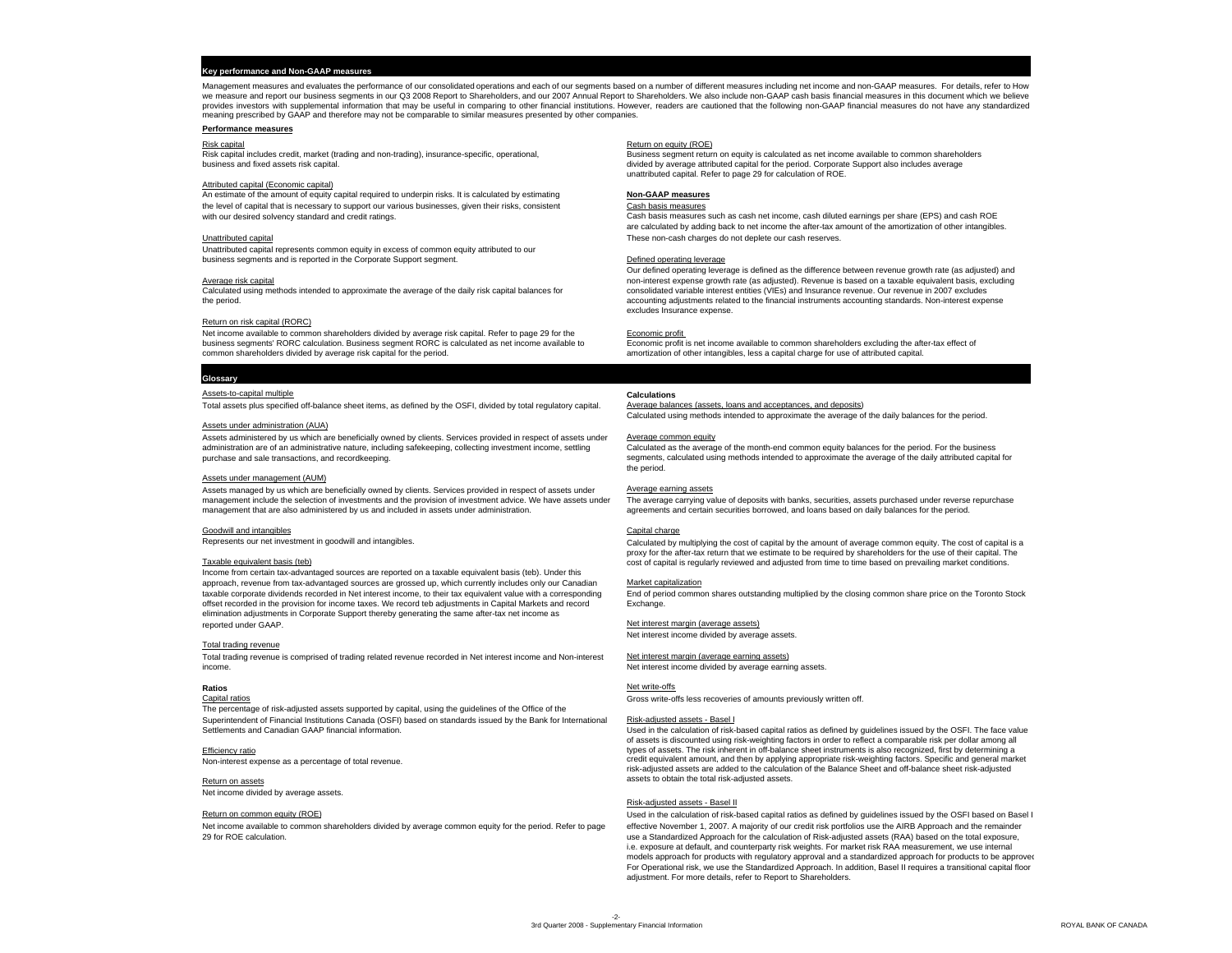| <b>FINANCIAL HIGHLIGHTS</b>                                     |              |            |                 |         |         |              |         |                 |          |            |               |              |          |          |
|-----------------------------------------------------------------|--------------|------------|-----------------|---------|---------|--------------|---------|-----------------|----------|------------|---------------|--------------|----------|----------|
| (C\$ MM)                                                        | Q3/08        | Q2/08      | Q1/08           | Q4/07   | Q3/07   | Q2/07        | Q1/07   | Q4/06           | Q3/06    | 2008       | 2007          | 2007         | 2006     | 2005     |
|                                                                 |              |            |                 |         |         |              |         |                 |          | 9 months   | 9 months      |              |          |          |
| SELECTED INCOME STATEMENT INFORMATION                           |              |            |                 |         |         |              |         |                 |          |            |               |              |          |          |
| Total revenue                                                   | 5,912        | 4,954      | 5,647           | 5,615   | 5,480   | 5,669        | 5,698   | 5,349           | 5,206    | 16,513     | 16,847        | 22,462       | 20,637   | 19,184   |
| Provision for credit losses (PCL)                               | 334          | 349        | 293             | 263     | 178     | 188          | 162     | 159             | 99       | 976        | 528           | 791          | 429      | 455      |
| Insurance policyholder benefits, claims and acquisition expense | 553          | 548        | 616             | 637     | 343     | 677          | 516     | 611             | 627      | 1,717      | 1,536         | 2,173        | 2,509    | 2,625    |
| Non-interest expense (NIE)                                      | 3,272        | 2,970      | 3,120           | 3,093   | 3,165   | 3,148        | 3,067   | 2.955           | 2,861    | 9.362      | 9,380         | 12,473       | 11,495   | 11,357   |
| Net income from continuing operations                           | 1,262        | 928        | 1,245           | 1,324   | 1,395   | 1,279        | 1,494   | 1,263           | 1,194    | 3,435      | 4,168         | 5,492        | 4,757    | 3,437    |
| Net loss from discontinued operations                           |              |            |                 |         |         |              |         | (1)             | (17)     |            |               |              | (29)     | (50)     |
| Net Income                                                      | 1,262        | 928        | 1,245           | 1,324   | 1,395   | 1,279        | 1,494   | 1,262           | 1,177    | 3,435      | 4,168         | 5,492        | 4,728    | 3,387    |
| Net income available to common shareholders                     | 1,235        | 905        | 1,221           | 1,300   | 1,369   | 1,257        | 1,478   | 1,236           | 1,164    | 3,361      | 4,104         | 5,404        | 4,668    | 3,349    |
| <b>PROFITABILITY MEASURES</b>                                   |              |            |                 |         |         |              |         |                 |          |            |               |              |          |          |
| Total                                                           |              |            |                 |         |         |              |         |                 |          |            |               |              |          |          |
| Earnings per share (EPS) - basic                                | \$0.93       | \$0.70     | \$0.96          | \$1.02  | \$1.07  | \$0.99       | \$1.16  | \$0.97          | \$0.91   | \$2.60     | \$3.22        | \$4.24       | \$3.65   | \$2.61   |
| - diluted                                                       | \$0.92       | \$0.70     | \$0.95          | \$1.01  | \$1.06  | \$0.98       | \$1.14  | \$0.96          | \$0.90   | \$2.57     | \$3.18        | \$4.19       | \$3.59   | \$2.57   |
| Return on common equity (ROE)                                   | 19.4%        | 15.6%      | 21.4%           | 23.0%   | 24.4%   | 23.5%        | 27.3%   | 23.9%           | 23.1%    | 18.7%      | 25.1%         | 24.6%        | 23.5%    | 18.0%    |
| Return on risk capital (RORC)                                   | 31.1%        | 26.0%      | 35.6%           | 35.8%   | 36.9%   | 35.2%        | 41.6%   | 37.3%           | 35.7%    | 30.9%      | 37.9%         | 37.4%        | 36.7%    | 29.3%    |
| Return on assets                                                | 0.78%        | 0.58%      | 0.79%           | 0.88%   | 0.94%   | 0.91%        | 1.06%   | 0.95%           | 0.92%    | 0.72%      | 0.97%         | 0.95%        | 0.94%    | 0.76%    |
|                                                                 |              |            | 2.05%           | 2.12%   | 2.21%   |              |         | 2.24%           |          |            | 2.23%         | 2.23%        | 2.21%    |          |
| Return on risk-adjusted assets                                  | 2.00%        | 1.51%      |                 |         |         | 2.16%        | 2.45%   |                 | 2.14%    | 1.85%      |               |              |          | 1.77%    |
| Efficiency ratio                                                | 55.3%        | 60.0%      | 55.3%           | 55.1%   | 57.8%   | 55.5%        | 53.8%   | 55.2%           | 55.0%    | 56.7%      | 55.7%         | 55.5%        | 55.7%    | 59.2%    |
| <b>Continuing Operations</b>                                    |              |            |                 |         |         |              |         |                 |          |            |               |              |          |          |
| Earnings per share (EPS) - basic                                | \$0.93       | \$0.70     | \$0.96          | \$1.02  | \$1.07  | \$0.99       | \$1.16  | \$0.97          | \$0.92   | \$2.60     | \$3.22        | \$4.24       | \$3.67   | \$2.65   |
| - diluted                                                       | \$0.92       | \$0.70     | \$0.95          | \$1.01  | \$1.06  | \$0.98       | \$1.14  | \$0.96          | \$0.91   | \$2.57     | \$3.18        | \$4.19       | \$3.61   | \$2.61   |
| Return on common equity (ROE)                                   | 19.4%        | 15.6%      | 21.4%           | 23.0%   | 24.4%   | 23.5%        | 27.3%   | 23.6%           | 23.1%    | 18.7%      | 25.1%         | 24.6%        | 23.3%    | 18.1%    |
| Return on risk capital (RORC)                                   | 31.1%        | 26.0%      | 35.6%           | 35.8%   | 36.9%   | 35.2%        | 41.6%   | 37.3%           | 36.2%    | 30.9%      | 37.9%         | 37.4%        | 37.0%    | 29.7%    |
| <b>Discontinued Operations</b>                                  |              |            |                 |         |         |              |         |                 |          |            |               |              |          |          |
| Earnings per share (EPS) - basic                                |              |            |                 |         |         |              |         | \$0.00          | (\$0.01) |            |               |              | (\$0.02) | (\$0.04) |
| - diluted                                                       |              |            | ٠               |         |         |              |         | \$0.00          | (\$0.01) |            |               |              | (\$0.02) | (\$0.04) |
| <b>KEY RATIOS</b>                                               |              |            |                 |         |         |              |         |                 |          |            |               |              |          |          |
| Diluted EPS growth                                              | $(13.2)\%$   | $(28.6)\%$ | $(16.7)\%$      | 5.2%    | 17.8%   | 15.3%        | 28.1%   | 146.2%          | 21.6%    | $(19.2)\%$ | 20.5%         | 16.7%        | 39.7%    | 21.8%    |
| Diluted EPS growth <sup>1</sup> - continuing operations         | $(13.2)\%$   | $(28.6)\%$ | $(16.7)\%$      | 5.2%    | 16.5%   | 14.0%        | 28.1%   | 134.1%          | 19.7%    | $(19.2)\%$ | 19.5%         | 16.1%        | 38.3%    | 14.5%    |
|                                                                 |              |            |                 | 5.0%    | 5.3%    | 10.7%        |         |                 | 5.6%     |            |               |              | 7.6%     | 7.8%     |
| Revenue growth                                                  | 7.9%<br>3.4% | $(12.6)\%$ | (0.9)%          | 4.7%    | 10.6%   |              | 14.9%   | 11.5%           | 4.7%     | (2.0)%     | 10.2%<br>9.8% | 8.8%<br>8.5% | 1.2%     |          |
| NIE growth                                                      | 0.6%         | (5.7)%     | 1.7%            | 2.0%    | 1.2%    | 7.5%<br>1.7% | 11.5%   | (10.7)%<br>3.1% | 3.3%     | (0.2)%     | 2.8%          | 2.6%         | 2.5 %    | 4.8%     |
| Defined operating leverage                                      |              | (5.9)%     | (0.2)%<br>0.44% | 0.41%   |         | 0.35%        | 5.8%    |                 |          | (1.8)%     |               |              |          | 7.5 %    |
| Specific PCL to average net loans and acceptances "             | 0.47%        | 0.54 %     |                 |         | 0.29%   |              | 0.29%   | 0.29%           | 0.18%    | 0.48%      | 0.31%         | 0.33%        | 0.23%    | 0.21%    |
| Net interest margin (average assets)                            | 1.42 %       | 1.37%      | 1.36 %          | 1.33%   | 1.32%   | 1.34%        | 1.31%   | 1.31%           | 1.38%    | 1.39 %     | 1.33%         | 1.33%        | 1.35%    | 1.53%    |
| Non-interest income as % of total revenue                       | 61.1%        | 55.4%      | 62.1%           | 64.4%   | 64.1%   | 66.7%        | 67.5%   | 67.6%           | 66.1%    | 59.7%      | 66.1%         | 65.7%        | 67.1%    | 64.6%    |
| Effective tax rate                                              | 25.2%        | 14.4%      | 21.2%           | 15.7%   | 19.5%   | 21.3%        | 22.3%   | 21.1%           | 23.5%    | 21.1%      | 21.0%         | 19.8%        | 22.6%    | 27.2%    |
| SELECTED BALANCE SHEET INFORMATION                              |              |            |                 |         |         |              |         |                 |          |            |               |              |          |          |
| Average loans and acceptances                                   | 274,000      | 264,100    | 255,400         | 244,300 | 236,500 | 230,200      | 222,900 | 215,100         | 209,300  | 264,500    | 229,900       | 233,500      | 206,200  | 186,100  |
| <b>Total assets</b>                                             | 636,792      | 627,471    | 632,761         | 600,346 | 604,582 | 589,076      | 571.615 | 536,780         | 523,969  | 636,792    | 604,582       | 600,346      | 536,780  | 469,521  |
| Average assets                                                  | 642,900      | 654,800    | 626,200         | 597,500 | 588,800 | 578,700      | 558,900 | 525,500         | 509,500  | 641,200    | 575,400       | 581,000      | 502,300  | 447,100  |
| Average earning assets                                          | 528.000      | 530.100    | 518.700         | 506,600 | 507,200 | 500.000      | 483.300 | 455.900         | 437,300  | 525.600    | 496.800       | 499.200      | 434.100  | 378,900  |
| Deposits                                                        | 409,091      | 399,425    | 394,416         | 365,205 | 376,325 | 372,728      | 365,606 | 343,523         | 334,702  | 409,091    | 376,325       | 365,205      | 343,523  | 306,860  |
| Common equity                                                   | 26,477       | 23,732     | 22,981          | 22,395  | 22,500  | 22,052       | 21,861  | 21,075          | 20,290   | 26,477     | 22,500        | 22,395       | 21,075   | 19,149   |
| Average common equity                                           | 25,400       | 23,550     | 22,750          | 22,450  | 22,250  | 21,950       | 21,450  | 20,500          | 20,050   | 24,000     | 21,850        | 22,000       | 19,900   | 18,600   |
|                                                                 |              |            |                 |         |         |              |         |                 |          |            |               |              |          |          |
| Average risk capital                                            | 15,750       | 14,150     | 13,650          | 14,400  | 14,700  | 14,650       | 14,100  | 13,150          | 12,950   | 14,550     | 14,500        | 14,450       | 12,750   | 11,450   |
| <b>INTEREST RATE SENSITIVITY</b>                                |              |            |                 |         |         |              |         |                 |          |            |               |              |          |          |
| Before tax impact of 1% increase in rates on:                   |              |            |                 |         |         |              |         |                 |          |            |               |              |          |          |
| Net interest income using simulation                            | 35           | 9          | 53              | 54      | 82      | 66           | 83      | 87              | 93       | 35         | 82            | 54           | 87       | 106      |
| Economic value of equity                                        | (480)        | (575)      | (496)           | (440)   | (307)   | (500)        | (508)   | (496)           | (454)    | (480)      | (307)         | (440)        | (496)    | (435)    |
| Before tax impact of 1% decrease in rates on:                   |              |            |                 |         |         |              |         |                 |          |            |               |              |          |          |
| Net interest income using simulation                            | (57)         | (25)       | (87)            | (111)   | (140)   | (123)        | (143)   | (153)           | (173)    | (57)       | (140)         | (111)        | (153)    | (181)    |
| Economic value of equity                                        | 397          | 489        | 386             | 309     | 201     | 372          | 377     | 375             | 335      | 397        | 201           | 309          | 375      | 291      |

<sup>1</sup> Growth rates are calculated based on earnings from continuing operations in the same period a year ago.<br><sup>2</sup> A \$52 million transfer of the specific allowance to the general allowance during 2005 decreased this ratio by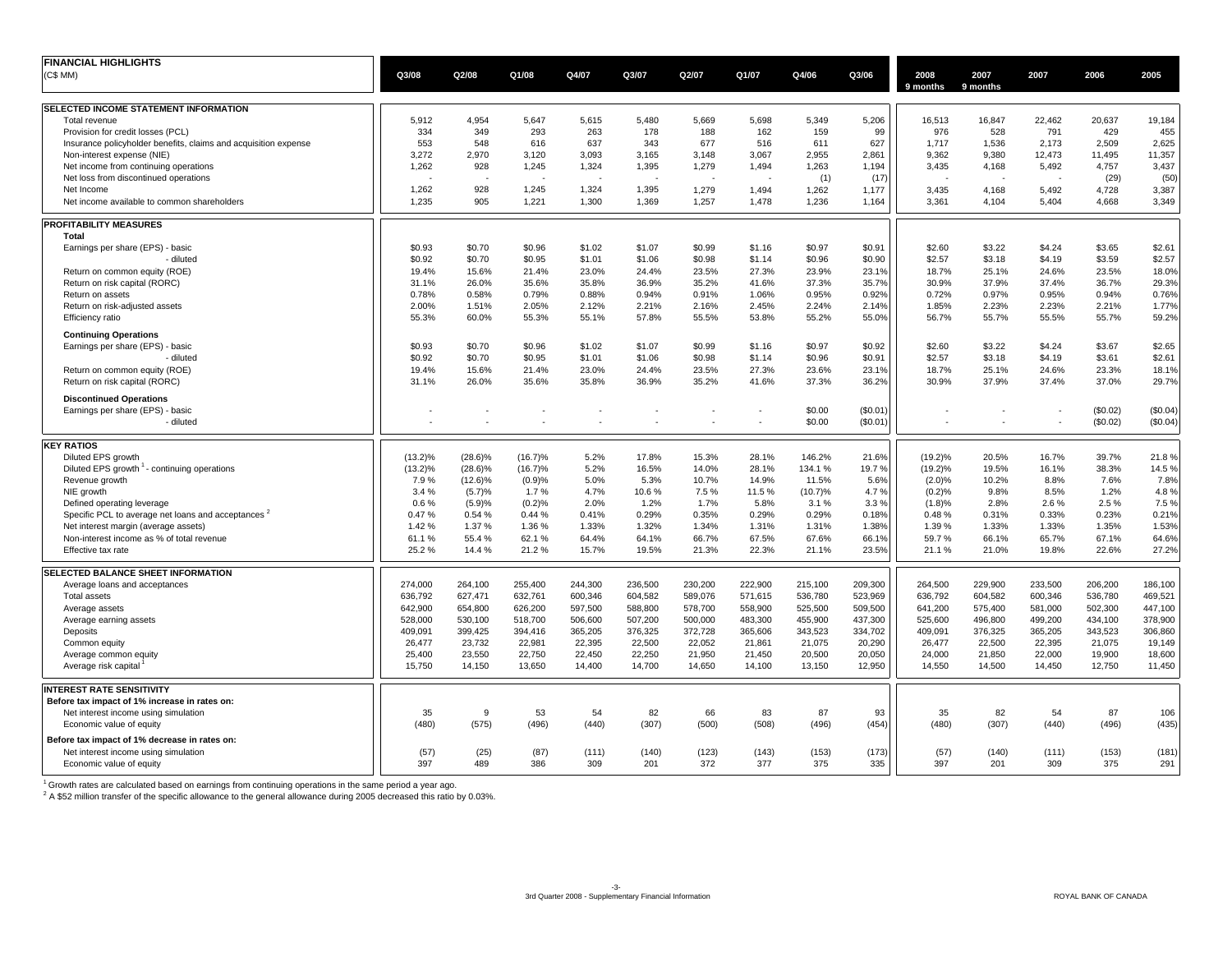| <b>FINANCIAL HIGHLIGHTS continued</b>                                    |                        |                        |                          |                        |                        |                          |                        |                        |                        |                        |                          |                          |                        |                        |
|--------------------------------------------------------------------------|------------------------|------------------------|--------------------------|------------------------|------------------------|--------------------------|------------------------|------------------------|------------------------|------------------------|--------------------------|--------------------------|------------------------|------------------------|
| (C\$MM)                                                                  | Q3/08                  | Q2/08                  | Q1/08                    | Q4/07                  | Q3/07                  | Q2/07                    | Q1/07                  | Q4/06                  | Q3/06                  | 2008                   | 2007                     | 2007                     | 2006                   | 2005                   |
|                                                                          |                        |                        |                          |                        |                        |                          |                        |                        |                        | 9 months               | 9 months                 |                          |                        |                        |
| <b>CAPITAL MEASURES</b>                                                  |                        |                        |                          |                        |                        |                          |                        |                        |                        |                        |                          |                          |                        |                        |
| Tier 1 capital ratio - Basel II                                          | 9.5%                   | 9.5%                   | 9.8%                     | $\sim$                 |                        | $\overline{\phantom{a}}$ |                        |                        |                        | 9.5%                   | $\overline{\phantom{a}}$ |                          |                        |                        |
| - Basel                                                                  | 8.7%                   | 8.8%                   | 9.2%                     | 9.4%                   | 9.3%                   | 9.3%                     | 9.2%                   | 9.6%                   | 9.6%                   | 8.7%                   | 9.3%                     | 9.4%                     | 9.6%                   | 9.6%                   |
| Total capital ratio - Basel II                                           | 11.7%                  | 11.5%                  | 11.2%                    |                        |                        |                          |                        |                        |                        | 11.7%                  | ÷.                       |                          |                        |                        |
| - Basel                                                                  | 11.1%                  | 11.0%                  | 11.0%                    | 11.5%                  | 11.4%                  | 11.7%                    | 11.2%                  | 11.9%                  | 12.4%                  | 11.1%                  | 11.4%                    | 11.5%                    | 11.9%                  | 13.1%                  |
| Assets-to-capital multiple <sup>2</sup> - Basel II                       | 19.4X                  | 20.1X                  | 22.0X                    |                        |                        |                          |                        |                        |                        | 19.4X                  |                          |                          |                        |                        |
| - Basel                                                                  | 19.3X                  | 19.8X                  | 20.9X                    | 19.9X                  | 20.5X                  | 20.1X                    | 20.7X                  | 19.7X                  | 18.8X                  | 19.3X                  | 20.5X                    | 19.9X                    | 19.7X                  | 17.6X                  |
| Risk-adjusted assets (\$ billions) <sup>3</sup> - Basel I                | 254.2                  | 249.2                  | 241.2                    |                        |                        |                          |                        |                        |                        | 254.2                  |                          |                          |                        |                        |
| - Basel I                                                                | 283.1                  | 273.6                  | 260.0                    | 247.6                  | 250.2                  | 243.2                    | 242.3                  | 223.7                  | 218.5                  | 283.1                  | 250.2                    | 247.6                    | 223.7                  | 197.0                  |
| <b>SHARE INFORMATION</b>                                                 |                        |                        |                          |                        |                        |                          |                        |                        |                        |                        |                          |                          |                        |                        |
| First preferred shares outstanding (000s) - end of period                |                        |                        |                          |                        |                        |                          |                        |                        |                        |                        |                          |                          |                        |                        |
| Non-cumulative series N                                                  | 12,000                 | 12,000                 | 12,000                   | 12,000                 | 12,000                 | 12,000                   | 12,000                 | 12,000                 | 12,000                 | 12,000                 | 12,000                   | 12,000                   | 12,000                 | 12,000                 |
| Non-cumulative series O<br>Non-cumulative series S                       |                        |                        |                          |                        |                        |                          | $\sim$                 | 6,000                  | 6,000<br>10,000        |                        |                          | $\overline{\phantom{a}}$ | 6,000<br>٠             | 6,000<br>10,000        |
| Non-cumulative series W                                                  | 12,000                 | 12,000                 | 12,000                   | 12,000                 | 12,000                 | 12,000                   | 12,000                 | 12,000                 | 12,000                 | 12,000                 | 12,000                   | 12,000                   | 12,000                 | 12,000                 |
| Non-cumulative series AA                                                 | 12,000                 | 12,000                 | 12,000                   | 12,000                 | 12,000                 | 12,000                   | 12,000                 | 12,000                 | 12,000                 | 12,000                 | 12,000                   | 12,000                   | 12,000                 |                        |
| Non-cumulative series AB                                                 | 12,000                 | 12,000                 | 12,000                   | 12,000                 | 12,000                 | 12,000                   | 12,000                 | 12,000                 | 12,000                 | 12,000                 | 12,000                   | 12,000                   | 12,000                 |                        |
| Non-cumulative series AC                                                 | 8,000                  | 8,000                  | 8,000                    | 8,000                  | 8,000                  | 8,000                    | 8,000                  |                        |                        | 8,000                  | 8,000                    | 8,000                    |                        |                        |
| Non-cumulative series AD                                                 | 10.000                 | 10,000                 | 10,000                   | 10.000                 | 10,000                 | 10.000                   | 10.000                 |                        |                        | 10,000                 | 10.000                   | 10,000                   |                        |                        |
| Non-cumulative series AE                                                 | 10,000                 | 10,000                 | 10,000                   | 10,000                 | 10,000                 | 10,000                   | 10,000                 |                        |                        | 10,000                 | 10,000                   | 10,000                   |                        |                        |
| Non-cumulative series AF                                                 | 8,000                  | 8,000                  | 8,000                    | 8,000                  | 8,000                  | 8,000                    |                        |                        |                        | 8,000                  | 8,000                    | 8,000                    |                        |                        |
| Non-cumulative series AG                                                 | 10,000                 | 10,000                 | 10,000                   | 10,000                 | 10,000                 | 10,000                   |                        |                        |                        | 10,000                 | 10,000                   | 10,000                   |                        |                        |
| Non-cumulative series AH                                                 | 8,500                  | 8,500                  | $\overline{\phantom{a}}$ |                        |                        |                          |                        |                        |                        | 8,500                  |                          |                          |                        |                        |
| Common shares outstanding (000s) <sup>4</sup> - end of period            | 1,338,308              | 1,294,084              | 1,276,635                | 1,276,260              | 1,275,780              | 1,275,327                | 1,275,950              | 1,280,890              | 1,281,279              | 1,338,308              | 1,275,780                | 1,276,260                | 1,280,890              | 1,293,502              |
| - average (basic)                                                        | 1,323,293<br>1,340,239 | 1,287,245<br>1,298,069 | 1,273,862<br>1,286,595   | 1,273,005<br>1,287,442 | 1,272,913<br>1,288,227 | 1,272,212<br>1,288,415   | 1,274,354<br>1,293,085 | 1,274,697<br>1,293,864 | 1,279,300<br>1,297,340 | 1,294,946<br>1,308,387 | 1,273,246<br>1,289,947   | 1,273,185<br>1,289,314   | 1,279,956<br>1,299,785 | 1,283,433<br>1,304,680 |
| - average (diluted)<br>Treasury shares held - preferred (000s)           | 489                    | 332                    | 290                      | 249                    | 122                    | 851                      | 141                    | 94                     | 1,760                  | 489                    | 122                      | 249                      | 94                     | 91                     |
| - common (000s)                                                          | 2,019                  | 2,118                  | 2,622                    | 2.444                  | 2,744                  | 2.648                    | 3,108                  | 5,486                  | 5,526                  | 2,019                  | 2.744                    | 2.444                    | 5,486                  | 7,053                  |
| Shares repurchased (000s)                                                |                        |                        | 1,120                    | 300                    | 1,000                  | 2,900                    | 7,645                  | 1,830                  | 5,465                  | 1,120                  | 11,545                   | 11,845                   | 18,229                 | 5,911                  |
| (SMM)                                                                    |                        |                        | 55                       | 15                     | 58                     | 159                      | 414                    | 90                     | 253                    | 55                     | 631                      | 646                      | 844                    | 226                    |
| Stock options outstanding (000s)                                         | 24,754                 | 25,982                 | 27,086                   | 26,623                 | 27,417                 | 28,969                   | 31,261                 | 32,243                 | 33,748                 | 24,754                 | 27,417                   | 26,623                   | 32,243                 | 36,481                 |
| Stock options exercisable (000s)                                         | 20,228                 | 21,275                 | 22,368                   | 21,924                 | 22,718                 | 24,210                   | 26,541                 | 26,918                 | 28,410                 | 20,228                 | 22,718                   | 21,924                   | 26,918                 | 28,863                 |
|                                                                          |                        |                        |                          |                        |                        |                          |                        |                        |                        |                        |                          |                          |                        |                        |
| <b>COMMON SHARE PERFORMANCE</b>                                          | \$19.81                | \$18.37                | \$18.04                  | \$17.58                | \$17.67                | \$17.33                  | \$17.17                | \$16.52                | \$15.90                | \$19.81                | \$17.67                  | \$17.58                  | \$16.52                | \$14.89                |
| Book value per share<br>Common share price (RY on TSX) - High (intraday) | \$51.22                | \$51.76                | \$55.84                  | \$57.00                | \$61.08                | \$59.95                  | \$55.96                | \$51.44                | \$48.26                | \$55.84                | \$61.08                  | \$61.08                  | \$51.49                | \$43.34                |
| - Low (intraday)                                                         | \$39.51                | \$42.82                | \$45.15                  | \$50.50                | \$53.90                | \$52.50                  | \$49.50                | \$45.64                | \$43.52                | \$39.51                | \$49.50                  | \$49.50                  | \$41.29                | \$30.45                |
| - Close, end of period                                                   | \$47.25                | \$48.02                | \$50.65                  | \$56.04                | \$54.09                | \$57.82                  | \$54.60                | \$49.80                | \$46.03                | \$47.25                | \$54.09                  | \$56.04                  | \$49.80                | \$41.67                |
| Market capitalization (TSX) (\$ MM)                                      | 63,235                 | 62,142                 | 64,662                   | 71,522                 | 69,007                 | 73,739                   | 69,667                 | 63,788                 | 58,977                 | 63,235                 | 69,007                   | 71,522                   | 63,788                 | 53,894                 |
| P/E ratio (4-quarters trailing earnings) <sup>5</sup>                    | 13.2                   | 12.9                   | 12.7                     | 13.4                   | 13.1                   | 14.5                     | 14.2                   | 13.9                   | 15.2                   | 13.2                   | 13.1                     | 13.4                     | 13.9                   | 16.2                   |
| Market price to book value                                               | 2.38                   | 2.61                   | 2.81                     | 3.19                   | 3.06                   | 3.34                     | 3.18                   | 3.01                   | 2.89                   | 2.38                   | 3.06                     | 3.19                     | 3.01                   | 2.80                   |
|                                                                          |                        |                        |                          |                        |                        |                          |                        |                        |                        |                        |                          |                          |                        |                        |
| <b>DIVIDEND INFORMATION</b>                                              |                        |                        |                          |                        |                        |                          |                        |                        |                        |                        |                          |                          |                        |                        |
| Dividends declared per share                                             | \$0.50                 | \$0.50                 | \$0.50                   | \$0.50                 | \$0.46                 | \$0.46                   | \$0.40                 | \$0.40                 | \$0.36                 | \$1.50                 | \$1.32                   | \$1.82                   | \$1.44                 | \$1.18                 |
| Dividend yield                                                           | 4.4%                   | 4.2%                   | 4.0%                     | 3.7%                   | 3.2%                   | 3.3%                     | 3.0%                   | 3.3%                   | 3.1%                   | 4.2%                   | 3.2%                     | 3.3%                     | 3.1%                   | 3.2%                   |
| Dividend payout ratio<br>Common dividends (\$ MM)                        | 54%<br>669             | 72%<br>647             | 52%<br>638               | 49%<br>637             | 43%<br>587             | 47%<br>586               | 35%<br>511             | 41%<br>511             | 40%<br>461             | 58%<br>1,954           | 41%<br>1,684             | 43%<br>2,321             | 40%<br>1,847           | 45%<br>1,512           |
| Preferred dividends (\$ MM)                                              | 27                     | 23                     | 24                       | 24                     | 26                     | 22                       | 16                     | 26                     | 13                     | 74                     | 64                       | 88                       | 60                     | 42                     |
|                                                                          |                        |                        |                          |                        |                        |                          |                        |                        |                        |                        |                          |                          |                        |                        |
| <b>OTHER INFORMATION</b>                                                 |                        |                        |                          |                        |                        |                          |                        |                        |                        |                        |                          |                          |                        |                        |
| Number of employees (full time equivalent)                               |                        |                        |                          |                        |                        |                          |                        |                        |                        |                        |                          |                          |                        |                        |
| Canada                                                                   | 50,486                 | 49,282                 | 49,048                   | 48,607                 | 49,070                 | 48,105                   | 47,152                 | 46,342                 | 46,470                 | 50,486                 | 49,070                   | 48,607                   | 46,342                 | 46,036                 |
| US<br>Other                                                              | 13,464<br>9.823        | 13,018<br>4.448        | 11,489<br>4,368          | 11,663<br>4,545        | 11,953<br>4.514        | 11,069<br>4,155          | 10,576<br>4,239        | 10,056<br>4.141        | 9,994<br>4,078         | 13,464<br>9,823        | 11,953<br>4,514          | 11,663<br>4.545          | 10,056<br>4.141        | 9,684<br>3,927         |
| Total                                                                    | 73,773                 | 66,748                 | 64,905                   | 64,815                 | 65,537                 | 63,329                   | 61,967                 | 60,539                 | 60,542                 | 73,773                 | 65,537                   | 64,815                   | 60,539                 | 59,647                 |
|                                                                          |                        |                        |                          |                        |                        |                          |                        |                        |                        |                        |                          |                          |                        |                        |
| Number of bank branches                                                  |                        |                        |                          |                        |                        |                          |                        |                        |                        |                        |                          |                          |                        |                        |
| Canada                                                                   | 1,160                  | 1,153                  | 1,150                    | 1,146                  | 1,132                  | 1,126                    | 1,120                  | 1,117                  | 1,109                  | 1,160                  | 1,132                    | 1,146                    | 1,117                  | 1,104                  |
| US                                                                       | 442                    | 450                    | 349                      | 350                    | 348                    | 345                      | 303<br>44              | 282                    | 277<br>44              | 442                    | 348<br>44                | 350                      | 282                    | 273                    |
| Other<br>Total                                                           | 127<br>1,729           | 45<br>1,648            | 45<br>1,544              | 45<br>1,541            | 44<br>1,524            | 44<br>1,515              | 1,467                  | 44<br>1,443            | 1,430                  | 127<br>1,729           | 1,524                    | 45<br>1,541              | 44<br>1,443            | 42<br>1,419            |
|                                                                          |                        |                        |                          |                        |                        |                          |                        |                        |                        |                        |                          |                          |                        |                        |
| Number of automated teller machines (ATM)                                | 4,897                  | 4,634                  | 4,547                    | 4,419                  | 4,377                  | 4,333                    | 4,273                  | 4,232                  | 4,297                  | 4,897                  | 4,377                    | 4,419                    | 4,232                  | 4,277                  |

<sup>1</sup> Commencing Q1/08, capital ratios and risk-adjusted assets are calculated using guidelines issued by the OSFI under the new Basel II framework. Comparative amounts are calculated using guidelines issued by the OSFI unde

<sup>2</sup> Effective Q2/08, the OSFI amended the treatment of the general allowance in the calculation of the Assets-to-capital multiple under Basel II. Comparative ratios have not been revised.

<sup>3</sup> Risk-adjusted assets for April 30, 2007 was revised in Q3/07 to reflect a \$563 million adjustment related to equity derivative contracts.

4 Common shares outstanding at end of period includes Treasury shares (shares acquired and held by subsidiaries for reasons other than cancellation). Average common shares outstanding excludes Treasury shares.

5 Closing share price divided by diluted earnings per share.

<sup>6</sup> Calculated using number of common shares outstanding, except as noted.

7 Bank branches which provide banking services directly to clients.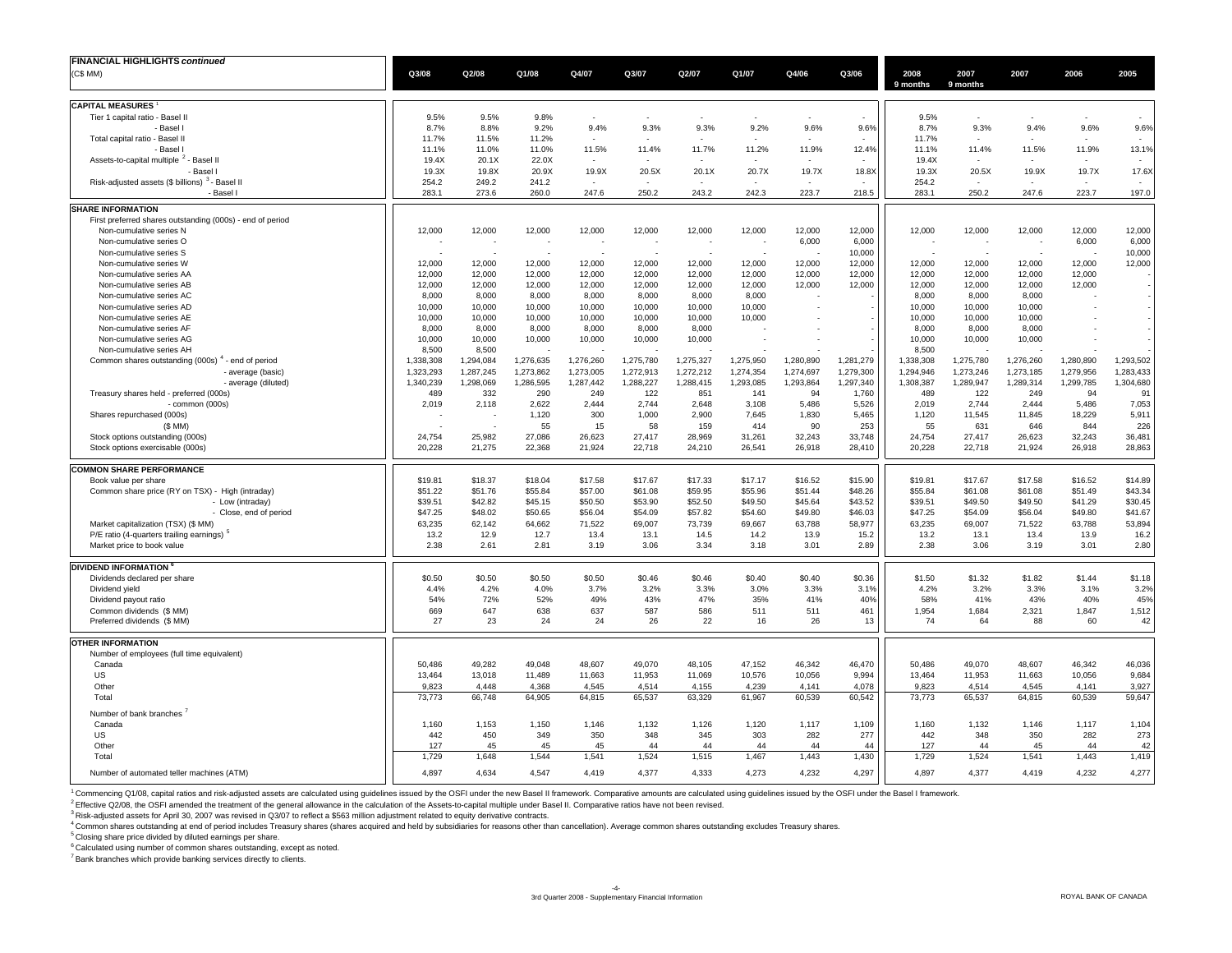| <b>STATEMENTS OF INCOME</b>                                     |              |              |              |              |              |              |              |              |             |                  |                  |               |               |                |
|-----------------------------------------------------------------|--------------|--------------|--------------|--------------|--------------|--------------|--------------|--------------|-------------|------------------|------------------|---------------|---------------|----------------|
| (C\$ MM)                                                        | Q3/08        | Q2/08        | Q1/08        | Q4/07        | Q3/07        | Q2/07        | Q1/07        | Q4/06        | Q3/06       | 2008<br>9 months | 2007<br>9 months | 2007          | 2006          | 2005           |
| Net interest income                                             |              |              |              |              |              |              |              |              |             |                  |                  |               |               |                |
| Interest income                                                 | 5,910        | 6,375        | 6,791        | 6,781        | 6,745        | 6,594        | 6,427        | 6,120        | 5,849       | 19,076           | 19,766           | 26,547        | 22,204        | 16,981         |
| Interest expense                                                | 3,609        | 4,166        | 4,650        | 4,783        | 4,780        | 4,705        | 4,577        | 4,389        | 4,083       | 12,425           | 14,062           | 18,845        | 15,408        | 10,188         |
| Total                                                           | 2,301        | 2,209        | 2,141        | 1,998        | 1,965        | 1,889        | 1,850        | 1,731        | 1,766       | 6.651            | 5,704            | 7,702         | 6,796         | 6,793          |
| Non-interest income                                             |              |              |              |              |              |              |              |              |             |                  |                  |               |               |                |
| Accounts                                                        | 263          | 240          | 242          | 249          | 247          | 250          | 240          | 247          | 229         | 745              | 737              | 986           | 917           | 868            |
| Other payment services                                          | 86           | 83           | 82           | 81           | 80           | 78           | 78           | 79           | 77          | 251              | 236              | 317           | 299           | 285            |
| Service charges                                                 | 349          | 323          | 324          | 330          | 327          | 328          | 318          | 326          | 306         | 996              | 973              | 1,303         | 1,216         | 1,153          |
| Insurance premiums, investment and fee income                   | 857          | 800          | 841          | 887          | 590          | 855          | 820          | 863          | 821         | 2,498            | 2,265            | 3,152         | 3,348         | 3,270          |
| Investment management and custodial fees                        | 450          | 427          | 433          | 412          | 403          | 394          | 370          | 345          | 322         | 1,310            | 1,167            | 1,579         | 1,301         | 1,232          |
| Mutual fund revenue                                             | 414          | 385          | 375          | 373          | 385          | 361          | 354          | 337          | 328         | 1,174            | 1,100            | 1,473         | 1,242         | 962            |
| Trading revenue                                                 | 148          | (273)        | 366          | 134          | 546          | 575          | 803          | 620          | 683         | 241              | 1,924            | 2,058         | 2,574         | 1,594          |
| Securities brokerage commissions                                | 345          | 309          | 333          | 324          | 368          | 338          | 323          | 296          | 291         | 987              | 1.029            | 1,353         | 1.243         | 1,163          |
| Underwriting and other advisory fees                            | 243          | 163          | 216          | 301          | 309          | 319          | 288          | 293          | 253         | 622              | 916              | 1,217         | 1,024         | 1,026          |
| Foreign exchange revenue, other than trading                    | 166          | 149          | 166          | 139          | 138          | 134          | 122          | 106          | 118         | 481              | 394              | 533           | 438           | 407            |
| Card service revenue                                            | 173          | 134          | 159          | 43           | 165          | 134          | 149          | 147          | 158         | 466              | 448              | 491           | 496           | 579            |
| Credit fees                                                     | 99           | 84           | 108          | 74           | 71           | 88           | 60           | 63           | 66          | 291              | 219              | 293           | 241           | 187            |
| Securitization revenue                                          | 103          | 121          | 66           | 39           | 34           | 97           | 91           | 86           | 61          | 290              | 222              | 261           | 257           | 285            |
| Net gain (loss) on available-for-sale securities                | (136)        | (89)         | (20)         | (24)         | 34           | 5            | 48           |              |             | (245)            | 87               | 63            |               |                |
| Net gain (loss) on investment securities                        |              |              |              |              |              |              |              | 16           | 11          |                  |                  |               | 88            | 85             |
| Other<br>Total                                                  | 400<br>3,611 | 212<br>2,745 | 139<br>3,506 | 585<br>3,617 | 145<br>3,515 | 152<br>3,780 | 102<br>3,848 | 120<br>3,618 | 22<br>3,440 | 751<br>9,862     | 399<br>11,143    | 984<br>14,760 | 373<br>13,841 | 448<br>12,391  |
|                                                                 |              |              |              |              |              |              |              |              |             |                  |                  |               |               |                |
| <b>Total revenue</b>                                            | 5,912        | 4.954        | 5,647        | 5,615        | 5,480        | 5,669        | 5.698        | 5,349        | 5,206       | 16,513           | 16.847           | 22.462        | 20,637        | 19,184         |
| Provision for credit losses                                     | 334          | 349          | 293          | 263          | 178          | 188          | 162          | 159          | 99          | 976              | 528              | 791           | 429           | 455            |
| Insurance policyholder benefits, claims and acquisition expense | 553          | 548          | 616          | 637          | 343          | 677          | 516          | 611          | 627         | 1,717            | 1,536            | 2,173         | 2,509         | 2,625          |
| Non-interest expense                                            | 3,272        | 2,970        | 3,120        | 3,093        | 3,165        | 3,148        | 3,067        | 2,955        | 2,861       | 9,362            | 9,380            | 12,473        | 11,495        | 11,357         |
| Business realignment charges                                    |              |              |              |              |              |              |              |              |             |                  |                  |               |               | 45             |
| Income taxes                                                    | 442          | 156          | 343          | 255          | 349          | 353          | 435          | 342          | 381         | 941              | 1,137            | 1,392         | 1,403         | 1,278          |
| Non-controlling interest in net income of subsidiaries          | 49           | 3            | 30           | 43           | 50           | 24           | 24           | 19           | 44          | 82               | 98               | 141           | 44            | (13)           |
| Net income from continuing operations                           | 1,262        | 928          | 1,245        | 1,324        | 1,395        | 1,279        | 1,494        | 1,263        | 1,194       | 3,435            | 4,168            | 5,492         | 4,757         | 3,437          |
| Net loss from discontinued operations                           |              |              |              |              |              |              |              | (1)          | (17)        |                  |                  |               | (29)          | (50)           |
| Net income                                                      | 1,262        | 928          | 1,245        | 1,324        | 1,395        | 1,279        | 1,494        | 1,262        | 1,177       | 3,435            | 4,168            | 5,492         | 4,728         | 3,387          |
| Preferred dividends                                             | (27)         | (23)         | (24)         | (24)         | (26)         | (22)         | (16)         | (26)         | (13)        | (74)             | (64)             | (88)          | (60)          | (42)           |
| Net gain on redemption of preferred shares                      |              |              |              |              |              |              |              |              |             |                  |                  |               |               | $\overline{4}$ |
| Net income available to common shareholders                     | 1,235        | 905          | 1,221        | 1,300        | 1,369        | 1,257        | 1,478        | 1,236        | 1,164       | 3,361            | 4,104            | 5,404         | 4,668         | 3,349          |
| <b>Revenue from Trading Activities</b>                          |              |              |              |              |              |              |              |              |             |                  |                  |               |               |                |
| <b>Total Trading revenue</b>                                    |              |              |              |              |              |              |              |              |             |                  |                  |               |               |                |
| Net interest income                                             | 226          | 242          | 62           | (7)          | (31)         | (31)         | (151)        | (173)        | (146)       | 530              | (213)            | (220)         | (539)         | 21             |
| Non-interest income                                             | 148          | (273)        | 366          | 134          | 546          | 575          | 803          | 620          | 683         | 241              | 1,924            | 2,058         | 2,574         | 1,594          |
| Total                                                           | 374          | (31)         | 428          | 127          | 515          | 544          | 652          | 447          | 537         | 771              | 1,711            | 1,838         | 2,035         | 1,615          |
| Frading revenue by product                                      |              |              |              |              |              |              |              |              |             |                  |                  |               |               |                |
| Interest rate and credit                                        | 84           | (328)        | 132          | (187)        | 284          | 221          | 375          | 255          | 291         | (112)            | 880              | 693           | 1,174         | 1,025          |
| Equities                                                        | 181          | 191          | 144          | 204          | 153          | 232          | 201          | 130          | 171         | 516              | 586              | 790           | 561           | 355            |
| Foreign exchange and commodities <sup>2</sup>                   | 109          | 106          | 152          | 110          | 78           | 91           | 76           | 62           | 75          | 367              | 245              | 355           | 300           | 235            |
| Total                                                           | 374          | (31)         | 428          | 127          | 515          | 544          | 652          | 447          | 537         | 771              | 1,711            | 1,838         | 2,035         | 1,615          |
| Trading revenue (teb) by product                                |              |              |              |              |              |              |              |              |             |                  |                  |               |               |                |
| Interest rate and credit                                        | 84           | (328)        | 132          | (187)        | 284          | 221          | 375          | 255          | 291         | (112)            | 880              | 693           | 1,174         | 1,025          |
| Equities                                                        | 265          | 280          | 274          | 317          | 230          | 296          | 270          | 178          | 215         | 819              | 796              | 1,113         | 766           | 456            |
| Foreign exchange and commodities <sup>2</sup>                   | 109          | 106          | 152          | 110          | 78           | 91           | 76           | 62           | 75          | 367              | 245              | 355           | 300           | 235            |
| Total (teb)                                                     | 458          | 58           | 558          | 240          | 592          | 608          | 721          | 495          | 581         | 1,074            | 1,921            | 2,161         | 2,240         | 1,716          |

<sup>1</sup> In Q4/07 Non-interest income - Other includes a \$326 million gain related to the Visa Inc. restructuring.<br><sup>2</sup> Includes precious metals.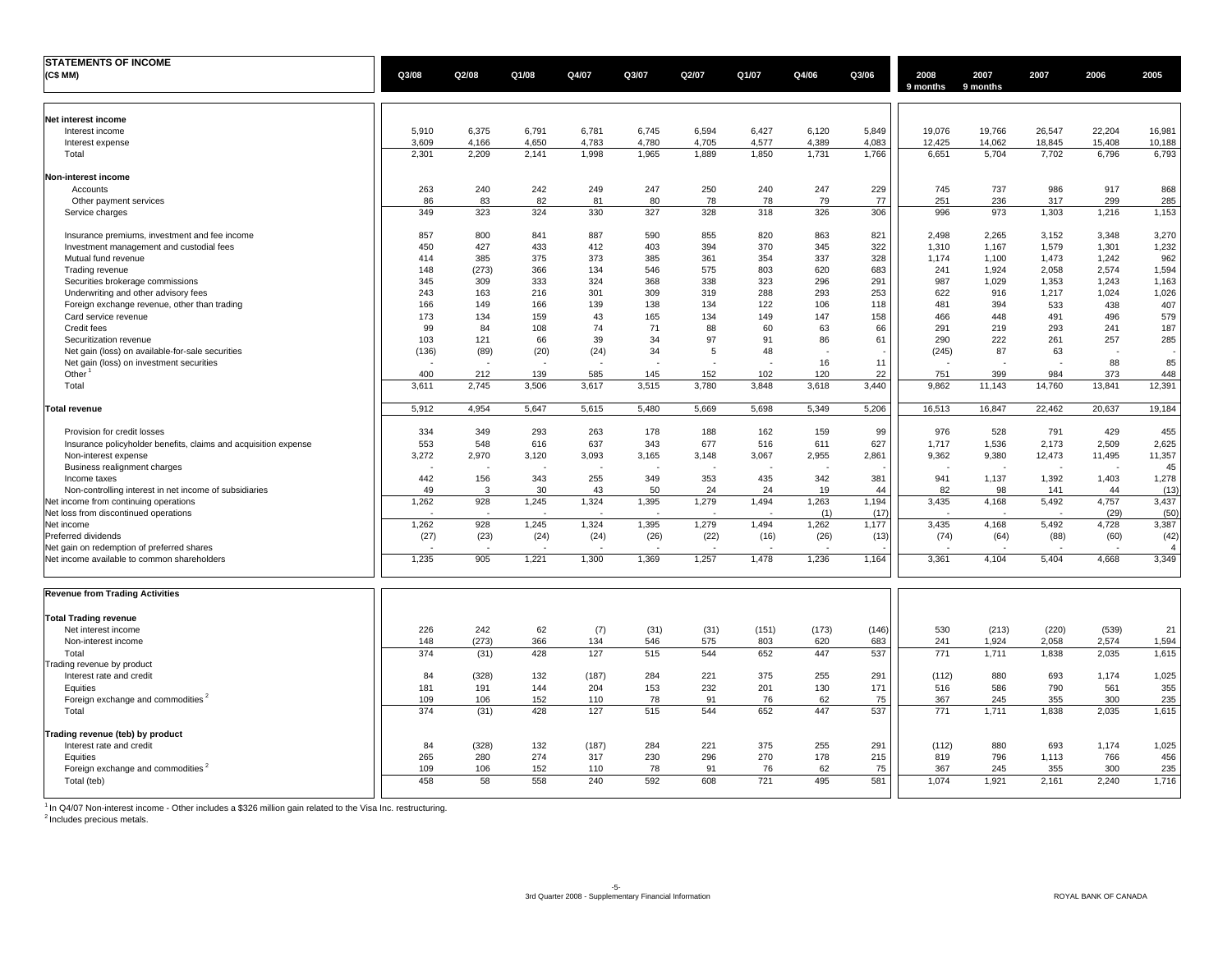| <b>NON-INTEREST EXPENSE</b>             |                |                |                |                |                |       |                     |                |                |                  |                  |        |        |        |
|-----------------------------------------|----------------|----------------|----------------|----------------|----------------|-------|---------------------|----------------|----------------|------------------|------------------|--------|--------|--------|
| (C\$ MM)                                | Q3/08          | Q2/08          | Q1/08          | Q4/07          | Q3/07          | Q2/07 | Q1/07               | Q4/06          | Q3/06          | 2008<br>9 months | 2007<br>9 months | 2007   | 2006   | 2005   |
| Human resources                         |                |                |                |                |                |       |                     |                |                |                  |                  |        |        |        |
| Salaries                                | 966            | 924            | 891            | 898            | 899            | 880   | 864                 | 832            | 812            | 2,781            | 2,643            | 3,541  | 3,192  | 3,101  |
| Variable compensation                   | 763            | 535            | 766            | 625            | 755            | 804   | 791                 | 698            | 716            | 2,064            | 2,350            | 2,975  | 2,827  | 2,309  |
| Acquisition retention compensation      | 6              | $\overline{1}$ | $\overline{2}$ | 3              | $\overline{2}$ |       | $\overline{\bf{4}}$ | $\overline{1}$ |                | 9                | $\overline{7}$   | 10     | 3      | 20     |
| Benefits related                        | 286            | 296            | 292            | 264            | 292            | 294   | 290                 | 242            | 272            | 874              | 876              | 1,140  | 1,077  | 1,083  |
| Stock-based compensation                | 12             | 44             | 41             | 49             | 44             | 43    | 58                  | 35             | 28             | 97               | 145              | 194    | 169    | 169    |
| Total Human resources                   | 2,033          | 1,800          | 1,992          | 1,839          | 1,992          | 2,022 | 2.007               | 1,808          | 1,828          | 5.825            | 6,021            | 7,860  | 7,268  | 6,682  |
| Equipment                               |                |                |                |                |                |       |                     |                |                |                  |                  |        |        |        |
| Depreciation                            | 111            | 105            | 96             | 92             | 87             | 84    | 82                  | 84             | 81             | 312              | 253              | 345    | 320    | 324    |
| Computer rental and maintenance         | 165            | 162            | 167            | 168            | 157            | 155   | 156                 | 166            | 145            | 494              | 468              | 636    | 609    | 592    |
| Office equipment rental and maintenance | $\overline{4}$ | 6              | -5             | $\overline{7}$ | $\overline{7}$ | 8     | -6                  | $\overline{7}$ | $\overline{7}$ | 15               | 21               | 28     | 28     | 44     |
| <b>Total Equipment</b>                  | 280            | 273            | 268            | 267            | 251            | 247   | 244                 | 257            | 233            | 821              | 742              | 1,009  | 957    | 960    |
| Occupancy                               |                |                |                |                |                |       |                     |                |                |                  |                  |        |        |        |
| Premises rent                           | 101            | 100            | 99             | 101            | 83             | 104   | 95                  | 117            | 89             | 300              | 282              | 383    | 382    | 341    |
| Premises repairs and maintenance        | 78             | 78             | 67             | 76             | 69             | 64    | 61                  | 64             | 60             | 223              | 194              | 270    | 233    | 225    |
| Depreciation                            | 24             | 28             | 25             | 25             | 22             | 22    | 20                  | 22             | 21             | 77               | 64               | 89     | 85     | 90     |
| Property taxes                          | 28             | 26             | 23             | 24             | 26             | 25    | 22                  | 22             | 26             | 77               | 73               | 97     | 92     | 93     |
| <b>Total Occupancy</b>                  | 231            | 232            | 214            | 226            | 200            | 215   | 198                 | 225            | 196            | 677              | 613              | 839    | 792    | 749    |
| <b>Communications</b>                   |                |                |                |                |                |       |                     |                |                |                  |                  |        |        |        |
| Telecommunications                      | 46             | 50             | 48             | 48             | 49             | 49    | 48                  | 46             | 48             | 144              | 146              | 194    | 186    | 204    |
| Postage and courier                     | 27             | 30             | 26             | 27             | 25             | 26    | 24                  | 23             | 25             | 83               | 75               | 102    | 96     | 97     |
| Marketing and public relations          | 81             | 75             | 67             | 102            | 87             | 83    | 64                  | 105            | 74             | 223              | 234              | 336    | 313    | 241    |
| Stationery and printing                 | 26             | 23             | 20             | 26             | 25             | 20    | 20                  | 26             | 21             | 69               | 65               | 91     | 92     | 90     |
| <b>Total Communications</b>             | 180            | 178            | 161            | 203            | 186            | 178   | 156                 | 200            | 168            | 519              | 520              | 723    | 687    | 632    |
| <b>Professional fees</b>                | 132            | 127            | 134            | 157            | 124            | 129   | 120                 | 141            | 141            | 393              | 373              | 530    | 546    | 500    |
| Outsourced item processing              | 77             | 82             | 77             | 75             | 77             | 82    | 74                  | 75             | 70             | 236              | 233              | 308    | 298    | 296    |
| Amortization of other intangibles       | 39             | 29             | 22             | 24             | 25             | 25    | 22                  | 22             | 20             | 90               | 72               | 96     | 76     | 50     |
| Other                                   |                |                |                |                |                |       |                     |                |                |                  |                  |        |        |        |
| Business and capital taxes              | 39             | 30             | 35             | 49             | 24             | 21    | 31                  | 11             | 22             | 104              | 76               | 125    | 114    | 173    |
| Travel and relocation                   | 41             | 34             | 35             | 43             | 43             | 38    | 34                  | 42             | 37             | 110              | 115              | 158    | 143    | 136    |
| Employee training                       | 12             | 11             | 9              | 17             | 12             | 14    | 11                  | 14             | 11             | 32               | 37               | 54     | 43     | 37     |
| Donations                               | 12             | 12             | 11             | 14             | 12             | 13    | 12                  | 15             | 8              | 35               | 37               | 51     | 45     | 43     |
| Other <sup>2</sup>                      | 196            | 162            | 162            | 179            | 219            | 164   | 158                 | 145            | 127            | 520              | 541              | 720    | 526    | 1,099  |
| <b>Total Other</b>                      | 300            | 249            | 252            | 302            | 310            | 250   | 246                 | 227            | 205            | 801              | 806              | 1,108  | 871    | 1,488  |
| Total non-interest expense              | 3,272          | 2,970          | 3,120          | 3,093          | 3,165          | 3,148 | 3,067               | 2,955          | 2,861          | 9,362            | 9,380            | 12,473 | 11,495 | 11,357 |

<sup>1</sup> Stock-based compensation includes the cost of stock options, stock appreciation rights, performance deferred shares, deferred compensation plans and the impact of related economic hedges.<br><sup>2</sup> In 2005, Other includes \$2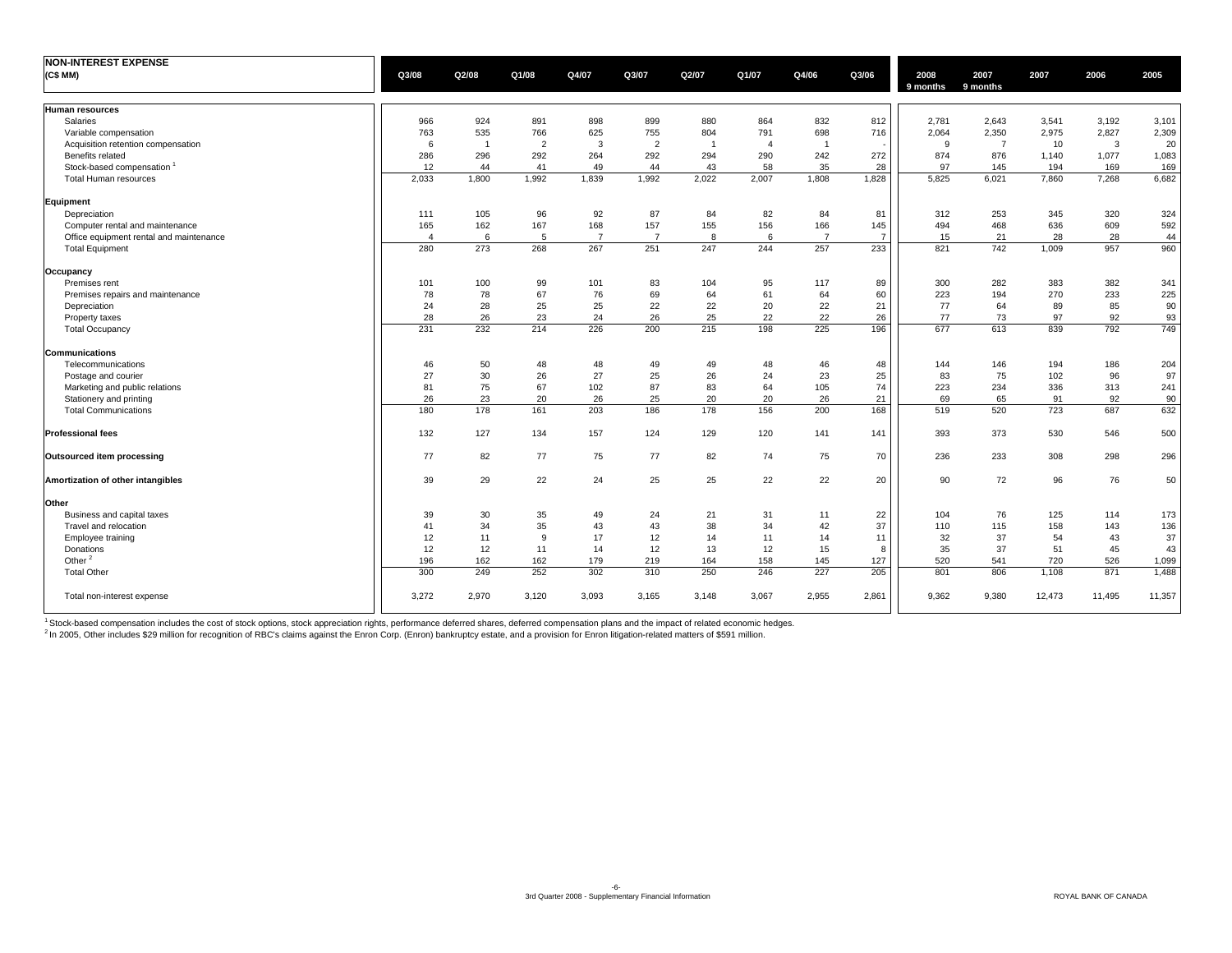| <b>OTHER EARNINGS MEASURES</b>                             |       |        |        |       |       |       |       |                |       |                  |                  |          |         |         |
|------------------------------------------------------------|-------|--------|--------|-------|-------|-------|-------|----------------|-------|------------------|------------------|----------|---------|---------|
| (C\$MM)                                                    | Q3/08 | Q2/08  | Q1/08  | Q4/07 | Q3/07 | Q2/07 | Q1/07 | Q4/06          | Q3/06 | 2008<br>9 months | 2007<br>9 months | 2007     | 2006    | 2005    |
| Specified Items <sup>1</sup>                               |       |        |        |       |       |       |       |                |       |                  |                  |          |         |         |
| Income tax reduction                                       |       |        |        |       |       |       |       |                |       |                  |                  |          | 70      |         |
| Agreement termination fee                                  |       |        |        |       |       |       |       |                |       |                  |                  |          | 33      |         |
| General allowance reversal                                 |       |        |        |       |       |       |       |                |       |                  |                  |          | 33      |         |
| Net gain on the exchange of NYSE seats for NYX shares      |       |        |        |       |       |       |       |                |       |                  |                  |          | 23      |         |
| Amounts related to the transfer of IIS to RBC Dexia IS     |       |        |        |       |       |       |       |                |       |                  |                  |          | (19)    | $\sim$  |
| Credit card customer loyalty reward program liability      |       |        |        |       |       |       |       |                |       |                  |                  |          | (47)    |         |
| Hurricane-related charges                                  |       |        |        |       |       |       |       |                |       |                  |                  |          | (61)    | (203)   |
| Enron litigation-related charges                           |       |        |        |       |       |       |       |                |       |                  |                  |          |         | (326)   |
| Business realignment charges                               |       |        |        |       |       |       |       |                |       |                  |                  |          |         | (37)    |
| Cash Basis Measures <sup>2</sup>                           |       |        |        |       |       |       |       |                |       |                  |                  |          |         |         |
| Net income                                                 | 1,262 | 928    | 1,245  | 1,324 | 1,395 | 1,279 | 1,494 | 1,262          | 1,177 | 3,435            | 4,168            | 5,492    | 4,728   | 3,387   |
| After-tax effect of amortization of other intangibles      | 36    | 27     | 22     | 22    | 22    | 23    | 20    | 21             | 18    | 85               | 65               | 87       | 71      | 45      |
| Cash Net income                                            | 1,298 | 955    | 1,267  | 1,346 | 1,417 | 1,302 | 1,514 | 1,283          | 1,195 | 3,520            | 4,233            | 5,579    | 4,799   | 3,432   |
| Cash Diluted EPS                                           | 0.95  | 0.72   | 0.97   | 1.03  | 1.08  | 0.99  | 1.16  | 0.97           | 0.91  | 2.63             | 3.23             | 4.26     | 3.65    | 2.60    |
| Cash ROE                                                   | 19.6% | 15.9%  | 21.6%  | 23.2% | 24.6% | 23.7% | 27.5% | 24.1%          | 23.3% | 19.0%            | 25.3%            | 24.8%    | 23.7%   | 18.2%   |
| Economic Profit <sup>2</sup>                               |       |        |        |       |       |       |       |                |       |                  |                  |          |         |         |
| Net income                                                 | 1,262 | 928    | 1,245  | 1,324 | 1,395 | 1,279 | 1,494 | 1,262          | 1,177 | 3,435            | 4,168            | 5,492    | 4,728   | 3,387   |
| After-tax effect of amortization of other intangibles      | 36    | 27     | 22     | 22    | 22    | 23    | 20    | 21             | 18    | 85               | 65               | 87       | 71      | 45      |
| Capital charge                                             | (664) | (604)  | (594)  | (588) | (586) | (556) | (557) | (544)          | (517) | (1,862)          | (1,699)          | (2, 287) | (2,050) | (1,903) |
| <b>Economic Profit</b>                                     | 634   | 351    | 673    | 758   | 831   | 746   | 957   | 739            | 678   | 1,658            | 2,534            | 3,292    | 2,749   | 1,529   |
| DEFINED OPERATING LEVERAGE <sup>2</sup>                    |       |        |        |       |       |       |       |                |       |                  |                  |          |         |         |
| (C\$ MM, except percentage amounts)                        | Q3/08 | Q2/08  | Q1/08  | Q4/07 | Q3/07 | Q2/07 | Q1/07 | Q4/06          | Q3/06 | 2008<br>9 months | 2007<br>9 months | 2007     | 2006    | 2005    |
| <b>Total revenue</b>                                       | 5,912 | 4,954  | 5,647  | 5,615 | 5,480 | 5,669 | 5,698 | 5,349          | 5,206 | 16,513           | 16,847           | 22,462   | 20,637  | 19,184  |
| Add:                                                       |       |        |        |       |       |       |       |                |       |                  |                  |          |         |         |
| teb adjustment                                             | 86    | 90     | 132    | 117   | 79    | 66    | 70    | 50             | 46    | 308              | 215              | 332      | 213     | 109     |
| Less:                                                      |       |        |        |       |       |       |       |                |       |                  |                  |          |         |         |
| Revenue related to VIEs                                    | 17    | (15)   | 5      | (1)   | 13    | 8     | 11    | $\overline{4}$ | 32    | $\overline{7}$   | 32               | 31       | (7)     | (24)    |
| Insurance revenue                                          | 858   | 801    | 840    | 887   | 590   | 855   | 860   | 863            | 821   | 2,499            | 2,305            | 3,192    | 3,348   | 3,311   |
| Impact of the financial instruments accounting standards 3 |       |        |        | (5)   | 23    | 32    | 33    |                |       |                  | 88               | 83       | $\sim$  |         |
| Total revenue (adjusted)                                   | 5,123 | 4,258  | 4,934  | 4,851 | 4,933 | 4,840 | 4,864 | 4,532          | 4,399 | 14,315           | 14,637           | 19,488   | 17,509  | 16,006  |
| Non-interest expense                                       | 3,272 | 2,970  | 3,120  | 3,093 | 3,165 | 3,148 | 3,067 | 2,955          | 2,861 | 9,362            | 9,380            | 12,473   | 11,495  | 10,766  |
| Less:                                                      |       |        |        |       |       |       |       |                |       |                  |                  |          |         |         |
| Insurance related non-interest expense                     | 145   | 142    | 135    | 137   | 137   | 135   | 128   | 142            | 131   | 422              | 400              | 537      | 517     | 501     |
| Non-interest expense (adjusted)                            | 3,127 | 2,828  | 2,985  | 2,956 | 3,028 | 3,013 | 2.939 | 2,813          | 2,730 | 8.940            | 8.980            | 11,936   | 10,978  | 10,265  |
| Defined operating leverage $2$ (compared to prior year)    | 0.6%  | (5.9)% | (0.2)% | 2.0%  | 1.2%  | 1.7%  | 5.8%  | 3.1%           | 3.3%  | (1.8)%           | 2.8%             | 2.6%     | 2.5%    | 7.5 %   |
| 000000000                                                  |       |        |        |       |       |       |       |                |       |                  |                  |          |         |         |

| <b>GOODWILL</b><br>(C\$MM) | Q3/08 | Q2/08 | Q1/08 | Q4/07 | Q3/07 | Q2/07 | Q1/07 | Q4/06 | Q3/06 | 2008<br>9 months | 2007<br>9 months | 2007  | 2006  | 2005  |
|----------------------------|-------|-------|-------|-------|-------|-------|-------|-------|-------|------------------|------------------|-------|-------|-------|
| Opening balance            | 6,164 | 4,897 | 4,752 | 5,055 | 5,098 | 4,932 | 4,304 | 4.137 | 4,105 | 4,752            | 4,304            | 4,304 | 4,203 | 4,280 |
| Net goodwill acquired      | 2,633 | 1,270 |       |       | 60    | 317   | 527   |       |       | 3,903            | 904              | 906   | 86    | 10    |
| Other adjustments          |       |       | 145   | (305) | (103) | (151) | 101   | 158   | 32    | 204              | (153)            | (458) | 15    | (87)  |
| Closing balance            | 8,859 | 6,164 | 4,897 | 4,752 | 5,055 | 5,098 | 4,932 | 4,304 | 4,137 | 8,859            | 5,055            | 4,752 | 4,304 | 4,203 |

<sup>1</sup> Effective Q1/07, we no longer classify amounts as specified items. Amounts shown are reported on an after-tax basis. For further details, refer to our 2007 Annual Report to Shareholders.

<sup>2</sup> Defined in the "Non-GAAP measures" section.

 $3$  Excludes the impact of the financial instruments accounting standards related to Insurance.

<sup>4</sup> In 2005, non-interest expense also excludes Enron litigation-related provision. For further details, refer to Specified items above.<br><sup>5</sup> Other adjustments include primarily foreign exchange translations on non-Canadian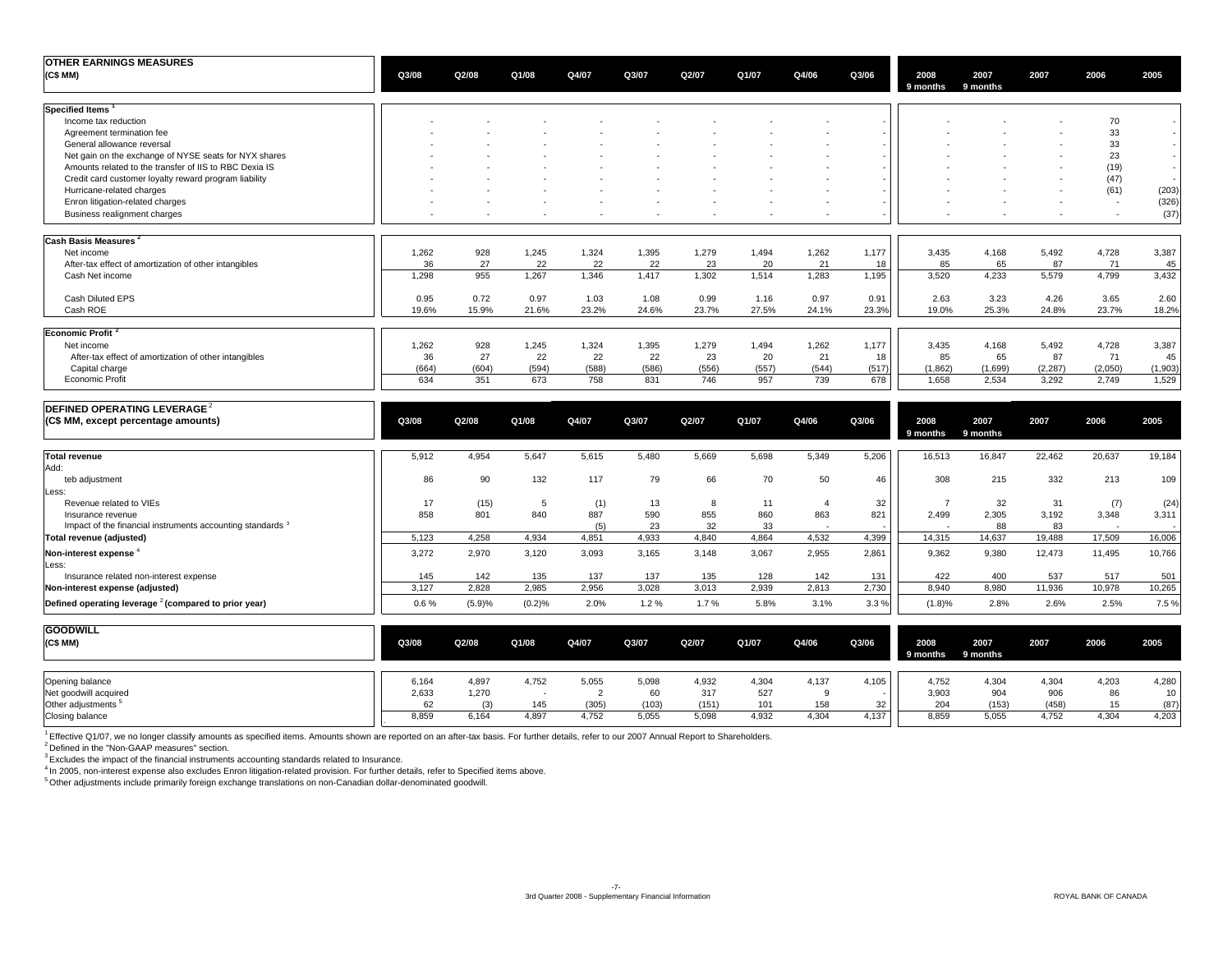| <b>CANADIAN BANKING</b>                                  |                |                |         |                          |                |                |                |                |                |                  |                  |                |         |         |
|----------------------------------------------------------|----------------|----------------|---------|--------------------------|----------------|----------------|----------------|----------------|----------------|------------------|------------------|----------------|---------|---------|
| (C\$ MM)                                                 | Q3/08          | Q2/08          | Q1/08   | Q4/07                    | Q3/07          | Q2/07          | Q1/07          | Q4/06          | Q3/06          | 2008<br>9 months | 2007<br>9 months | 2007           | 2006    | 2005    |
| <b>Income Statement</b>                                  |                |                |         |                          |                |                |                |                |                |                  |                  |                |         |         |
| Net interest income                                      | 1,694          | 1,636          | 1,687   | 1,642                    | 1,605          | 1,559          | 1,547          | 1,530          | 1,498          | 5,017            | 4,711            | 6,353          | 5,816   | 5,233   |
| Non-interest income                                      | 749            | 650            | 721     | 924                      | 712            | 666            | 674            | 655            | 656            | 2.120            | 2.052            | 2.976          | 2.532   | 2,454   |
| <b>Total revenue</b>                                     | 2,443          | 2,286          | 2,408   | 2,566                    | 2,317          | 2,225          | 2,221          | 2,185          | 2,154          | 7,137            | 6,763            | 9,329          | 8,348   | 7,687   |
| Provision for credit losses (PCL)                        | 204            | 224            | 214     | 212                      | 190            | 204            | 182            | 173            | 121            | 642              | 576              | 788            | 604     | 542     |
| Non-interest expense                                     | 1,186          | 1,156          | 1,196   | 1,222                    | 1,219          | 1,160          | 1,147          | 1,144          | 1,123          | 3,538            | 3,526            | 4,748          | 4,510   | 4,329   |
| Business realignment charges                             |                |                |         | $\overline{\phantom{a}}$ |                |                |                |                |                |                  |                  |                |         |         |
| Other $^2$                                               | 344            | 302            | 325     | 335                      | 312            | 295            | 306            | 299            | 311            | 971              | 913              | 1,248          | 1,110   | 957     |
| Net income                                               | 709            | 604            | 673     | 797                      | 596            | 566            | 586            | 569            | 599            | 1.986            | 1.748            | 2.545          | 2.124   | 1,852   |
| <b>Total Revenue by business</b>                         |                |                |         |                          |                |                |                |                |                |                  |                  |                |         |         |
| <b>Personal Financial Services</b>                       | 1,351          | 1,308          | 1,333   | 1,299                    | 1,284          | 1,262          | 1,237          | 1,201          | 1,197          | 3,992            | 3,783            | 5,082          | 4,621   | 4,181   |
| <b>Business Financial Services</b>                       | 607            | 584            | 620     | 609                      | 585            | 552            | 555            | 559            | 541            | 1,811            | 1,692            | 2,301          | 2.141   | 2,011   |
| Cards and Payment Solutions                              | 485            | 394            | 455     | 658                      | 448            | 411            | 429            | 425            | 416            | 1,334            | 1,288            | 1,946          | 1,586   | 1,495   |
| Total                                                    | 2.443          | 2.286          | 2.408   | 2.566                    | 2.317          | 2.225          | 2.221          | 2.185          | 2,154          | 7.137            | 6.763            | 9.329          | 8,348   | 7,687   |
| <b>Financial ratios</b>                                  |                |                |         |                          |                |                |                |                |                |                  |                  |                |         |         |
| Return on equity (ROE)                                   | 40.4%          | 35.8%          | 38.5%   | 42.7%                    | 32.2%          | 31.7%          | 32.7%          | 33.1%          | 36.0%          | 38.3%            | 32.2%            | 34.9%          | 32.2%   | 29.8%   |
| Return on risk capital (RORC)                            | 54.1%          | 49.5%          | 54.1%   | 57.6%                    | 44.4%          | 44.2%          | 45.6%          | 44.9%          | 49.4%          | 52.6%            | 44.7%            | 48.1%          | 44.6%   | 43.4%   |
| Net interest margin (average earning assets)             | 2.95%          | 3.00%          | 3.08%   | 3.10%                    | 3.15%          | 3.25%          | 3.19%          | 3.24%          | 3.26%          | 3.01%            | 3.19%            | 3.17%          | 3.22%   | 3.21%   |
| Efficiency ratio                                         | 48.5%          | 50.6%          | 49.7%   | 47.6%                    | 52.6%          | 52.1%          | 51.6%          | 52.4%          | 52.1%          | 49.6%            | 52.1%            | 50.9%          | 54.0%   | 56.3%   |
| Operating leverage                                       | 8.1%           | 3.0%           | 4.1%    | 10.6%                    | (0.9)%         | 9.6%           | 6.5%           | 4.2%           | 3.9%           | 5.2%             | 5.0%             | 6.5%           | 4.4%    | 5.8%    |
| <b>Average balances</b>                                  |                |                |         |                          |                |                |                |                |                |                  |                  |                |         |         |
| <b>Total assets</b>                                      | 234.700        | 228,300        | 225.000 | 216,700                  | 209.300        | 204.100        | 199,600        | 194,600        | 189,500        | 229.300          | 204.300          | 207.500        | 187,600 | 170,200 |
| Total earning assets                                     | 228,100        | 221,800        | 218,100 | 209,900                  | 202,200        | 196,800        | 192,600        | 187,400        | 182,500        | 222,700          | 197,200          | 200,400        | 180,500 | 163,200 |
| Loans and acceptances                                    | 228,000        | 220,600        | 215,800 | 209,200                  | 201,600        | 195,100        | 190,700        | 186,700        | 181,600        | 221,500          | 195,800          | 199,200        | 179,000 | 160,000 |
| Residential mortgages                                    | 131,600        | 127,200        | 124,400 | 119,900                  | 114,400        | 110,400        | 108,000        | 105,100        | 102,300        | 127,700          | 110,900          | 113,200        | 100,800 | 89,700  |
| Personal                                                 | 44,600         | 42,600         | 41,300  | 40,300                   | 39,300         | 38,000         | 37,000         | 36,300         | 35,000         | 42,800           | 38,100           | 38,700         | 34,600  | 30,500  |
| Credit cards                                             | 12,400         | 12,200         | 12,200  | 11,700                   | 11,300         | 11,000         | 11,000         | 10,600         | 10,100         | 12,300           | 11,100           | 11,200         | 9,900   | 8,800   |
| Small business <sup>3</sup>                              | 2,700          | 2,700          | 2,600   | 2,500                    | 2,300          | 2,400          | 2,400          | 2,300          | 2,200          | 2,700            | 2,400            | 2,400          | 2,200   | 1,900   |
| <b>Total Retail</b>                                      | 191,300        | 184,700        | 180,500 | 174,400                  | 167,300        | 161,800        | 158,400        | 154,300        | 149,600        | 185,500          | 162,500          | 165,500        | 147,500 | 130,900 |
| Wholesale                                                | 36,700         | 35,900         | 35,300  | 34,800                   | 34,300         | 33,300         | 32,300         | 32,400         | 32,000         | 36,000           | 33,300           | 33,700         | 31,400  | 29,100  |
| Deposits                                                 | 154,900        | 152,800        | 152,900 | 150,200                  | 147,200        | 145,100        | 146,100        | 143,100        | 140,600        | 153,500          | 146,100          | 147,100        | 139,200 | 132,500 |
| Attributed capital                                       | 6,900          | 6,800          | 6,900   | 7,350                    | 7,250          | 7,250          | 7,050          | 6,700          | 6,550          | 6,850            | 7,150            | 7,200          | 6,500   | 6,150   |
| Risk capital                                             | 5,150          | 4.900          | 4.900   | 5,450                    | 5,250          | 5.200          | 5.050          | 4.900          | 4,750          | 5.000            | 5.150            | 5,250          | 4,700   | 4,200   |
| <b>Credit quality</b>                                    |                |                |         |                          |                |                |                |                |                |                  |                  |                |         |         |
| Gross impaired loans / Average net loans and acceptances | 0.32%          | 0.34%          | 0.32%   | 0.33%                    | 0.33%          | 0.33%          | 0.33%          | 0.31%          | 0.29%          | 0.33%            | 0.34%            | 0.35%          | 0.33%   | 0.31%   |
| PCL / Average net loans and acceptances                  | 0.36%          | 0.41%          | 0.39%   | 0.40%                    | 0.37%          | 0.43%          | 0.38%          | 0.37%          | 0.26%          | 0.39%            | 0.39%            | 0.39%          | 0.34%   | 0.34%   |
| Net write-offs / Average net loans and acceptances       | 0.40%          | 0.41%          | 0.40%   | 0.39%                    | 0.35%          | 0.42%          | 0.36%          | 0.35%          | 0.31%          | 0.40%            | 0.38%            | 0.38%          | 0.35%   | 0.36%   |
| <b>Business information</b>                              |                |                |         |                          |                |                |                |                |                |                  |                  |                |         |         |
| Assets under administration                              | 123,700        | 124,300        | 115,600 | 120,200                  | 115,600        | 113,100        | 107,600        | 101,100        | 95,700         | 123,700          | 115,600          | 120,200        | 101,100 | 80,500  |
| Other earnings measures                                  |                |                |         |                          |                |                |                |                |                |                  |                  |                |         |         |
| Net income                                               | 709            | 604            | 673     | 797                      | 596            | 566            | 586            | 569            | 599            | 1,986            | 1,748            | 2,545          | 2,124   | 1,852   |
| After-tax effect of amortization of other intangibles    | $\overline{1}$ | $\overline{2}$ |         | $\overline{2}$           | $\overline{1}$ | $\overline{2}$ | $\overline{2}$ | $\overline{1}$ | $\overline{2}$ | $\overline{4}$   | 5                | $\overline{7}$ | 6       | 6       |
| Cash Net income                                          | 710            | 606            | 674     | 799                      | 597            | 568            | 588            | 570            | 601            | 1,990            | 1,753            | 2,552          | 2,130   | 1,858   |
| Capital charge                                           | (183)          | (175)          | (181)   | (194)                    | (191)          | (186)          | (187)          | (177)          | (174)          | (539)            | (564)            | (758)          | (685)   | (646)   |
| <b>Economic Profit</b>                                   | 527            | 431            | 493     | 605                      | 406            | 382            | 401            | 393            | 427            | 1,451            | 1,189            | 1,794          | 1,445   | 1,212   |
|                                                          |                |                |         |                          |                |                |                |                |                |                  |                  |                |         |         |

1 Reported results include securitized residential mortgage and credit card loans and related amounts for income and provision for credit losses. The securitized residential mortgage and credit card loans included as at Ju

and \$4 billion, respectively. Securitized residential mortgages and credit card loans are included in Total assets, Total earning assets, Loans and acceptances, Residential mortgage, Credit cards and AUA to better reflect

<sup>3</sup> Includes small business exposure managed on a pooled basis.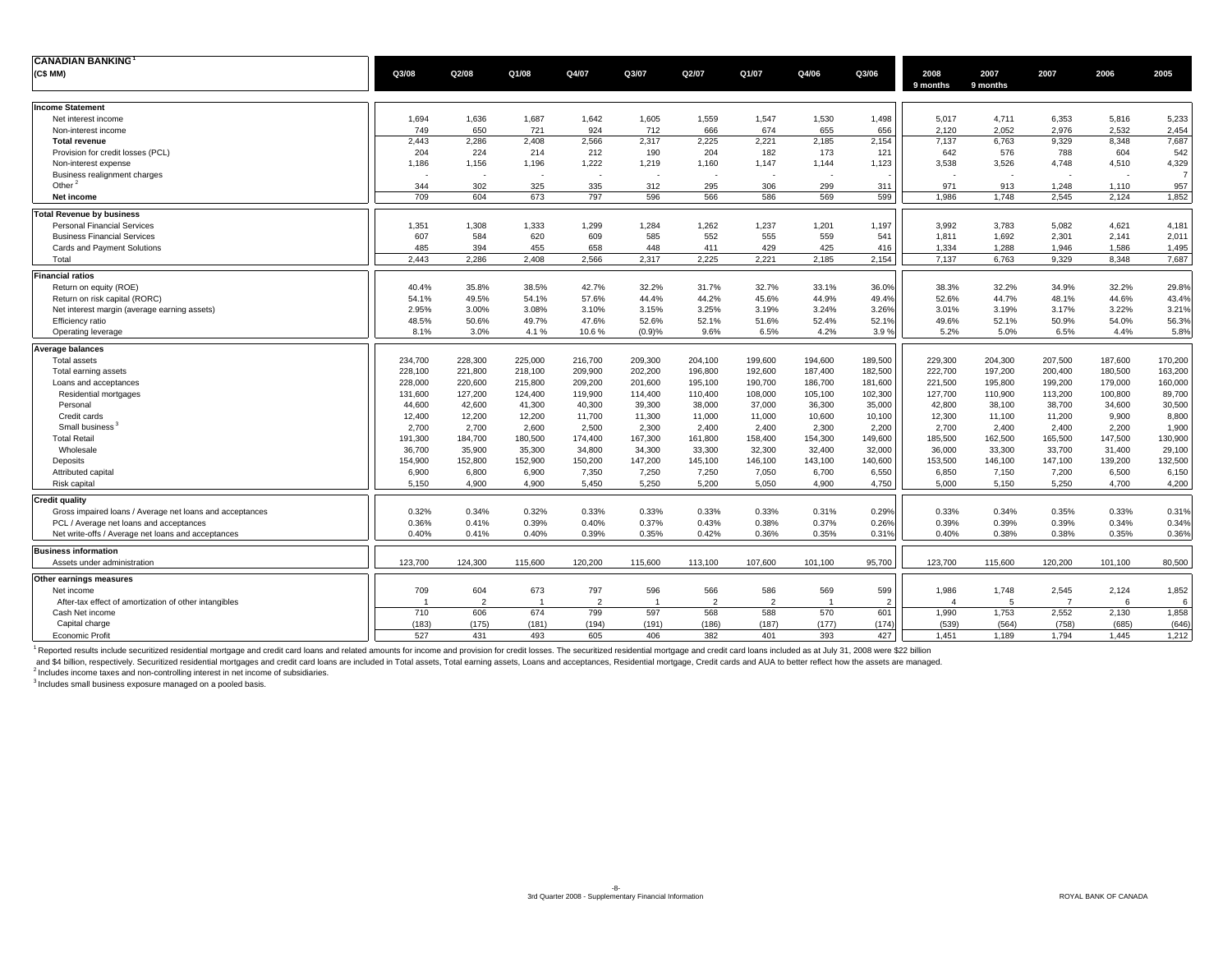| <b>WEALTH MANAGEMENT</b>                                 |          |                |             |                |             |         |         |          |            |          |          |                |                |         |
|----------------------------------------------------------|----------|----------------|-------------|----------------|-------------|---------|---------|----------|------------|----------|----------|----------------|----------------|---------|
| (C\$ MM)                                                 | Q3/08    | Q2/08          | Q1/08       | Q4/07          | Q3/07       | Q2/07   | Q1/07   | Q4/06    | Q3/06      | 2008     | 2007     | 2007           | 2006           | 2005    |
|                                                          |          |                |             |                |             |         |         |          |            | 9 months | 9 months |                |                |         |
|                                                          |          |                |             |                |             |         |         |          |            |          |          |                |                |         |
| <b>Income Statement</b>                                  |          |                |             |                |             |         |         |          |            |          |          |                |                |         |
| Net interest income                                      | 110      | 113            | 112         | 109            | 106         | 104     | 108     | 101      | 99         | 335      | 318      | 427            | 397            | 374     |
| Fee-based revenue                                        | 599      | 542            | 539         | 538            | 545         | 524     | 502     | 462      | 446        | 1,680    | 1,571    | 2,109          | 1,745          | 1,458   |
| Transactional and other revenue                          | 310      | 335            | 302         | 339            | 355         | 380     | 382     | 340      | 298        | 947      | 1,117    | 1,456          | 1,345          | 1,319   |
| <b>Total revenue</b>                                     | 1,019    | 990            | 953         | 986            | 1,006       | 1,008   | 992     | 903      | 843        | 2,962    | 3,006    | 3,992          | 3,487          | 3,151   |
| Provision for credit losses (PCL)                        |          |                |             | $\overline{1}$ |             |         |         |          |            | -1       |          | $\overline{1}$ | $\overline{1}$ | -2      |
| Non-interest expense                                     | 758      | 732            | 688         | 731            | 747         | 722     | 702     | 671      | 646        | 2.178    | 2,171    | 2,902          | 2,613          | 2,440   |
| Business realignment charges                             |          |                |             |                |             |         |         | -1       |            |          |          |                | $\overline{1}$ |         |
| Other $1$                                                | 74       | 76             | 84          | 74             | 82          | 92      | 79      | 67       | 61         | 234      | 253      | 327            | 268            | 206     |
| Net income                                               | 186      | 182            | 181         | 180            | 177         | 194     | 211     | 164      | 136        | 549      | 582      | 762            | 604            | 502     |
| <b>Total Revenue by business</b>                         |          |                |             |                |             |         |         |          |            |          |          |                |                |         |
| Canadian Wealth Management                               | 383      | 359            | 363         | 369            | 369         | 366     | 356     | 334      | 316        | 1,105    | 1,091    | 1,460          | 1,290          | 1,164   |
| U.S. & International Wealth Management                   | 451      | 490            | 445         | 479            | 493         | 508     | 508     | 448      | 413        | 1,386    | 1,509    | 1,988          | 1,732          | 1,580   |
| Global Asset Management                                  | 185      | 141            | 145         | 138            | 144         | 134     | 128     | 121      | 114        | 471      | 406      | 544            | 465            | 407     |
| Total                                                    | 1.019    | 990            | 953         | 986            | 1.006       | 1.008   | 992     | 903      | 843        | 2.962    | 3.006    | 3,992          | 3,487          | 3,151   |
|                                                          |          |                |             |                |             |         |         |          |            |          |          |                |                |         |
| <b>Financial ratios</b>                                  |          |                |             |                |             |         |         |          |            |          |          |                |                |         |
| Return on equity (ROE)                                   | 21.0%    | 34.8%          | 35.5%       | 31.7%          | 29.4%       | 34.3%   | 34.4%   | 28.7%    | 24.7%      | 28.6%    | 32.7%    | 32.4%          | 27.8%          | 24.5%   |
| Return on risk capital (RORC)                            | 69.5%    | 72.4%          | 76.7%       | 62.4%          | 58.6%       | 66.4%   | 73.1%   | 61.0%    | 54.3%      | 72.7%    | 65.9%    | 65.1%          | 59.3%          | 54.8%   |
| <b>Average balances</b>                                  |          |                |             |                |             |         |         |          |            |          |          |                |                |         |
| <b>Total assets</b>                                      | 17.200   | 18,200         | 16,000      | 17.400         | 15,700      | 16.400  | 16,900  | 16.000   | 15,900     | 17.100   | 16,300   | 16,600         | 15,100         | 13,200  |
| Loans and acceptances                                    | 5,300    | 4,900          | 4,600       | 4,400          | 4,500       | 4,700   | 4,700   | 4,500    | 4,400      | 4,900    | 4,600    | 4,600          | 4,400          | 4,100   |
| Deposits                                                 | 27,100   | 26,900         | 25,200      | 24,000         | 24,600      | 25,800  | 25,300  | 23,300   | 22,800     | 26,400   | 25,200   | 24,900         | 22,100         | 20,700  |
| Attributed capital                                       | 3,450    | 2,100          | 2,000       | 2,250          | 2,350       | 2,300   | 2,400   | 2,200    | 2,150      | 2,550    | 2,350    | 2,300          | 2,150          | 2,050   |
| Risk capital                                             | 1,050    | 1,000          | 950         | 1,150          | 1,200       | 1,200   | 1,150   | 1,050    | 1,000      | 1,000    | 1,150    | 1,150          | 1,050          | 900     |
|                                                          |          |                |             |                |             |         |         |          |            |          |          |                |                |         |
| <b>Credit quality</b>                                    |          |                |             |                |             |         |         |          |            |          |          |                |                |         |
| Gross impaired loans / Average net loans and acceptances | 0.06%    | 0.06%          | 0.07%       | 0.05%          | 0.00%       | 0.00%   | 0.00%   | 0.00%    | 0.00%      | 0.06%    | 0.00%    | 0.04%          | 0.00%          | 0.00%   |
| PCL / Average net loans and acceptances                  | 0.08%    | 0.00%          | 0.00%       | 0.09%          | 0.00%       | 0.00%   | 0.00%   | 0.00%    | 0.00%      | 0.03%    | 0.00%    | 0.02%          | 0.02%          | 0.05%   |
| Net write-offs / Average net loans and acceptances       | $0.00\%$ | 0.00%          | 0.00%       | 0.00%          | $0.00\%$    | 0.00%   | 0.00%   | $0.00\%$ | 0.00%      | 0.00%    | 0.00%    | $0.00\%$       | 0.02%          | 0.05%   |
| <b>Business information</b>                              |          |                |             |                |             |         |         |          |            |          |          |                |                |         |
| Assets under administration                              |          |                |             |                |             |         |         |          |            |          |          |                |                |         |
| Canadian Wealth Management                               | 179,000  | 180,600        | 177,300     | 183,000        | 180,900     | 179,200 | 174,300 | 168,600  | 161,000    | 179,000  | 180,900  | 183,000        | 168,600        | 146,400 |
| U.S. & International Wealth Management                   | 330,200  | 300,900        | 307,400     | 305,500        | 324,200     | 326,600 | 334,000 | 307,900  | 297,300    | 330,200  | 324,200  | 305,500        | 307,900        | 234,300 |
| Total                                                    | 509,200  | 481,500        | 484,700     | 488,500        | 505,100     | 505,800 | 508,300 | 476,500  | 458,300    | 509,200  | 505,100  | 488,500        | 476,500        | 380,700 |
|                                                          |          |                |             |                |             |         |         |          |            |          |          |                |                |         |
| Assets under management                                  |          |                |             |                |             |         |         |          |            |          |          |                |                |         |
| Canadian Wealth Management                               | 24,800   | 22,900         | 22,200      | 22,200         | 21,300      | 20,600  | 19,300  | 17,500   | 15,900     | 24,800   | 21,300   | 22,200         | 17,500         | 12,700  |
| U.S. & International Wealth Management                   | 21,500   | 20,600         | 21,300      | 20,200         | 20,700      | 20,700  | 22,400  | 19,700   | 19,000     | 21,500   | 20,700   | 20,200         | 19,700         | 15,600  |
| Global Asset Management <sup>4</sup>                     | 197,400  | 129,300        | 121,200     | 118,800        | 117,600     | 117,400 | 115,700 | 105,600  | 98,900     | 197,400  | 117,600  | 118,800        | 105,600        | 90,200  |
| Total                                                    | 243.700  | 172,800        | 164,700     | 161,200        | 159,600     | 158,700 | 157,400 | 142.800  | 133,800    | 243,700  | 159,600  | 161,200        | 142.800        | 118,500 |
| Other earnings measures                                  |          |                |             |                |             |         |         |          |            |          |          |                |                |         |
| Net income                                               | 186      | 182            | 181         | 180            | 177         | 194     | 211     | 164      | 136        | 549      | 582      | 762            | 604            | 502     |
| After-tax effect of amortization of other intangibles    | 15       | $\overline{4}$ | 5           | 5              | 6           | 5       | 6       | 5        | 5          | 24       | 17       | 22             | 20             | 3       |
| Cash Net income                                          | 201      | 186            | 186         | 185            | 183         | 199     | 217     | 169      | 141        | 573      | 599      | 784            | 624            | 505     |
|                                                          | (91)     | (54)           |             |                |             | (58)    | (64)    | (59)     |            | (198)    | (185)    | (243)          | (226)          | (213)   |
| Capital charge<br><b>Economic Profit</b>                 | 110      | 132            | (53)<br>133 | (58)<br>127    | (63)<br>120 | 141     | 153     | 110      | (57)<br>84 | 375      | 414      | 541            | 398            | 292     |
|                                                          |          |                |             |                |             |         |         |          |            |          |          |                |                |         |
| (US\$ MM)                                                |          |                |             |                |             |         |         |          |            |          |          |                |                |         |
| <b>Revenue by business</b>                               |          |                |             |                |             |         |         |          |            |          |          |                |                |         |
| U.S. & International Wealth Management                   | 445      | 488            | 445         | 481            | 462         | 445     | 438     | 403      | 371        | 1,378    | 1,345    | 1,826          | 1,533          | 1,305   |
| <b>Business information</b>                              |          |                |             |                |             |         |         |          |            |          |          |                |                |         |
|                                                          |          |                |             |                |             |         |         |          |            |          |          |                |                |         |
| Assets under administration                              |          |                |             |                |             |         |         |          |            |          |          |                |                |         |
| U.S. & International Wealth Management                   | 322,500  | 298,800        | 306,300     | 323,300        | 303,900     | 294,100 | 283,700 | 274,200  | 262,700    | 322,500  | 303,900  | 323,300        | 274,200        | 198,400 |

<sup>1</sup> Includes income taxes and non-controlling interest in net income of subsidiaries.<br><sup>2</sup> Excludes \$2.9 billion in assets held by clients of Phillips, Hagar & North Investment Management Ltd. for which we earn either a nom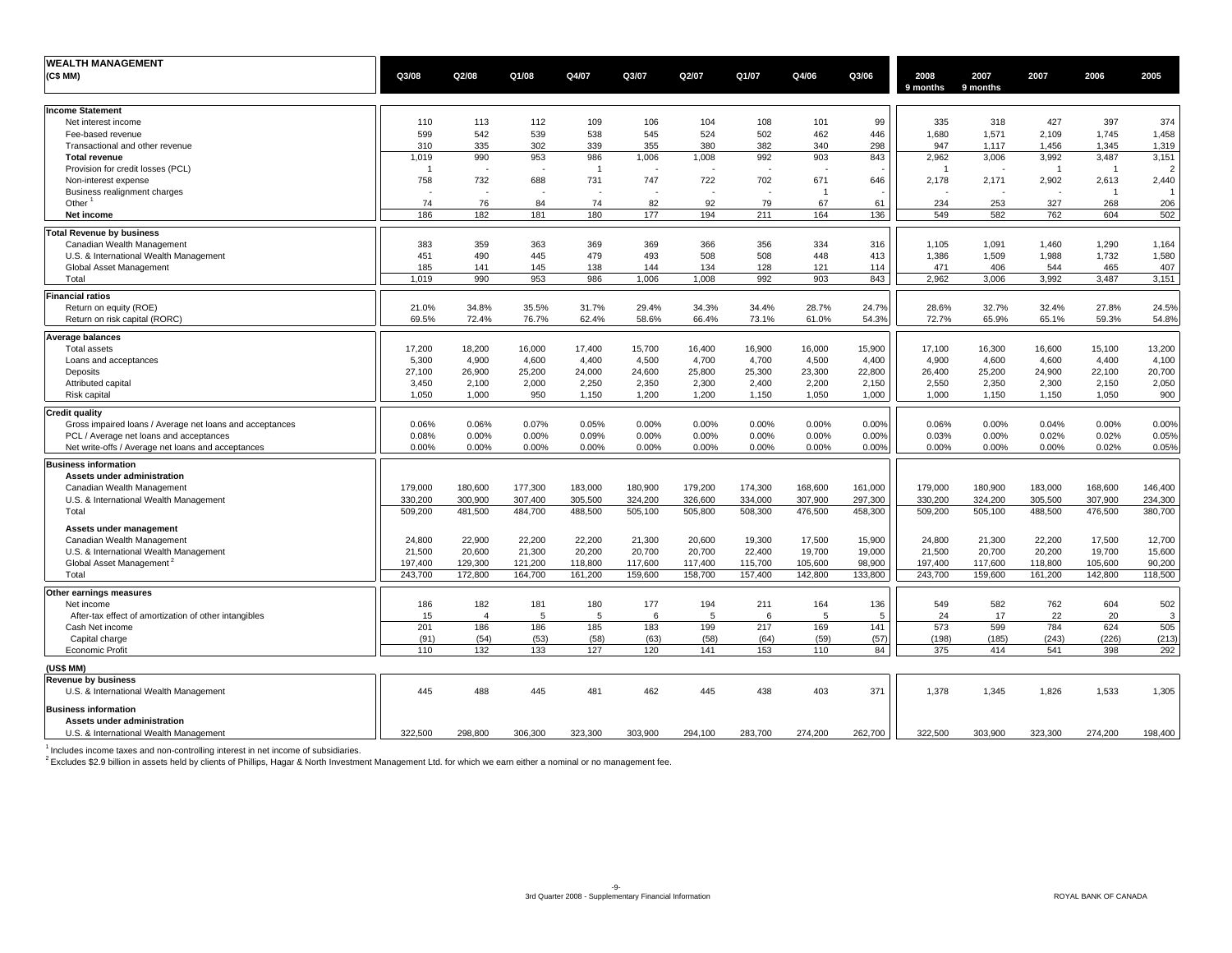| <b>INSURANCE</b>                                                        |        |        |        |        |                |        |        |              |                |          |          |            |                            |                |
|-------------------------------------------------------------------------|--------|--------|--------|--------|----------------|--------|--------|--------------|----------------|----------|----------|------------|----------------------------|----------------|
| (C\$ MM)                                                                | Q3/08  | Q2/08  | Q1/08  | Q4/07  | Q3/07          | Q2/07  | Q1/07  | Q4/06        | Q3/06          | 2008     | 2007     | 2007       | 2006                       | 2005           |
|                                                                         |        |        |        |        |                |        |        |              |                | 9 months | 9 months |            |                            |                |
| <b>Income Statement</b>                                                 |        |        |        |        |                |        |        |              |                |          |          |            |                            |                |
| Net earned premiums                                                     | 761    | 689    | 662    | 636    | 660            | 634    | 663    | 656          | 644            | 2,112    | 1,957    | 2,593      | 2,595                      | 2,564          |
| Investment income                                                       | 49     | 63     | 127    | 202    | (97)           | 164    | 133    | 150          | 114            | 239      | 200      | 402        | 535                        | 540            |
| Fee income                                                              | 48     | 49     | 51     | 49     | 27             | 57     | 64     | 57           | 63             | 148      | 148      | 197        | 218                        | 207            |
| <b>Total revenue</b>                                                    | 858    | 801    | 840    | 887    | 590            | 855    | 860    | 863          | 821            | 2.499    | 2,305    | 3,192      | 3,348                      | 3,311          |
| Insurance policyholder benefits, claims and acquisition expense (PBCAE) | 553    | 548    | 616    | 637    | 343            | 677    | 516    | 611          | 627            | 1.717    | 1,536    | 2,173      | 2,509                      | 2,625          |
| Non-interest expense                                                    | 145    | 142    | 135    | 137    | 137            | 135    | 128    | 142          | 131            | 422      | 400      | 537        | 517                        | 501            |
| Other $^2$                                                              | 23     | - 7    | ۰.     | 11     | $\overline{7}$ | (9)    | 31     | $\mathbf{4}$ | $\overline{2}$ | 30       | 29       | 40         | 20                         | 30             |
| Net income                                                              | 137    | 104    | 89     | 102    | 103            | 52     | 185    | 106          | 61             | 330      | 340      | 442        | 302                        | 155            |
| <b>Financial ratios</b>                                                 |        |        |        |        |                |        |        |              |                |          |          |            |                            |                |
| Return on equity (ROE)                                                  | 44.6%  | 34.1%  | 31.7%  | 29.1%  | 28.7%          | 15.1%  | 50.0%  | 29.9%        | 16.8%          | 37.0%    | 31.8%    | 31.2%      | 20.5%                      | 10.8%          |
| Return on risk capital (RORC)                                           | 50.1%  | 38.1%  | 36.0%  | 32.2%  | 31.9%          | 17.0%  | 55.7%  | 33.4%        | 18.7%          | 41.6%    | 35.5%    | 34.7%      | 22.8%                      | 12.1%          |
|                                                                         |        |        |        |        |                |        |        |              |                |          |          |            |                            |                |
| Average balances                                                        |        |        |        |        |                |        |        |              |                |          |          |            |                            |                |
| Total assets                                                            | 12,600 | 12,700 | 12,400 | 12,200 | 12,400         | 12,900 | 12,700 | 11,900       | 11,800         | 12,600   | 12,700   | 12,500     | 11,600                     | 10,900         |
| Attributed capital                                                      | 1,200  | 1,250  | 1,100  | 1,350  | 1,400          | 1,400  | 1,450  | 1,400        | 1,450          | 1,200    | 1,400    | 1,400      | 1,450                      | 1,400          |
| <b>Risk capital</b>                                                     | 1.100  | 1,100  | 950    | 1,200  | 1,250          | 1,250  | 1,300  | 1,250        | 1,300          | 1.050    | 1,250    | 1,250      | 1,350                      | 1,250          |
| <b>Additional information</b>                                           |        |        |        |        |                |        |        |              |                |          |          |            |                            |                |
| Gross premiums and deposits                                             | 1,014  | 898    | 945    | 860    | 889            | 816    | 895    | 864          | 860            | 2,857    | 2,600    | 3,460      | 3,406                      | 3,288          |
| Canadian life and health                                                | 320    | 307    | 324    | 286    | 285            | 278    | 297    | 272          | 261            | 951      | 860      | 1,146      | 1,069                      | 1,001          |
| U.S. life and health                                                    | 93     | 94     | 96     | 95     | 116            | 113    | 135    | 135          | 167            | 283      | 364      | 459        | 632                        | 770            |
| Property & casualty                                                     | 166    | 155    | 156    | 162    | 154            | 143    | 145    | 152          | 143            | 477      | 442      | 604        | 573                        | 553            |
| Reinsurance & other                                                     | 435    | 342    | 369    | 317    | 334            | 282    | 318    | 305          | 289            | 1,146    | 934      | 1,251      | 1,132                      | 964            |
| Insurance policyholder benefits and claims                              | 413    | 374    | 472    | 506    | 189            | 524    | 369    | 469          | 459            | 1,259    | 1,082    | 1,588      | 1,939                      | 2,103          |
| Insurance policyholder acquisition expense                              | 140    | 174    | 144    | 131    | 154            | 153    | 147    | 142          | 168            | 458      | 454      | 585        | 570                        | 522            |
| Insurance claims and policy benefit liabilities                         | 7,608  | 7,556  | 7,558  | 7,283  | 7,533          | 7,864  | 7,948  | 7,337        | 7,352          | 7.608    | 7.533    | 7,283      | 7,337                      | 7,117          |
| Mark-to-market changes on investments backing policyholder liabilities  | (74)   | (58)   | 10     | 78     | (211)          | 59     | (34)   | 31           | (4)            | (122)    | (186)    | (108)      | 61                         | 33             |
| <b>Business information</b>                                             |        |        |        |        |                |        |        |              |                |          |          |            |                            |                |
| Assets under management                                                 | 300    | 300    | 300    | 300    | 300            | 300    | 300    | 300          | 300            | 300      | 300      | 300        | 300                        | 300            |
| Other earnings measures                                                 |        |        |        |        |                |        |        |              |                |          |          |            |                            |                |
| Net income                                                              | 137    | 104    | 89     | 102    | 103            | 52     | 185    | 106          | 61             | 330      | 340      | 442        | 302                        | 155            |
| After-tax effect of amortization of other intangibles                   |        | $\sim$ |        | ٠.     | $\sim$         | $\sim$ |        | ۰.           |                | . .      | . .      | <b>COL</b> | <b><i><u>Parts</u></i></b> |                |
| Cash Net income                                                         | 137    | 104    | 89     | 102    | 103            | 52     | 185    | 106          | 61             | 330      | 340      | 442        | 302                        | 155            |
| Capital charge                                                          | (32)   | (32)   | (29)   | (37)   | (37)           | (35)   | (38)   | (37)         | (38)           | (93)     | (110)    | (147)      | (153)                      | (148)          |
| <b>Economic Profit</b>                                                  | 105    | 72     | 60     | 65     | 66             | 17     | 147    | 69           | 23             | 237      | 230      | 295        | 149                        | $\overline{7}$ |
|                                                                         |        |        |        |        |                |        |        |              |                |          |          |            |                            |                |

<sup>1</sup> Gross premium and deposits equals net earned premiums excluding the cost of premiums to other institutions for reinsurance coverage, plus segregated fund deposits.<br><sup>2</sup> Inis amount as exes and non-controlling interest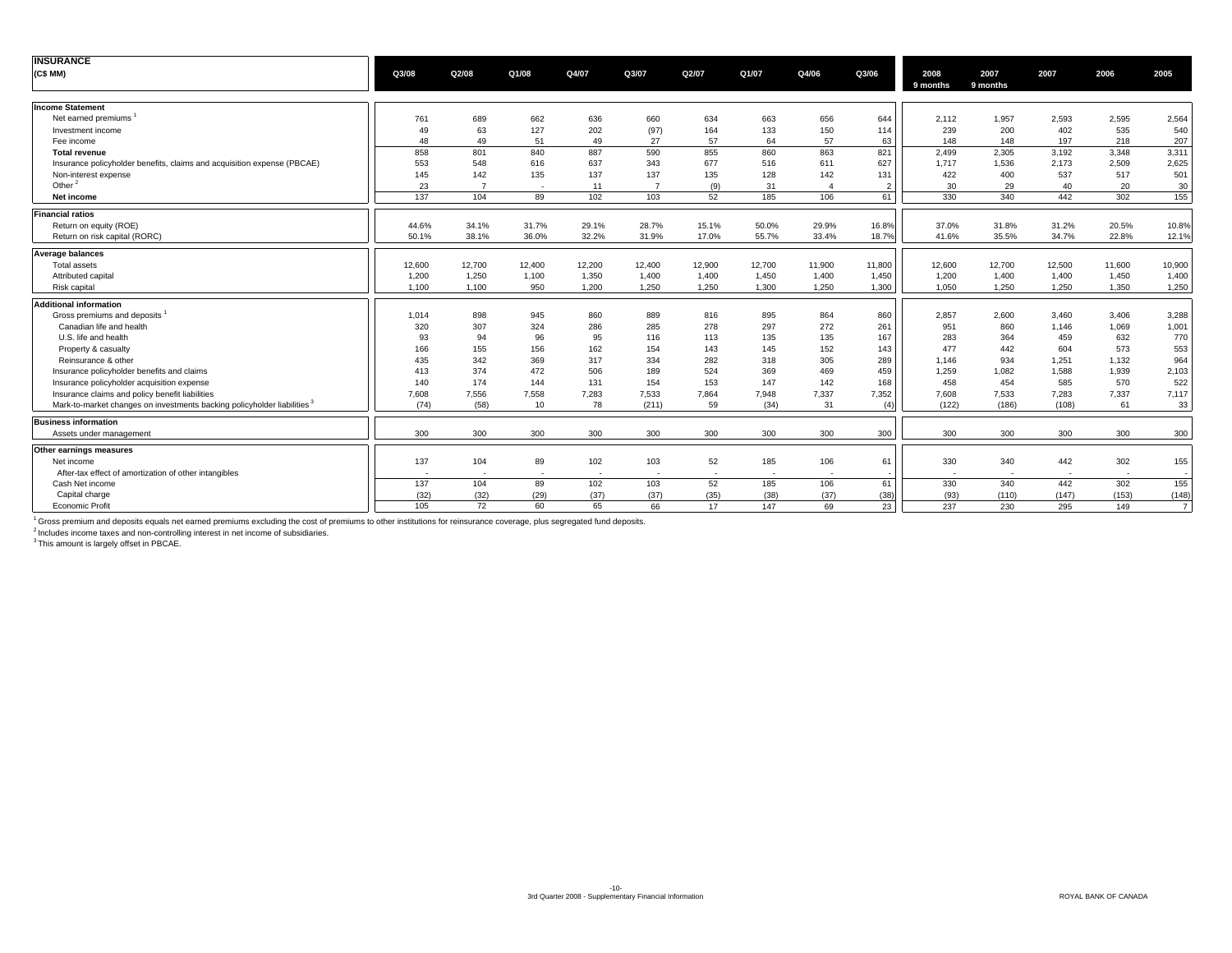| <b>INTERNATIONAL BANKING</b>                             |                          |                |           |           |           |           |           |           |           |                  |                          |           |                          |           |
|----------------------------------------------------------|--------------------------|----------------|-----------|-----------|-----------|-----------|-----------|-----------|-----------|------------------|--------------------------|-----------|--------------------------|-----------|
|                                                          | Q3/08                    | Q2/08          | Q1/08     | Q4/07     | Q3/07     | Q2/07     | Q1/07     | Q4/06     | Q3/06     | 2008<br>9 months | 2007<br>9 months         | 2007      | 2006                     | 2005      |
| (C\$ MM)                                                 |                          |                |           |           |           |           |           |           |           |                  |                          |           |                          |           |
| <b>Income Statement</b>                                  |                          |                |           |           |           |           |           |           |           |                  |                          |           |                          |           |
| Net interest income                                      | 347                      | 298            | 248       | 239       | 263       | 272       | 257       | 238       | 240       | 893              | 792                      | 1,031     | 940                      | 923       |
| Non-interest income                                      | 233                      | 266            | 237       | 216       | 259       | 221       | 188       | 191       | 191       | 736              | 668                      | 884       | 688                      | 654       |
| <b>Total revenue</b>                                     | 580                      | 564            | 485       | 455       | 522       | 493       | 445       | 429       | 431       | 1,629            | 1,460                    | 1,915     | 1,628                    | 1,577     |
| Provision for credit losses (PCL)                        | 137                      | 91             | 71        | 72        | 17        | 10        | 10        | 5         | 5         | 299              | 37                       | 109       | 25                       | 49        |
| Non-interest expense                                     | 485                      | 428            | 378       | 363       | 389       | 381       | 348       | 312       | 307       | 1,291            | 1,118                    | 1,481     | 1,216                    | 1,136     |
| Business realignment charges                             | $\overline{\phantom{a}}$ |                |           |           | $\sim$    |           |           | $\sim$    |           | $\sim$           |                          | $\sim$    | $\overline{\phantom{a}}$ | (3)       |
| Other                                                    | (26)                     | $\overline{7}$ | 5         | (1)       | 29        | 35        | 20        | 33        | 37        | (14)             | 84                       | 83        | 126                      | 139       |
| Net income                                               | (16)                     | 38             | 31        | 21        | 87        | 67        | 67        | 79        | 82        | 53               | 221                      | 242       | 261                      | 256       |
| <b>Total Revenue by business</b>                         |                          |                |           |           |           |           |           |           |           |                  |                          |           |                          |           |
|                                                          |                          |                |           |           |           |           |           |           |           |                  |                          |           |                          |           |
| Banking <sup>2</sup>                                     | 341                      | 349            | 275       | 269       | 302       | 309       | 276       | 274       | 271       | 965              | 887                      | 1,156     | 1,070                    | 1,077     |
| RBC Dexia IS <sup>3</sup>                                | 239                      | 215            | 210       | 186       | 220       | 184       | 169       | 155       | 160       | 664              | 573                      | 759       | 558                      | 500       |
| Total                                                    | 580                      | 564            | 485       | 455       | 522       | 493       | 445       | 429       | 431       | 1,629            | 1,460                    | 1,915     | 1,628                    | 1,577     |
| <b>Financial ratios</b>                                  |                          |                |           |           |           |           |           |           |           |                  |                          |           |                          |           |
| Return on equity (ROE)                                   | (1.6)%                   | 3.0%           | 3.5%      | 2.2%      | 9.0%      | 7.4%      | 8.8%      | 11.9%     | 12.3%     | 1.2%             | 8.4%                     | 6.9%      | 10.6%                    | 10.8%     |
| Return on risk capital (RORC)                            | $(3.8)\%$                | 6.3%           | 6.4%      | 3.8%      | 15.5%     | 12.7%     | 14.2%     | 17.7%     | 18.8%     | 2.5%             | 14.2%                    | 11.7%     | 16.1%                    | 16.4%     |
| Net interest margin (average earning assets)             | 3.72%                    | 3.50%          | 3.41%     | 3.40%     | 3.58%     | 3.69%     | 3.61%     | 3.66%     | 3.70%     | 3.56%            | 3.63%                    | 3.57%     | 3.73%                    | 3.70%     |
| <b>Average balances</b>                                  |                          |                |           |           |           |           |           |           |           |                  |                          |           |                          |           |
| <b>Total assets</b>                                      | 52,600                   | 47,200         | 40,200    | 39,400    | 41.100    | 41,000    | 37,500    | 34,100    | 36,000    | 46.700           | 39,900                   | 39,700    | 32,600                   | 25,900    |
| Total earning assets <sup>4</sup>                        | 33,400                   | 30,400         | 25,300    | 24,800    | 26,500    | 27,500    | 25,800    | 23,500    | 23,200    | 29.700           | 26,600                   | 26,100    | 23,300                   | 23,600    |
|                                                          |                          |                |           |           |           |           |           |           |           |                  |                          |           |                          |           |
| Loans and acceptances                                    | 28,000                   | 25,000         | 21,000    | 20,500    | 23,800    | 23,700    | 21,100    | 19,100    | 19,600    | 24,700           | 22,900                   | 22,300    | 18,500                   | 17,200    |
| Deposits                                                 | 42,500                   | 40,700         | 35,200    | 34,500    | 35,100    | 35,600    | 31,800    | 30,200    | 34,100    | 39,400           | 34,100                   | 34,200    | 28,700                   | 21,200    |
| Attributed capital                                       | 5,600                    | 4,550          | 3,150     | 3,300     | 3,650     | 3,500     | 2,950     | 2,500     | 2,600     | 4,450            | 3,350                    | 3,350     | 2,400                    | 2,350     |
| Risk capital                                             | 2,300                    | 2,150          | 1,750     | 1,900     | 2,100     | 2.050     | 1,800     | 1,700     | 1,700     | 2.050            | 2.000                    | 1,950     | 1,600                    | 1,550     |
| <b>Credit quality</b>                                    |                          |                |           |           |           |           |           |           |           |                  |                          |           |                          |           |
| Gross impaired loans / Average net loans and acceptances | 3.98%                    | 3.67%          | 3.37%     | 2.08%     | 1.05%     | 0.88%     | 0.88%     | 0.97%     | 0.95%     | 4.51%            | 1.10%                    | 1.91%     | 1.01%                    | 0.94%     |
| PCL / Average net loans and acceptances                  | 1.95%                    | 1.48%          | 1.35%     | 1.39%     | 0.28%     | 0.17%     | 0.19%     | 0.10%     | 0.10%     | 1.62%            | 0.22%                    | 0.49%     | 0.14%                    | 0.28%     |
| Net write-offs / Average net loans and acceptances       | 1.12%                    | 0.85%          | 0.30%     | 0.25%     | 0.25%     | 0.17%     | 0.13%     | 0.10%     | 0.10%     | 0.79%            | 0.19%                    | 0.20%     | 0.15%                    | 0.23%     |
| <b>Business information</b>                              |                          |                |           |           |           |           |           |           |           |                  |                          |           |                          |           |
| Assets under administration - RBC <sup>5</sup>           | 10,300                   |                |           |           |           |           |           |           |           | 10,300           |                          |           |                          | 1,361,100 |
| - RBC Dexia IS <sup>6</sup>                              | 2,803,900                | 2,697,000      | 2,922,000 | 2,713,100 | 2,843,400 | 2,764,900 | 2,666,400 | 2,421,100 | 2,358,300 | 2,803,900        | 2,843,400                | 2,713,100 | 2,421,100                |           |
| Assets under management - RBC <sup>5</sup>               | 4,400                    |                |           |           |           |           |           |           |           | 4,400            |                          |           |                          |           |
|                                                          |                          |                |           |           |           |           |           |           |           |                  |                          |           |                          |           |
| Other earnings measures                                  |                          |                |           |           |           |           |           |           |           |                  |                          |           |                          |           |
| Net income                                               | (16)                     | 38             | 31        | 21        | 87        | 67        | 67        | 79        | 82        | 53               | 221                      | 242       | 261                      | 256       |
| After-tax effect of amortization of other intangibles    | 20                       | 19             | 16        | 15        | 14        | 15        | 13        | 13        | 12        | 55               | 42                       | 57        | 43                       | 32        |
| Cash Net income                                          | $\overline{4}$           | 57             | 47        | 36        | 101       | 82        | 80        | 92        | 94        | 108              | 263                      | 299       | 304                      | 288       |
| Capital charge                                           | (147)                    | (118)          | (83)      | (88)      | (95)      | (91)      | (77)      | (66)      | (69)      | (348)            | (263)                    | (351)     | (251)                    | (245)     |
| Economic Profit                                          | (143)                    | (61)           | (36)      | (52)      | 6         | (9)       | 3         | 26        | 25        | (240)            | $\overline{\phantom{a}}$ | (52)      | 53                       | 43        |
| (US\$ MM)                                                |                          |                |           |           |           |           |           |           |           |                  |                          |           |                          |           |
| <b>Revenue by business</b>                               |                          |                |           |           |           |           |           |           |           |                  |                          |           |                          |           |
| Banking <sup>2</sup>                                     | 338                      | 346            | 275       | 268       | 283       | 269       | 239       | 246       | 242       | 959              | 791                      | 1,059     | 945                      | 887       |
|                                                          |                          |                |           |           |           |           |           |           |           |                  |                          |           |                          |           |

<sup>1</sup> Includes income taxes and non-controlling interest in net income of subsidiaries.

<sup>2</sup> Includes U.S. and Caribbean banking businesses. RBTT Financial Group (RBTT) results are reported on a one-month lag basis.

<sup>3</sup> On January 2, 2006, we combined our Institutional & Investor Services (IIS) business with the institutional investor service business of Dexia Banque Internationale à Luxembourg (Dexia), forming a joint venture, RBC De

RBC Dexia IS results are reported on a one-month lag basis.

4 Calculated based on Banking information.

5 AUA and AUM - RBC represent amounts for RBTT as at June 30, 2008. AUA - RBC reported in 2005 represents AUA for our IIS business.

 $6$  AUA - RBC Dexia IS represents the total AUA of the joint venture as at June 30, 2008.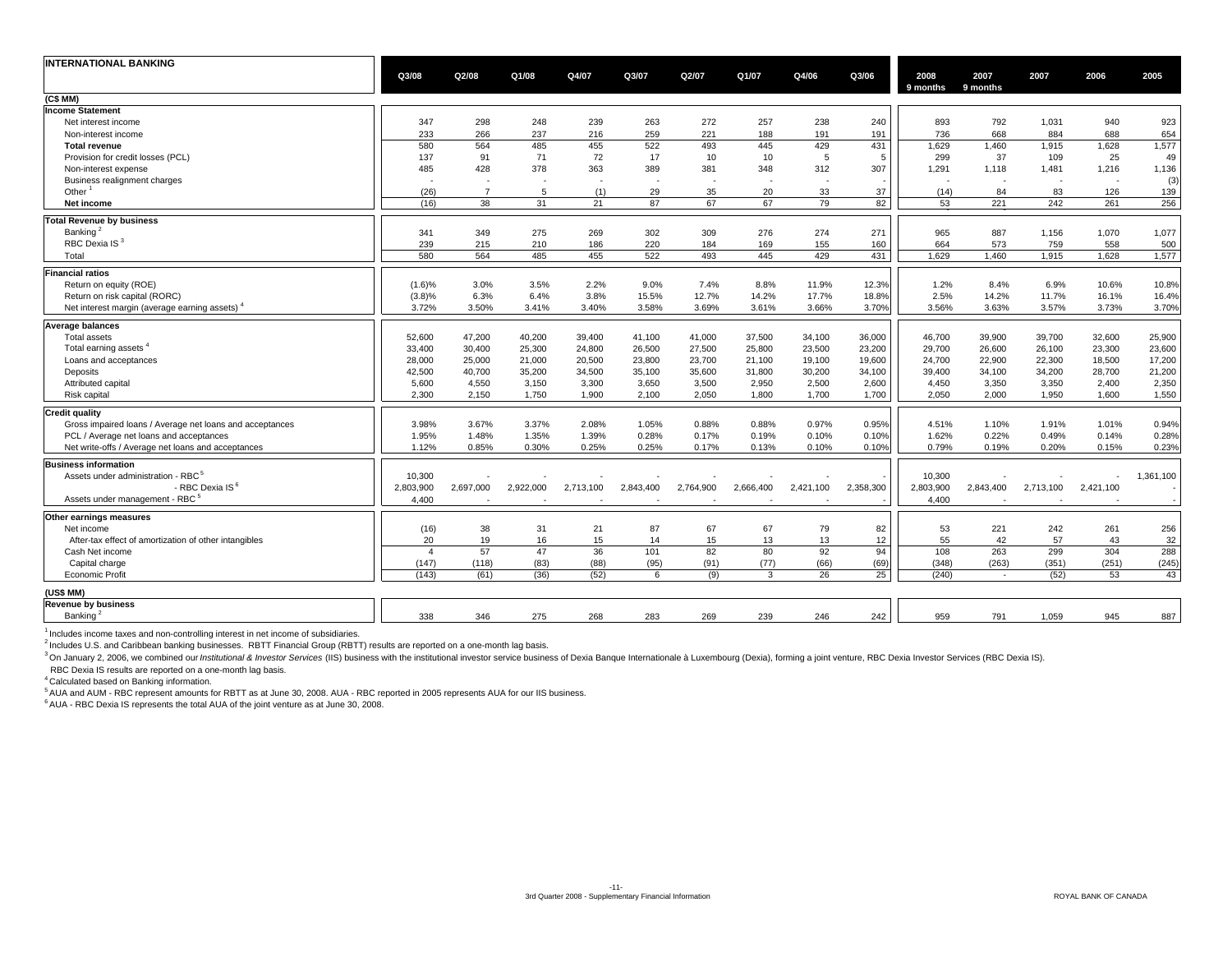| <b>CAPITAL MARKETS</b>                                     |                |         |         |         |                          |            |         |                |                |                  |                  |         |                |                |
|------------------------------------------------------------|----------------|---------|---------|---------|--------------------------|------------|---------|----------------|----------------|------------------|------------------|---------|----------------|----------------|
| (C\$MM)                                                    | Q3/08          | Q2/08   | Q1/08   | Q4/07   | Q3/07                    | Q2/07      | Q1/07   | Q4/06          | Q3/06          | 2008<br>9 months | 2007<br>9 months | 2007    | 2006           | 2005           |
| <b>Income Statement</b>                                    |                |         |         |         |                          |            |         |                |                |                  |                  |         |                |                |
| Net interest income (teb)                                  | 452            | 421     | 318     | 223     | 175                      | 169        | 56      | (7)            | 28             | 1,191            | 400              | 623     | 131            | 557            |
| Non-interest income                                        | 681            | 59      | 814     | 596     | 983                      | 1,013      | 1,174   | 1,015          | 994            | 1,554            | 3,170            | 3,766   | 4,005          | 3,005          |
| Total revenue (teb)                                        | 1,133          | 480     | 1,132   | 819     | 1,158                    | 1,182      | 1,230   | 1,008          | 1,022          | 2,745            | 3,570            | 4,389   | 4,136          | 3,562          |
| Provision for (recovery of) credit losses (PCL)            | 20             | 58      | 28      | (2)     | (7)                      | (5)        | (8)     |                | (7)            | 106              | (20)             | (22)    | (115)          | (91)           |
| Non-interest expense                                       | 717            | 546     | 734     | 584     | 693                      | 754        | 738     | 644            | 648            | 1,997            | 2,185            | 2,769   | 2,603          | 2,890          |
| Business realignment charges                               |                |         |         |         | $\overline{\phantom{a}}$ |            |         | (1)            |                |                  |                  |         | (1)            | $\overline{1}$ |
| Other $1$                                                  | 127            | (137)   | 66      | 51      | 112                      | 83         | 104     | 65             | 78             | 56               | 299              | 350     | 294            | 76             |
| Net income                                                 | 269            | 13      | 304     | 186     | 360                      | 350        | 396     | 300            | 303            | 586              | 1,106            | 1,292   | 1,355          | 686            |
| <b>Total Revenue (teb)</b>                                 |                |         |         |         |                          |            |         |                |                |                  |                  |         |                |                |
| <b>Total Revenue</b>                                       | 1,133          | 480     | 1,132   | 819     | 1,158                    | 1,182      | 1,230   | 1,008          | 1,022          | 2,745            | 3,570            | 4,389   | 4,136          | 3,562          |
| Revenue related to VIEs offset in Non-controlling interest | 17             | (15)    | 5       | (1)     | 13                       | 8          | 11      | $\overline{4}$ | 32             |                  | 32               | 31      | (7)            | (24)           |
| <b>Total revenue excluding VIEs</b>                        | 1.116          | 495     | 1,127   | 820     | 1,145                    | 1,174      | 1,219   | 1,004          | 990            | 2.738            | 3,538            | 4,358   | 4,143          | 3,586          |
| <b>Total Revenue by business</b>                           |                |         |         |         |                          |            |         |                |                |                  |                  |         |                |                |
| <b>Global Markets</b>                                      | 630            | 131     | 596     | 334     | 609                      | 666        | 795     | 601            | 636            | 1,357            | 2.070            | 2,404   | 2,553          | 2,239          |
| Global Investment Banking and Equity Markets               | 375            | 329     | 438     | 415     | 471                      | 450        | 397     | 363            | 347            | 1,142            | 1,318            | 1,733   | 1,417          | 1,124          |
| Other <sup>2</sup>                                         | 128            | 20      | 98      | 70      | 78                       | 66         | 38      | 44             | 39             | 246              | 182              | 252     | 166            | 199            |
| Total                                                      | 1.133          | 480     | 1,132   | 819     | 1.158                    | 1.182      | 1.230   | 1.008          | 1.022          | 2.745            | 3.570            | 4.389   | 4,136          | 3,562          |
| <b>Financial ratios</b>                                    |                |         |         |         |                          |            |         |                |                |                  |                  |         |                |                |
| Return on equity (ROE)                                     | 17.7%          | 0.7%    | 23.9%   | 15.4%   | 29.3%                    | 28.5%      | 32.8%   | 27.9%          | 28.2%          | 14.6%            | 30.2%            | 26.6%   | 31.5%          | 17.5%          |
| Return on risk capital (RORC)                              | 20.8%          | 0.8%    | 29.1%   | 19.3%   | 35.9%                    | 34.4%      | 39.9%   | 34.3%          | 34.5%          | 17.5%            | 36.7%            | 32.5%   | 38.7%          | 22.4%          |
| <b>Average balances</b>                                    |                |         |         |         |                          |            |         |                |                |                  |                  |         |                |                |
| <b>Total assets</b>                                        | 327.900        | 351,400 | 339,200 | 319,400 | 317,300                  | 310,200    | 297,700 | 274,600        | 261,700        | 339.400          | 308,400          | 311,200 | 260,600        | 229,100        |
| <b>Trading securities</b>                                  | 138,700        | 143,700 | 144,800 | 146,400 | 154,300                  | 154,900    | 155,900 | 137,800        | 129,100        | 142,400          | 155,000          | 152,900 | 132,300        | 109,600        |
| Loans and acceptances                                      | 37,900         | 36,800  | 36,600  | 32,600  | 28,100                   | 27,800     | 27,300  | 24,300         | 22,100         | 37,100           | 27,800           | 29,000  | 22,100         | 17,600         |
| Deposits                                                   | 131,100        | 137,200 | 127,300 | 121,500 | 124,700                  | 130,400    | 126,100 | 112,100        | 102,200        | 131,800          | 127,000          | 125,700 | 108,100        | 96,500         |
| Attributed capital                                         | 5,900          | 4,800   | 4,950   | 4,650   | 4,800                    | 4,950      | 4,750   | 4,200          | 4,250          | 5,250            | 4,850            | 4,800   | 4,250          | 3,850          |
| <b>Risk capital</b>                                        | 5,050          | 3,900   | 4,100   | 3,750   | 3,900                    | 4,100      | 3,900   | 3,400          | 3,450          | 4,350            | 3,950            | 3,900   | 3,450          | 3,050          |
| <b>Credit quality</b>                                      |                |         |         |         |                          |            |         |                |                |                  |                  |         |                |                |
| Gross impaired loans / Average net loans and acceptances   | 0.79%          | 0.84%   | 0.27%   | 0.05%   | 0.07%                    | 0.07%      | 0.23%   | 0.25%          | 0.32%          | 0.81%            | 0.07%            | 0.06%   | 0.28%          | 0.67%          |
| PCL / Average net loans and acceptances                    | 0.21%          | 0.64%   | 0.30%   | (0.02)% | (0.10)%                  | (0.07)%    | (0.12)% | 0.00%          | (0.13)%        | 0.38%            | (0.10)%          | (0.08)% | (0.52)%        | (0.52)%        |
| Net write-offs / Average net loans and acceptances         | 0.18%          | 0.13%   | (0.02)% | (0.02)% | (0.10)%                  | $(0.06)\%$ | (0.13)% | 0.07%          | $(0.11)$ %     | 0.10%            | (0.09)%          | (0.08)% | (0.24)%        | 0.12%          |
| <b>Business information</b>                                |                |         |         |         |                          |            |         |                |                |                  |                  |         |                |                |
| Assets under administration                                | 6.400          | 7,000   | 6,900   | 6,400   | 6,800                    | 5,400      | 5,400   | 4,700          | 4,300          | 6.400            | 6.800            | 6,400   | 4,700          | 2,500          |
| Other earnings measures                                    |                |         |         |         |                          |            |         |                |                |                  |                  |         |                |                |
| Net income (loss)                                          | 269            | 13      | 304     | 186     | 360                      | 350        | 396     | 300            | 303            | 586              | 1,106            | 1,292   | 1,355          | 686            |
| After-tax effect of amortization of other intangibles      | $\overline{2}$ |         |         |         | ٠                        |            |         |                | $\overline{1}$ | $\overline{2}$   |                  |         | $\overline{1}$ | $\overline{1}$ |
| Cash Net income                                            | 271            | 13      | 304     | 186     | 360                      | 350        | 397     | 300            | 304            | 588              | 1,107            | 1,293   | 1,356          | 687            |
| Capital charge                                             | (157)          | (124)   | (131)   | (123)   | (127)                    | (127)      | (126)   | (111)          | (112)          | (412)            | (380)            | (503)   | (447)          | (407)          |
| Economic Profit                                            | 114            | (111)   | 173     | 63      | 233                      | 223        | 271     | 189            | 192            | 176              | 727              | 790     | 909            | 280            |

 $<sup>1</sup>$  Includes income taxes and non-controlling interest in net income of subsidiaries.</sup>

<sup>2</sup> Includes Global Credit and Global Research.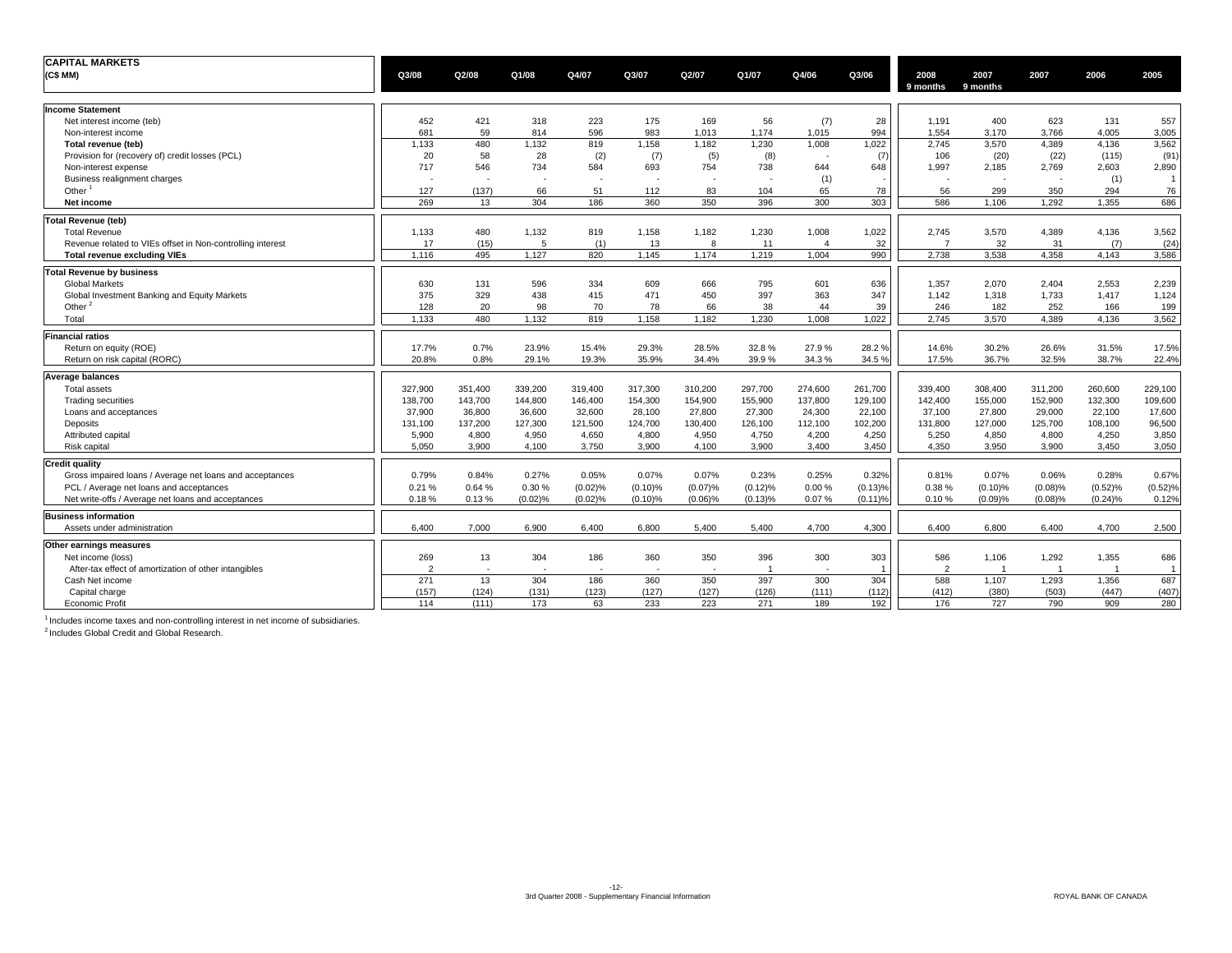| <b>CORPORATE SUPPORT</b>                                                   |                   |                  |                  |                      |                  |                       |                  |                  |                  |                        |                       |                                |                  |                  |
|----------------------------------------------------------------------------|-------------------|------------------|------------------|----------------------|------------------|-----------------------|------------------|------------------|------------------|------------------------|-----------------------|--------------------------------|------------------|------------------|
| (C\$ MM)                                                                   | Q3/08             | Q2/08            | Q1/08            | Q4/07                | Q3/07            | Q2/07                 | Q1/07            | Q4/06            | Q3/06            | 2008<br>9 months       | 2007<br>9 months      | 2007                           | 2006             | 2005             |
| <b>Income Statement</b>                                                    |                   |                  |                  |                      |                  |                       |                  |                  |                  |                        |                       |                                |                  |                  |
| Net interest income (teb)<br>Non-interest income                           | (302)<br>181      | (259)<br>92      | (224)<br>53      | (215)<br>117         | (184)<br>71      | (215)<br>121          | (118)<br>68      | (131)<br>92      | (99)<br>34       | (785)<br>326           | (517)<br>260          | (732)<br>377                   | (488)<br>178     | (294)<br>190     |
| Total revenue (teb)<br>Recovery of credit losses (PCL)                     | (121)<br>(28)     | (167)<br>(24)    | (171)<br>(20)    | (98)<br>(20)         | (113)<br>(22)    | (94)<br>(21)          | (50)<br>(22)     | (39)<br>(19)     | (65)<br>(20)     | (459)<br>(72)          | (257)<br>(65)         | (355)<br>(85)                  | (310)<br>(86)    | (104)<br>(47)    |
| Non-interest expense<br>Business realignment charges                       | (19)              | (34)             | (11)<br>$\sim$   | 56<br>$\overline{a}$ | (20)<br>$\sim$   | (4)<br>$\overline{a}$ | $\overline{a}$   | 42               |                  | (64)                   | (20)                  | 36<br>$\overline{\phantom{a}}$ | 36               | 61<br>39         |
| Other (teb) $1$<br>Net income (loss)                                       | (51)<br>(23)      | (96)<br>(13)     | (107)<br>(33)    | (172)<br>38          | (143)<br>72      | (119)<br>50           | (81)<br>49       | (107)<br>45      | (64)<br>13       | (254)<br>(69)          | (343)<br>171          | (515)<br>209                   | (371)<br>111     | (143)<br>(14)    |
| <b>Additional information</b>                                              |                   |                  |                  |                      |                  |                       |                  |                  |                  |                        |                       |                                |                  |                  |
| teb adjustment                                                             | (86)              | (90)             | (132)            | (117)                | (79)             | (66)                  | (70)             | (50)             | (46)             | (308)                  | (215)                 | (332)                          | (213)            | (109)            |
| Average balances                                                           |                   |                  |                  |                      |                  |                       |                  |                  |                  |                        |                       |                                |                  |                  |
| Total assets<br>Attributed capital                                         | (2, 100)<br>2.350 | (3,000)<br>4,050 | (6,600)<br>4,650 | (7,600)<br>3,550     | (7,000)<br>2,800 | (5,900)<br>2,550      | (5,500)<br>2.850 | (5,900)<br>3,500 | (5,600)<br>3,050 | (3,900)<br>3.700       | (6, 200)<br>2,750     | (6,500)<br>2,950               | (5,400)<br>3,150 | (4,000)<br>2,800 |
| Other earnings measures                                                    |                   |                  |                  |                      |                  |                       |                  |                  |                  |                        |                       |                                |                  |                  |
| Net income (loss)<br>After-tax effect of amortization of other intangibles | (23)<br>(2)       | (13)             | (33)<br>$\sim$   | 38<br>$\overline{a}$ | 72               | 50                    | 49<br>(2)        | 45               | 13<br>(2)        | (69)<br>$\overline{a}$ | 171<br>$\overline{a}$ | 209<br>$\overline{a}$          | 111              | (14)             |
| Cash Net income                                                            | (25)              | (11)             | (33)             | 38                   | 73               | 51                    | 47               | 47               | 11               | (69)                   | 171                   | 209                            | 112              | (13)             |
| Capital charge<br>Economic Profit                                          | (54)<br>(79)      | (101)<br>(112)   | (117)<br>(150)   | (88)<br>(50)         | (73)<br>$\sim$   | (59)<br>(8)           | (65)<br>(18)     | (94)<br>(47)     | (67)<br>(56)     | (272)<br>(341)         | (197)<br>(26)         | (285)<br>(76)                  | (288)<br>(176)   | (244)<br>(257)   |

| <b>DISCONTINUED OPERATIONS</b> <sup>2</sup><br>(C\$ MM) | Q3/08  | Q2/08                    | Q1/08  | Q4/07  | Q3/07                    | Q2/07  | Q1/07                    | Q4/06                    | Q3/06 | 2008<br>9 months         | 2007<br>9 months         | 2007                     | 2006   | 2005           |
|---------------------------------------------------------|--------|--------------------------|--------|--------|--------------------------|--------|--------------------------|--------------------------|-------|--------------------------|--------------------------|--------------------------|--------|----------------|
| <b>Income Statement</b>                                 |        |                          |        |        |                          |        |                          |                          |       |                          |                          |                          |        |                |
|                                                         |        |                          |        |        |                          |        |                          |                          |       |                          |                          |                          |        |                |
| Net interest income                                     | $\sim$ |                          |        |        |                          |        |                          |                          |       |                          |                          | $\overline{a}$           |        | 28             |
| Non-interest income                                     | $\sim$ | $\sim$                   | $\sim$ | $\sim$ | $\sim$                   | $\sim$ | $\sim$                   |                          | (1)   | $\sim$                   | $\sim$                   | $\sim$                   | (1)    | 121            |
| <b>Total revenue</b>                                    | $\sim$ | $\sim$                   | $\sim$ | $\sim$ | $\sim$                   | $\sim$ | $\sim$                   |                          |       | $\sim$                   | $\sim$                   | $\sim$                   |        | 149            |
| Non-interest expense                                    | ٠      | $\sim$                   |        |        | $\overline{a}$           | ٠      |                          |                          | 27    | $\sim$                   | $\overline{\phantom{a}}$ |                          | 51     | 211            |
| Business realignment charges                            |        | $\overline{\phantom{a}}$ |        |        |                          |        | $\overline{\phantom{a}}$ |                          |       | $\sim$                   | $\overline{\phantom{a}}$ | $\sim$                   |        | 13             |
| Goodwill impairment                                     | $\sim$ | $\overline{\phantom{a}}$ |        |        | $\sim$                   | $\sim$ | $\overline{\phantom{a}}$ | $\overline{\phantom{a}}$ |       | $\sim$                   | $\overline{\phantom{a}}$ | $\sim$                   | $\sim$ |                |
| Other                                                   | $\sim$ | $\sim$                   | $\sim$ | $\sim$ | $\sim$                   | $\sim$ | $\sim$                   | $\sim$                   | (10)  | $\sim$                   | $\sim$                   | $\sim$                   | (18)   | (29)           |
| Net loss                                                | $\sim$ | $\sim$                   | $\sim$ | $\sim$ | $\overline{\phantom{a}}$ | $\sim$ | $\sim$                   | (1)                      | (17)  | $\overline{\phantom{a}}$ | $\sim$                   | $\sim$                   | (29)   | (50)           |
| Average balances                                        |        |                          |        |        |                          |        |                          |                          |       |                          |                          |                          |        |                |
| Total assets                                            | $\sim$ | $\sim$                   | $\sim$ | $\sim$ | $\sim$                   | $\sim$ | $\sim$                   | 200                      | 200   | $\sim$                   | $\overline{\phantom{a}}$ | $\sim$                   | 200    | 1,800          |
| Loans and acceptances                                   | $\sim$ | $\overline{\phantom{a}}$ | $\sim$ | $\sim$ | $\overline{\phantom{a}}$ | $\sim$ | $\sim$                   | 100                      | 100   | $\sim$                   | $\sim$                   | $\overline{\phantom{a}}$ | 100    | 1,500          |
| Other earnings measures                                 |        |                          |        |        |                          |        |                          |                          |       |                          |                          |                          |        |                |
| Net loss                                                | $\sim$ |                          |        |        | $\sim$                   | $\sim$ | $\sim$                   | (1)                      | (17)  | $\sim$                   |                          | $\sim$                   | (29)   | (50)           |
| After-tax effect of amortization of other intangibles   |        |                          |        |        |                          | $\sim$ |                          |                          |       |                          |                          |                          |        | $\overline{2}$ |
| Cash Net income                                         |        | $\sim$                   |        |        | $\sim$                   | $\sim$ | $\sim$                   | (1)                      | (17)  | $\sim$                   | $\overline{\phantom{a}}$ | $\sim$                   | (29)   | (48)           |
| Capital charge                                          |        | $\sim$                   | $\sim$ | $\sim$ | $\sim$                   | $\sim$ | $\sim$                   | $\sim$                   |       | $\sim$                   | $\sim$                   | $\overline{\phantom{a}}$ | $\sim$ | $\sim$         |
| Economic Profit                                         | $\sim$ | $\sim$                   | $\sim$ | $\sim$ | $\sim$                   | $\sim$ | $\sim$                   | (1)                      | (17)  | $\sim$                   | $\sim$                   | $\sim$                   | (29)   | (48)           |

<sup>1</sup> Includes income taxes and non-controlling interest in net income of subsidiaries.<br><sup>2</sup> Effective October 31, 2006, RBC Mortgage Company had disposed of substantially all its remaining assets and obligations and we no lo

Financial Statements. Results reported on a total consolidated basis are comparable to results from continuing operations for the corresponding prior periods.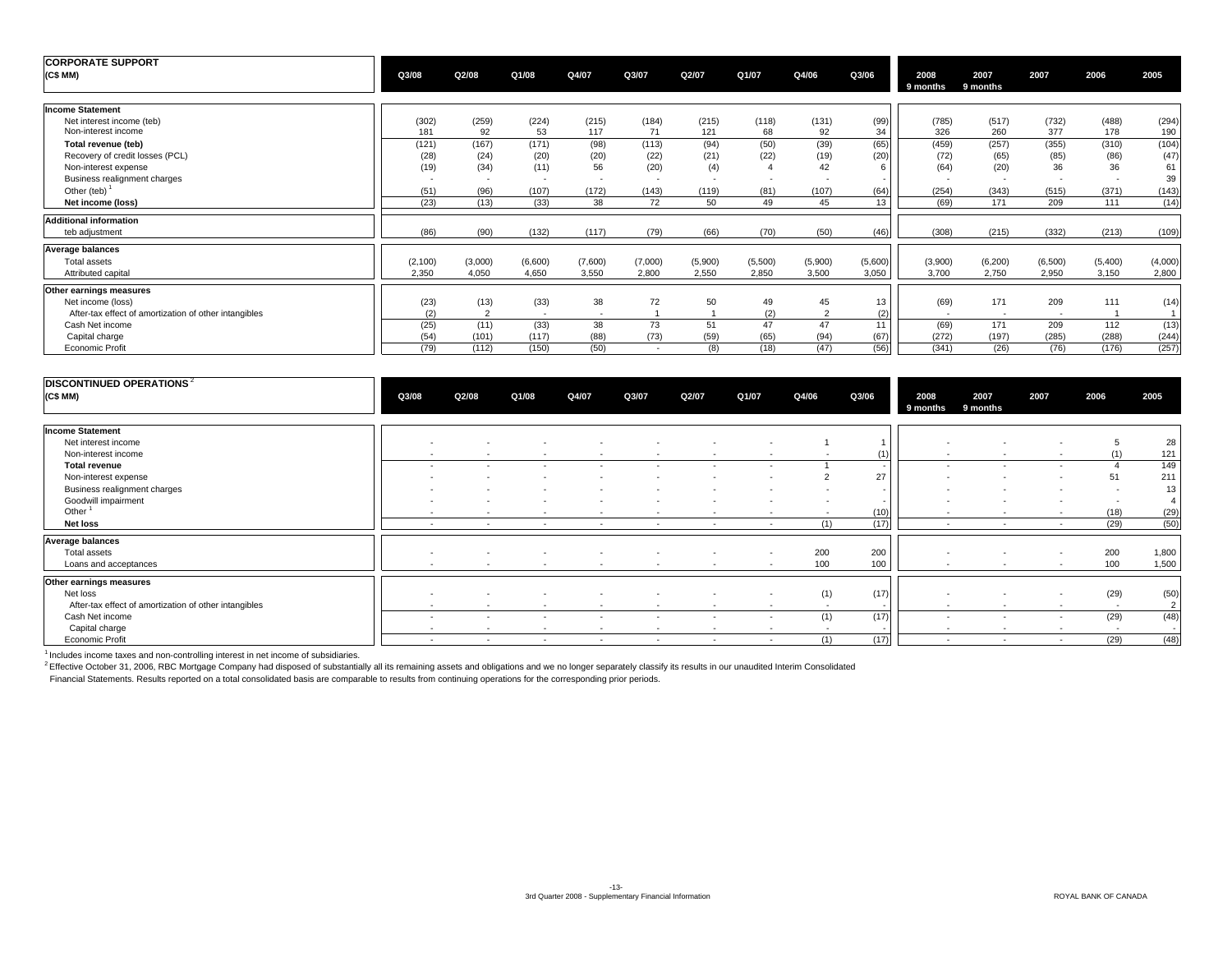| <b>BALANCE SHEETS</b>                                |         |                |          |          |          |          |          |         |          |          |         |          |
|------------------------------------------------------|---------|----------------|----------|----------|----------|----------|----------|---------|----------|----------|---------|----------|
| (C\$ MM)                                             | Q3/08   | Q2/08          | Q1/08    | Q4/07    | Q3/07    | Q2/07    | Q1/07    | Q4/06   | Q3/06    | 2007     | 2006    | 2005     |
| Period-end balances                                  |         |                |          |          |          |          |          |         |          |          |         |          |
| <b>ASSETS</b>                                        |         |                |          |          |          |          |          |         |          |          |         |          |
| Cash and due from banks                              | 7,571   | 5,958          | 4,187    | 4,226    | 5,091    | 4,270    | 3,878    | 4,401   | 3,814    | 4,226    | 4,401   | 5,001    |
| Interest-bearing deposits with banks                 | 13,326  | 12,349         | 13,664   | 11,881   | 10,159   | 8,512    | 7,637    | 10,502  | 11,430   | 11,881   | 10,502  | 5,237    |
| Securities                                           |         |                |          |          |          |          |          |         |          |          |         |          |
| Trading                                              | 137,498 | 140,516        | 150,750  | 147,485  | 163,251  | 169,574  | 168,661  | 147,109 | 137,672  | 147,485  | 147,109 | 125,760  |
| Available-for-sale                                   | 38,879  | 34,836         | 33,598   | 30,770   | 26,968   | 28,935   | 28,190   |         |          | 30,770   |         |          |
| Investments                                          |         |                |          |          |          |          |          | 37,760  | 35,131   |          | 37,760  | 34,735   |
| <b>Total Securities</b>                              | 176,377 | 175,352        | 184,348  | 178,255  | 190,219  | 198,509  | 196,851  | 184,869 | 172,803  | 178,255  | 184,869 | 160,495  |
| Assets purchased under reverse repurchase            |         |                |          |          |          |          |          |         |          |          |         |          |
| agreements and securities borrowed                   | 56,207  | 61,561         | 76,419   | 64,313   | 77.183   | 72,142   | 67,744   | 59,378  | 63,981   | 64,313   | 59,378  | 42,973   |
| Loans                                                |         |                |          |          |          |          |          |         |          |          |         |          |
| Retail                                               | 190,669 | 181,802        | 174,779  | 169,462  | 165,554  | 158,616  | 154,333  | 151,050 | 148,723  | 169,462  | 151,050 | 140,239  |
| Wholesale                                            | 81,603  | 77,822         | 72,430   | 69,967   | 67,245   | 67,033   | 65,385   | 58,889  | 57,197   | 69,967   | 58,889  | 51,675   |
| <b>Total loans</b>                                   | 272,272 | 259,624        | 247,209  | 239,429  | 232,799  | 225,649  | 219,718  | 209,939 | 205,920  | 239,429  | 209,939 | 191,914  |
| Allowance for loan losses                            | (1,859) | (1,730)        | (1,591)  | (1, 493) | (1, 449) | (1, 446) | (1, 455) | (1,409) | (1, 415) | (1, 493) | (1,409) | (1, 498) |
| Total loans, net of allowance for loan losses        | 270,413 | 257,894        | 245,618  | 237,936  | 231,350  | 224,203  | 218,263  | 208,530 | 204,505  | 237,936  | 208,530 | 190,416  |
| Customers' liability under acceptances               | 10,517  | 11,257         | 11,700   | 11,786   | 10,463   | 9,944    | 10,011   | 9,108   | 9,606    | 11,786   | 9,108   | 7,074    |
| Derivatives                                          | 69,099  | 71,743         | 73,345   | 66,585   | 54,279   | 45,692   | 42,226   | 37,729  | 37,139   | 66,585   | 37,729  | 38,834   |
| Premises and equipment, net                          | 2,952   | 2,643          | 2,277    | 2,131    | 2,055    | 1,993    | 1,917    | 1,818   | 1,717    | 2,131    | 1,818   | 1,708    |
| Goodwill                                             | 8,859   | 6,165          | 4,897    | 4,752    | 5,055    | 5,098    | 4,932    | 4,304   | 4,137    | 4,752    | 4,304   | 4,203    |
| Other intangibles                                    | 1,217   | 671            | 625      | 628      | 702      | 727      | 699      | 642     | 644      | 628      | 642     | 409      |
| Assets of operations held for sale <sup>2</sup>      |         |                |          |          |          |          |          | 82      | 167      |          | 82      | 263      |
| Other assets                                         | 20,254  | 21,878         | 15,681   | 17,853   | 18,026   | 17,986   | 17,457   | 15,417  | 14,026   | 17,853   | 15,417  | 12,908   |
| <b>Total assets</b>                                  | 636,792 | 627,471        | 632,761  | 600,346  | 604,582  | 589,076  | 571,615  | 536,780 | 523,969  | 600,346  | 536,780 | 469,521  |
| LIABILITIES AND SHAREHOLDERS' EQUITY                 |         |                |          |          |          |          |          |         |          |          |         |          |
| Deposits                                             |         |                |          |          |          |          |          |         |          |          |         |          |
| Personal                                             | 126,140 | 125,543        | 121,351  | 116,557  | 119,405  | 119,692  | 117,867  | 114,040 | 113,590  | 116,557  | 114,040 | 111,618  |
| Business and government                              | 258,420 | 238,539        | 229,598  | 219,886  | 214,036  | 210,168  | 198,796  | 189,140 | 178,598  | 219,886  | 189,140 | 160,593  |
| Bank                                                 | 24,531  | 35,343         | 43,467   | 28,762   | 42.884   | 42,868   | 48.943   | 40,343  | 42,514   | 28,762   | 40.343  | 34,649   |
| <b>Total deposits</b>                                | 409,091 | 399,425        | 394,416  | 365,205  | 376,325  | 372,728  | 365,606  | 343,523 | 334,702  | 365,205  | 343,523 | 306,860  |
| Acceptances                                          | 10,517  | 11,257         | 11,700   | 11,786   | 10,463   | 9,944    | 10,011   | 9,108   | 9,606    | 11,786   | 9,108   | 7,074    |
| Obligations related to securities sold short         | 41,696  | 43,264         | 44,312   | 44,689   | 51,157   | 48,377   | 46,361   | 38,252  | 40,508   | 44,689   | 38,252  | 32,391   |
| Obligations related to assets sold under             |         |                |          |          |          |          |          |         |          |          |         |          |
| repurchase agreements and securities loaned          | 27,815  | 28,278         | 40,522   | 37,033   | 39,842   | 41,207   | 41,117   | 41,103  | 38,030   | 37,033   | 41,103  | 23,381   |
| Derivatives                                          | 66,623  | 71,551         | 74,127   | 72,010   | 58,128   | 48,660   | 43,971   | 42,094  | 40,839   | 72,010   | 42,094  | 42,592   |
| Insurance claims and policy benefit liabilities      | 7,608   | 7,556          | 7,558    | 7,283    | 7,534    | 7,864    | 7,948    | 7,337   | 7,352    | 7,283    | 7,337   | 7,117    |
| Liabilities of operations held for sale <sup>2</sup> |         | $\blacksquare$ |          |          |          |          |          | 32      | 36       |          | 32      | 40       |
| Other liabilities                                    | 32,732  | 29,479         | 26.013   | 28.483   | 27.142   | 26,222   | 22.853   | 22,649  | 20,027   | 28,483   | 22,649  | 18,408   |
| Subordinated debentures                              | 7,925   | 6.952          | 5,865    | 6,235    | 6,204    | 6,809    | 6,807    | 7,103   | 7,822    | 6,235    | 7,103   | 8,167    |
| Trust capital securities                             | 1,400   | 1,397          | 1,400    | 1,400    | 1,382    | 1,379    | 1,385    | 1,383   | 1,400    | 1,400    | 1,383   | 1,400    |
| Preferred share liabilities                          | 300     | 300            | 300      | 300      | 298      | 297      | 299      | 298     | 300      | 300      | 298     | 300      |
| Non-controlling interest in subsidiaries             | 2,355   | 2,024          | 1,523    | 1,483    | 1,560    | 1,508    | 1,799    | 1,775   | 1,800    | 1,483    | 1,775   | 1,944    |
| Shareholders' equity                                 |         |                |          |          |          |          |          |         |          |          |         |          |
| <b>Preferred shares</b>                              | 2,263   | 2,263          | 2,050    | 2,050    | 2,050    | 2,050    | 1,600    | 1.050   | 1,300    | 2,050    | 1,050   | 700      |
| Common shares                                        | 10.308  | 8.184          | 7.328    | 7.300    | 7.283    | 7.250    | 7.216    | 7.196   | 7,176    | 7.300    | 7.196   | 7,170    |
| Contributed surplus                                  | 251     | 245            | 267      | 235      | 235      | 241      | 255      | 292     | 287      | 235      | 292     | 265      |
| Treasury shares - preferred                          | (10)    | (7)            | (6)      | (6)      | (3)      | (21)     | (3)      | (2)     | (43)     | (6)      | (2)     | (2)      |
| - common                                             | (98)    | (99)           | (119)    | (101)    | (116)    | (99)     | (114)    | (180)   | (181)    | (101)    | (180)   | (216)    |
| Retained earnings                                    | 19,517  | 18,951         | 18,698   | 18,167   | 17,517   | 16,786   | 16,264   | 15,771  | 15,120   | 18,167   | 15,771  | 13,704   |
| Accumulated other comprehensive income (loss)        | (3,501) | (3,549)        | (3, 193) | (3,206)  | (2, 419) | (2, 126) | (1,760)  | (2,004) | (2, 112) | (3,206)  | (2,004) | (1,774)  |
| Total shareholders' equity                           | 28,730  | 25,988         | 25,025   | 24,439   | 24,547   | 24,081   | 23,458   | 22,123  | 21,547   | 24,439   | 22,123  | 19,847   |
| Total liabilities and shareholders' equity           | 636,792 | 627,471        | 632,761  | 600,346  | 604,582  | 589,076  | 571,615  | 536,780 | 523,969  | 600,346  | 536,780 | 469,521  |

<sup>1</sup> Reflects net of amounts securitized. Refer to the Loan securitization information on page 17.<br><sup>2</sup> Relates to assets and liabilities of discontinued operations (RBC Mortgage Company). For further information, refer to D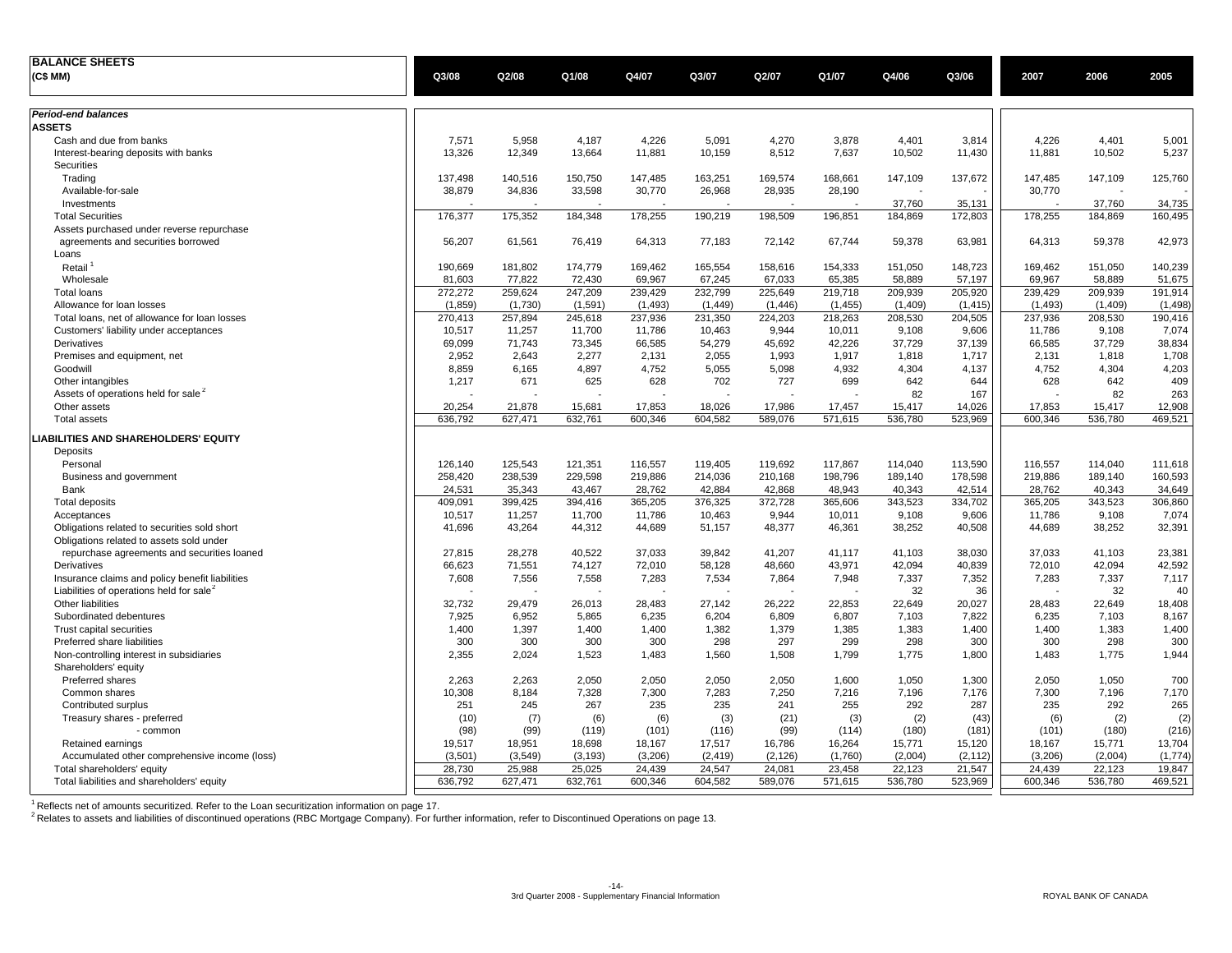| SELECTED AVERAGE BALANCE SHEET ITEMS <sup>1, 3</sup><br>(C\$ MM) | Q3/08   | Q2/08   | Q1/08   | Q4/07   | Q3/07   | Q2/07   | Q1/07   | Q4/06   | Q3/06   | 2008<br>9 months | 2007<br>9 months | 2007    | 2006    | 2005    |
|------------------------------------------------------------------|---------|---------|---------|---------|---------|---------|---------|---------|---------|------------------|------------------|---------|---------|---------|
| Securities                                                       | 186,700 | 188,500 | 186,700 | 185,900 | 193,200 | 198,500 | 199,930 | 178,200 | 170,400 | 187,300          | 197,200          | 194,300 | 173,000 | 148,200 |
| Assets purchased under reverse repurchase                        |         |         |         |         |         |         |         |         |         |                  |                  |         |         |         |
| agreements and securities borrowed                               | 66,700  | 74.700  | 74,700  | 75,600  | 76,600  | 73,400  | 61,500  | 63,300  | 58,900  | 72,000           | 70,500           | 71,800  | 55,600  | 44,400  |
| <b>Total loans</b>                                               | 263,000 | 252,400 | 243,800 | 233,100 | 226,500 | 220,000 | 213,300 | 206,000 | 200,200 | 253,100          | 219,900          | 223,200 | 197,500 | 179,700 |
| Retail <sup>2</sup>                                              | 184.800 | 179,400 | 174.100 | 168.200 | 161,800 | 156,900 | 153,800 | 151.200 | 147.200 | 179.400          | 157,500          | 160,200 | 145,700 | 134,100 |
| Wholesale                                                        | 80,100  | 74.800  | 71,200  | 66,200  | 66.200  | 64,500  | 60,900  | 56,200  | 54,500  | 75.400           | 63,900           | 64,500  | 53,300  | 47,200  |
| Customers' liability under acceptances                           | 10,900  | 11,700  | 11,700  | 11,300  | 10,000  | 10,200  | 9,600   | 9.100   | 9.100   | 11.400           | 9,900            | 10,300  | 8.700   | 6,400   |
| Average earning assets                                           | 528,000 | 530,100 | 518,700 | 506,600 | 507,200 | 500,000 | 483,300 | 455,900 | 437,300 | 525,600          | 496,800          | 499,200 | 434,100 | 378,900 |
| Total assets                                                     | 642,900 | 654,800 | 626,200 | 597,500 | 588,800 | 578,700 | 558,900 | 525,500 | 509,500 | 641.200          | 575,400          | 581,000 | 502,300 | 447,100 |
| Deposits                                                         | 411,800 | 409,500 | 389,000 | 372,400 | 371,300 | 370,900 | 359,300 | 336,500 | 327.400 | 403.400          | 367,100          | 368,500 | 323,300 | 288,200 |
| Common equity                                                    | 25,400  | 23,550  | 22,750  | 22.450  | 22,250  | 21,950  | 21,450  | 20,500  | 20,050  | 24.000           | 21,850           | 22,000  | 19,900  | 18,600  |
| Total equity                                                     | 27,700  | 25,500  | 24,700  | 24,500  | 24,200  | 23,600  | 22,600  | 21,600  | 20,900  | 26,000           | 23,400           | 23,800  | 20,700  | 19,500  |

| ASSETS UNDER ADMINISTRATION AND MANAGEMENT<br>(C\$MM)   | Q3/08     | Q2/08     | Q1/08     | Q4/07     | Q3/07     | Q2/07     | Q1/07     | Q4/06     | Q3/06     | 2008<br>9 months | 2007<br>9 months | 2007      | 2006      | 2005      |
|---------------------------------------------------------|-----------|-----------|-----------|-----------|-----------|-----------|-----------|-----------|-----------|------------------|------------------|-----------|-----------|-----------|
| Assets under administration - RBC                       |           |           |           |           |           |           |           |           |           |                  |                  |           |           |           |
| Institutional                                           | 130,000   | 107,300   | 114,300   | 111,500   | 110,700   | 113,400   | 113,900   | 106,100   | 103,300   | 130,000          | 110,700          | 111,500   | 106,100   | 1,373,800 |
| Personal                                                | 450,300   | 436,100   | 427,700   | 436,700   | 452,400   | 447,500   | 447,300   | 419,700   | 401,400   | 450,300          | 452,400          | 436,700   | 419,700   | 350,400   |
| Retail mutual funds                                     | 69,300    | 69,400    | 65,200    | 66,900    | 64.400    | 63,400    | 60,100    | 56,500    | 53,600    | 69,300           | 64,400           | 66,900    | 56,500    | 100,600   |
| Total assets under administration                       | 649,600   | 612,800   | 607,200   | 615,100   | 627,500   | 624,300   | 621,300   | 582,300   | 558,300   | 649,600          | 627,500          | 615,100   | 582,300   | 1,824,800 |
| Assets under administration <sup>5</sup> - RBC Dexia IS | 2,803,900 | 2,697,000 | 2,922,000 | 2,713,100 | 2.843.400 | 2,764,900 | 2,666,400 | 2,421,100 | 2,358,300 | 2,803,900        | 2,843,400        | 2,713,100 | 2,421,100 |           |
| Assets under management <sup>4</sup>                    |           |           |           |           |           |           |           |           |           |                  |                  |           |           |           |
| Institutional                                           | 72,300    | 22,800    | 22,100    | 21,700    | 23,000    | 24,500    | 28,100    | 24,100    | 22,700    | 72,300           | 23,000           | 21,700    | 24,100    | 23,300    |
| Personal                                                | 53,600    | 50,400    | 49,500    | 48,800    | 47,700    | 46,300    | 44,200    | 39,400    | 36,400    | 53,600           | 47,700           | 48,800    | 39,400    | 29,400    |
| Retail mutual funds                                     | 122,500   | 99,900    | 93,400    | 91,000    | 89,200    | 88,200    | 85,400    | 79,600    | 75,000    | 122,500          | 89,200           | 91,000    | 79,600    | 66,100    |
| Total assets under management                           | 248,400   | 173,100   | 165,000   | 161,500   | 159,900   | 159,000   | 157,700   | 143,100   | 134,100   | 248,400          | 159,900          | 161,500   | 143,100   | 118,800   |

| <b>STATEMENTS OF COMPREHENSIVE INCOME</b>                                     |       |       |       |          |        |         |       |       |       |                  |                  |          |       |       |
|-------------------------------------------------------------------------------|-------|-------|-------|----------|--------|---------|-------|-------|-------|------------------|------------------|----------|-------|-------|
| (C\$ MM)                                                                      | Q3/08 | Q2/08 | Q1/08 | Q4/07    | Q3/07  | Q2/07   | Q1/07 | Q4/06 | Q3/06 | 2008<br>9 months | 2007<br>9 months | 2007     | 2006  | 2005  |
| Net income                                                                    | 1.262 | 928   | 1.245 | 1.324    | 1,395  | 1.279   | 1.494 | 1.262 | 1.177 | 3.435            | 4.168            | 5,492    | 4,728 | 3,387 |
| Other comprehensive income, net of taxes                                      |       |       |       |          |        |         |       |       |       |                  |                  |          |       |       |
| Net unrealized (losses) gains on available-for-sale securities                | (248) | (215) | 10    | 48       | (157)  | (10)    | 26    |       |       | (453)            | (141)            | (93)     |       |       |
| Reclassification of losses (gains) on available-for-sale securities to income | 99    |       | 10    | 10       |        | (4)     | 13    |       |       | 121              |                  | 28       |       |       |
| Unrealized foreign currency translation gains (losses)                        | 434   | 55    | 1,010 | (2, 107) | (701)  | (1.036) | 879   | 91    | 276   | .499             | (858)            | (2,965)  | (501) | (624) |
| Reclassification of (gains) losses on foreign currency translation to income  | (1)   |       |       | (1)      | $\sim$ |         | (40)  |       |       |                  | (41)             | (42)     |       |       |
| Net foreign currency translation (losses) gains from hedging activities       | (252) | (46)  | (696) | 1,370    | 405    | 652     | (623) |       | (204) | (994)            | 434              | 1.804    | 269   | 401   |
| Net (losses) gains on derivatives designated as cash flow hedges              | (11)  | (144) | (323) | (110)    | 144    | 29      | 17    |       |       | (478)            | 190              | 80       |       |       |
| Reclassification of losses (gains) on derivatives designated as cash flow     |       |       |       |          |        |         |       |       |       |                  |                  |          |       |       |
| hedges to income                                                              | 27    | (16)  |       |          |        |         |       |       |       |                  |                  | 31       |       |       |
| Other comprehensive income (loss)                                             | 48    | (356) | 13    | (787)    | (293)  | (366)   | 289   | 108   | 72    | (295)            | (370)            | (1, 157) | (230) | (218) |
| Total comprehensive income                                                    | 1.310 | 572   | .258  | 537      | 1.102  | 913     | .783  | 1.370 | 1.249 | 3.140            | 3.798            | 4,335    | 4.498 | 3,169 |

 $1$  Calculated using methods intended to approximate the average of the daily balances for the period.

<sup>2</sup> Average total loans are reported net of allowance for loan losses. Average retail and wholesale balances are reported on a gross basis (before deducting allowance for loan losses).

3 Prior to Q1/07, all amounts were reported as from continuing operations except for Total assets which also included assets of discontinued operations on page 13.

4 AUA and AUM - RBC include RBTT balances as at June 30, 2008. 5 AUA - *RBC Dexia IS* represents the total AUA of the joint venture as at June 30, 2008.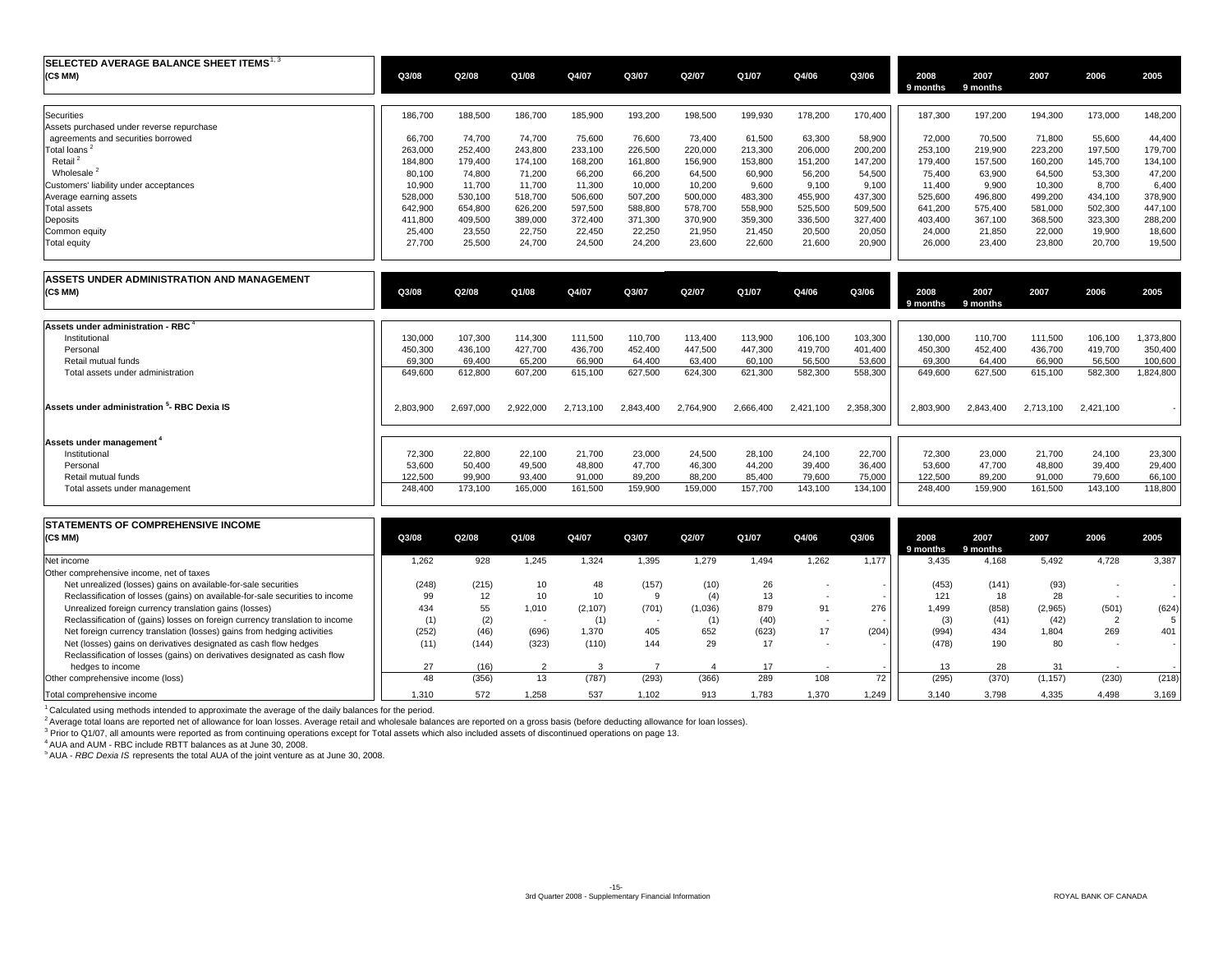| STATEMENTS OF CHANGES IN SHAREHOLDERS' EQUITY                                       |                |                |                |                |                |                |                          |                          |          |                  |                  |          |          |                |
|-------------------------------------------------------------------------------------|----------------|----------------|----------------|----------------|----------------|----------------|--------------------------|--------------------------|----------|------------------|------------------|----------|----------|----------------|
| (C\$ MM)                                                                            | Q3/08          | Q2/08          | Q1/08          | Q4/07          | Q3/07          | Q2/07          | Q1/07                    | Q4/06                    | Q3/06    | 2008<br>9 months | 2007<br>9 months | 2007     | 2006     | 2005           |
| <b>Preferred shares</b>                                                             |                |                |                |                |                |                |                          |                          |          |                  |                  |          |          |                |
| Balance at beginning of period                                                      | 2,263          | 2,050          | 2,050          | 2,050          | 2,050          | 1,600          | 1,050                    | 1,300                    | 1,000    | 2,050            | 1,050            | 1,050    | 700      | 532            |
| Issued                                                                              | $\sim$         | 213            | $\sim$         | $\sim$         | $\sim$         | 450            | 700                      | $\overline{\phantom{a}}$ | 300      | 213              | 1,150            | 1,150    | 600      | 300            |
| Redeemed for cancellation                                                           |                |                |                |                |                |                | (150)                    | (250)                    |          |                  | (150)            | (150)    | (250)    | (132)          |
| Balance at end of period                                                            | 2,263          | 2,263          | 2,050          | 2,050          | 2,050          | 2,050          | 1,600                    | 1,050                    | 1,300    | 2,263            | 2,050            | 2,050    | 1,050    | 700            |
| Common shares                                                                       |                |                |                |                |                |                |                          |                          |          |                  |                  |          |          |                |
| Balance at beginning of period                                                      | 8,184          | 7,328          | 7,300          | 7,283          | 7,250          | 7,216          | 7,196                    | 7,176                    | 7,191    | 7,300            | 7,196            | 7,196    | 7,170    | 6,988          |
| Issued                                                                              | 2,124          | 856            | 34             | 18             | 39             | 50             | 63                       | 30                       | 16       | 3,014            | 152              | 170      | 127      | 214            |
| Purchased for cancellation                                                          |                |                | (6)            | (1)            | (6)            | (16)           | (43)                     | (10)                     | (31)     | (6)              | (65)             | (66)     | (101)    | (32)           |
| Balance at end of period                                                            | 10,308         | 8,184          | 7,328          | 7,300          | 7,283          | 7,250          | 7,216                    | 7,196                    | 7,176    | 10,308           | 7,283            | 7,300    | 7,196    | 7,170          |
| <b>Contributed surplus</b>                                                          |                |                |                |                |                |                |                          |                          |          |                  |                  |          |          |                |
| Balance at beginning of period                                                      | 245            | 267            | 235            | 235            | 241            | 255            | 292                      | 287                      | 278      | 235              | 292              | 292      | 265      | 169            |
| Renounced stock appreciation rights                                                 |                |                | (2)            | (1)            | (1)            | (2)            | (2)                      | (1)                      | (1)      | (2)              | (5)              | (6)      | (2)      | (6)            |
| Stock-based compensation awards                                                     | $\overline{1}$ | (18)           | 27             | $\overline{2}$ | $\overline{1}$ | (10)           | (39)                     | $\overline{2}$           | 10       | 10               | (48)             | (46)     | (18)     | 26             |
| Gain on redemption of preferred shares                                              |                | $\sim$         |                |                |                | $\sim$         | $\overline{\phantom{a}}$ | $\overline{\phantom{a}}$ |          |                  |                  |          |          | $\overline{7}$ |
| Initial adoption of AcG-15, Consolidation of Variable Interest Entities             |                | $\overline{a}$ |                |                |                | $\overline{a}$ | . .                      | $\overline{\phantom{a}}$ |          |                  |                  |          |          | 54             |
| Other                                                                               | 5              | (4)            | $\overline{7}$ | (1)            | (6)            | (2)            | $\overline{4}$           | $\overline{4}$           |          | 8                | (4)              | (5)      | 47       | 15             |
| Balance at end of period                                                            | 251            | 245            | 267            | 235            | 235            | 241            | 255                      | 292                      | 287      | 251              | 235              | 235      | 292      | 265            |
| Treasury shares - preferred                                                         |                |                |                |                |                |                |                          |                          |          |                  |                  |          |          |                |
| Balance at beginning of period                                                      | (7)            | (6)            | (6)            | (3)            | (21)           | (3)            | (2)                      | (43)                     | (5)      | (6)              | (2)              | (2)      | (2)      |                |
| Sales                                                                               | $\overline{2}$ | $\overline{7}$ | $\overline{4}$ | $\overline{1}$ | 25             | 5              | $\overline{2}$           | 44                       | 3        | 13               | 32               | 33       | 51       |                |
| Purchases                                                                           | (5)            | (8)            | (4)            | (4)            | (7)            | (23)           | (3)                      | (3)                      | (41)     | (17)             | (33)             | (37)     | (51)     | (2)            |
| Balance at end of period                                                            | (10)           | (7)            | (6)            | (6)            | (3)            | (21)           | (3)                      | (2)                      | (43)     | (10)             | (3)              | (6)      | (2)      | (2)            |
| Treasury shares - common                                                            |                |                |                |                |                |                |                          |                          |          |                  |                  |          |          |                |
| Balance at beginning of period                                                      | (99)           | (119)          | (101)          | (116)          | (99)           | (114)          | (180)                    | (181)                    | (178)    | (101)            | (180)            | (180)    | (216)    | (294)          |
| Sales                                                                               | 3              | 41             | $\overline{7}$ | 42             | 15             | 16             | 102                      | 48                       | 16       | 51               | 133              | 175      | 193      | 179            |
| Purchases                                                                           | (2)            | (21)           | (25)           | (27)           | (32)           | (1)            | (36)                     | (47)                     | (19)     | (48)             | (69)             | (96)     | (157)    | (47)           |
| Initial adoption of AcG-15, Consolidation of Variable Interest Entities             |                |                |                |                |                |                | - 2                      |                          |          |                  |                  |          |          | (54)           |
| Balance at end of period                                                            | (98)           | (99)           | (119)          | (101)          | (116)          | (99)           | (114)                    | (180)                    | (181)    | (98)             | (116)            | (101)    | (180)    | (216)          |
| Retained earnings                                                                   |                |                |                |                |                |                |                          |                          |          |                  |                  |          |          |                |
| Balance at beginning of period                                                      | 18,951         | 18,698         | 18,167         | 17,517         | 16,786         | 16,264         | 15,771                   | 15,120                   | 14,649   | 18,167           | 15,771           | 15,771   | 13,704   | 12,065         |
| Transition adjustment - Financial instruments                                       |                |                |                | $\sim$         |                |                | (86)                     |                          |          |                  | (86)             | (86)     |          |                |
| Net income                                                                          | 1,262          | 928            | 1,245          | 1,324          | 1,395          | 1,279          | 1,494                    | 1,262                    | 1,177    | 3,435            | 4,168            | 5,492    | 4,728    | 3,387          |
| Preferred share dividends                                                           | (27)           | (23)           | (24)           | (24)           | (26)           | (22)           | (16)                     | (26)                     | (13)     | (74)             | (64)             | (88)     | (60)     | (42)           |
| Common share dividends                                                              | (669)          | (647)          | (638)          | (637)          | (587)          | (586)          | (511)                    | (511)                    | (461)    | (1, 954)         | (1,684)          | (2, 321) | (1, 847) | (1,512)        |
| Premium paid on common shares purchased for cancellation                            |                | $\sim$         | (49)           | (14)           | (52)           | (143)          | (371)                    | (80)                     | (222)    | (49)             | (566)            | (580)    | (743)    | (194)          |
| Issuance costs and other                                                            |                | (5)            | (3)            | -1             |                | (6)            | (17)                     | 6                        | (10)     | (8)              | (22)             | (21)     | (11)     |                |
| Balance at end of period                                                            | 19,517         | 18,951         | 18,698         | 18,167         | 17,517         | 16,786         | 16,264                   | 15,771                   | 15,120   | 19,517           | 17,517           | 18,167   | 15,771   | 13,704         |
| Accumulated other comprehensive income (loss)                                       |                |                |                |                |                |                |                          |                          |          |                  |                  |          |          |                |
| Transition adjustment - Financial instruments <sup>1</sup>                          | (45)           | (45)           | (45)           | (45)           | (45)           | (45)           | (45)                     |                          |          | (45)             | (45)             | (45)     |          | $\sim$         |
| Unrealized gains and losses on available-for-sale securities                        | (397)          | (248)          | (45)           | (65)           | (123)          | 25             | 39                       |                          |          | (397)            | (123)            | (65)     |          |                |
| Unrealized foreign currency translation gains and losses, net of hedging activities | (2,705)        | (2,886)        | (2,893)        | (3, 207)       | (2, 469)       | (2, 173)       | (1,788)                  | (2,004)                  | (2, 112) | (2,705)          | (2, 469)         | (3, 207) | (2,004)  | (1,774)        |
| Gains and losses on derivatives designated as cash flow hedges                      | (354)          | (370)          | (210)          | 111            | 218            | 67             | 34                       |                          |          | (354)            | 218              | 111      |          |                |
| Balance at end of period                                                            | (3,501)        | (3, 549)       | (3, 193)       | (3,206)        | (2, 419)       | (2, 126)       | (1,760)                  | (2,004)                  | (2, 112) | (3,501)          | (2, 419)         | (3,206)  | (2,004)  | (1,774)        |
| Retained earnings and Accumulated Other Comprehensive Income                        | 16,016         | 15,402         | 15,505         | 14,961         | 15,098         | 14,660         | 14,504                   | 13,767                   | 13,008   | 16,016           | 15,098           | 14,961   | 13,767   | 11,930         |
| Shareholders' equity at end of period                                               | 28.730         | 25,988         | 25,025         | 24,439         | 24,547         | 24,081         | 23,458                   | 22,123                   | 21,547   | 28.730           | 24,547           | 24,439   | 22,123   | 19,847         |
|                                                                                     |                |                |                |                |                |                |                          |                          |          |                  |                  |          |          |                |

1 The transition adjustment relates to the implementation of the financial instruments accounting standards on November 1, 2006.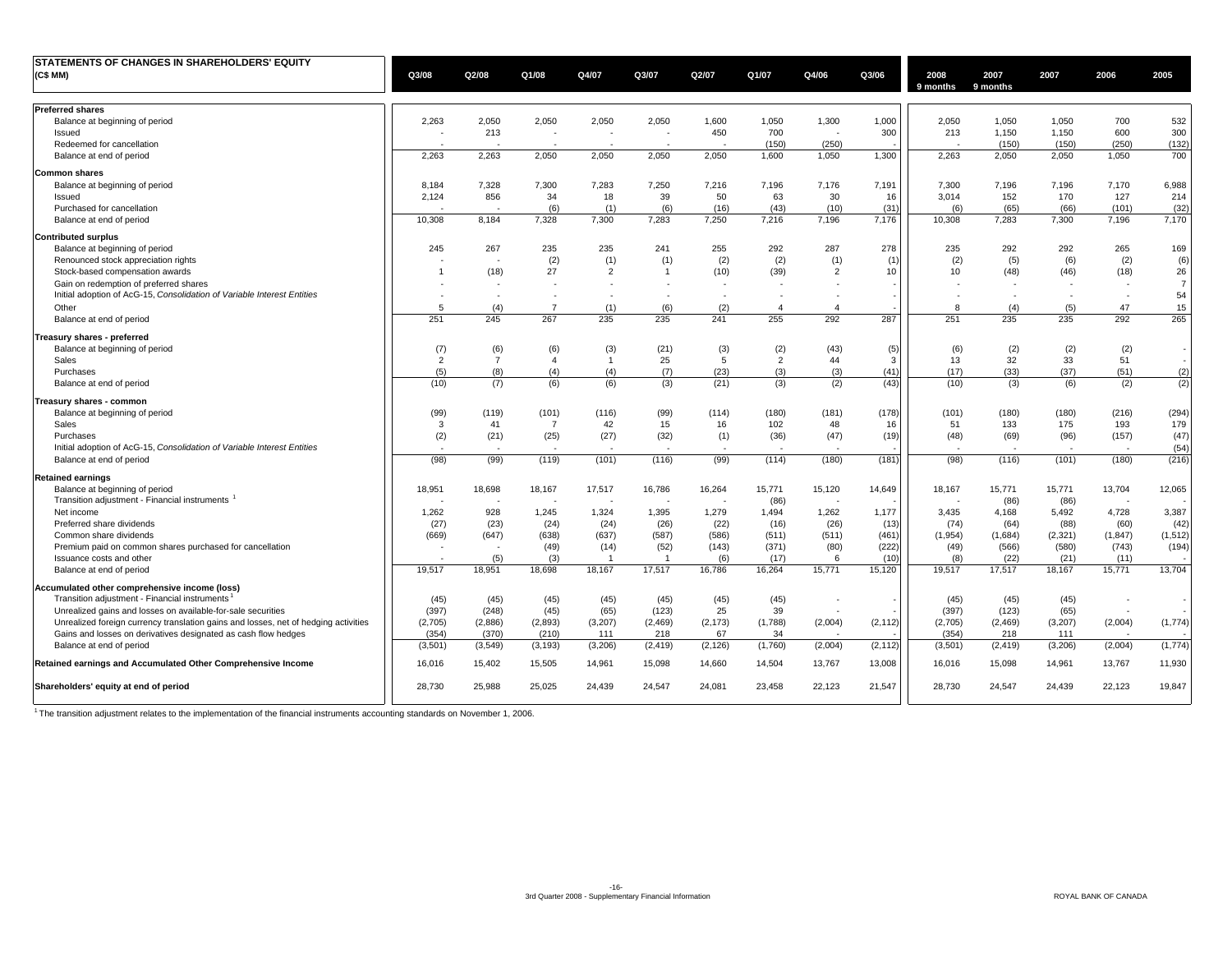| <b>LOAN SECURITIZATION</b>                                        |         |          |          |                          |                          |                          |          |          |          |          |                          |                          |          |          |
|-------------------------------------------------------------------|---------|----------|----------|--------------------------|--------------------------|--------------------------|----------|----------|----------|----------|--------------------------|--------------------------|----------|----------|
| (C\$ MM)                                                          | Q3/08   | Q2/08    | Q1/08    | Q4/07                    | Q3/07                    | Q2/07                    | Q1/07    | Q4/06    | Q3/06    | 2008     | 2007                     | 2007                     | 2006     | 2005     |
|                                                                   |         |          |          |                          |                          |                          |          |          |          | 9 months | 9 months                 |                          |          |          |
|                                                                   |         |          |          |                          |                          |                          |          |          |          |          |                          |                          |          |          |
| <b>Credit card loans</b>                                          |         |          |          |                          |                          |                          |          |          |          |          |                          |                          |          |          |
| Opening balance                                                   | 4,530   | 3,650    | 3,650    | 3,650                    | 3,650                    | 3,650                    | 3,650    | 3,650    | 4,300    | 3,650    | 3,650                    | 3,650                    | 3,100    | 1,900    |
| Securitized                                                       | 423     | 1,047    |          | $\overline{\phantom{a}}$ |                          |                          |          |          |          | 1,470    | ۰.                       | $\overline{\phantom{a}}$ | 1,200    | 1,200    |
| Reversal of prior securitizations                                 | (500)   | (167)    |          | ۰.                       | $\overline{\phantom{a}}$ | $\overline{\phantom{a}}$ |          |          | (650)    | (667)    | $\overline{\phantom{a}}$ | $\overline{\phantom{a}}$ | (650)    |          |
| Closing balance                                                   | 4.453   | 4,530    | 3,650    | 3,650                    | 3,650                    | 3,650                    | 3.650    | 3.650    | 3,650    | 4.453    | 3,650                    | 3,650                    | 3,650    | 3,100    |
| <b>Commercial mortgages</b>                                       |         |          |          |                          |                          |                          |          |          |          |          |                          |                          |          |          |
| Opening balance                                                   | 2,312   | 2,348    | 2,405    | 2,438                    | 2,316                    | 2,125                    | 1,914    | 1,599    | 1,611    | 2,405    | 1,914                    | 1,914                    | 1,237    | 603      |
| Securitized                                                       |         | . .      |          | $\overline{\phantom{a}}$ | 159                      | 226                      | 230      | 322      |          |          | 615                      | 615                      | 718      | 655      |
| Amortization                                                      | (83)    | (36)     | (57)     | (33)                     | (37)                     | (35)                     | (19)     | (7)      | (12)     | (176)    | (91)                     | (124)                    | (41)     | (21)     |
| Closing balance                                                   | 2,229   | 2,312    | 2,348    | 2,405                    | 2,438                    | 2,316                    | 2,125    | 1,914    | 1,599    | 2,229    | 2,438                    | 2,405                    | 1,914    | 1,237    |
| Commercial mortgages securitized and not administered by the bank |         |          | 166      | 365                      | 491                      | 376                      | 90       |          |          | 166      | 957                      | 1,322                    |          |          |
| Mortgage-backed securities - sold                                 |         |          |          |                          |                          |                          |          |          |          |          |                          |                          |          |          |
| Opening balance                                                   | 19,391  | 18,584   | 18,384   | 17,176                   | 16,014                   | 15,082                   | 14,131   | 12,459   | 11,563   | 18,384   | 14,131                   | 14,131                   | 9,561    | 5,983    |
| Sold                                                              | 2,013   | 1,794    | 1.244    | 1,332                    | 1,831                    | 1,579                    | 1.438    | 2,059    | 1,442    | 5,051    | 4.848                    | 6,180                    | 6,329    | 3,752    |
| Proceeds reinvested in revolving securitizations                  | 675     | 345      | 418      | 1,641                    | 1,410                    | 748                      | 722      | 791      | 719      | 1.438    | 2,880                    | 4,521                    | 2,717    | 1,939    |
| Amortization                                                      | (2.222) | (1, 332) | (1, 462) | (1,765)                  | (2,079)                  | (1, 395)                 | (1, 209) | (1, 178) | (1,265)  | (5,016)  | (4,683)                  | (6, 448)                 | (4, 476) | (2, 113) |
| Closing balance                                                   | 19,857  | 19,391   | 18,584   | 18,384                   | 17,176                   | 16,014                   | 15,082   | 14,131   | 12,459   | 19,857   | 17,176                   | 18,384                   | 14,131   | 9,561    |
| Mortgage-backed securities - retained <sup>2</sup>                |         |          |          |                          |                          |                          |          |          |          |          |                          |                          |          |          |
| Opening balance, at amortized cost                                | 7.652   | 6,527    | 6,049    | 4,644                    | 5,214                    | 5.462                    | 5,591    | 4.048    | 4,233    | 6.049    | 5,591                    | 5,591                    | 2,654    | 3,068    |
| Created                                                           | 4,246   | 3,636    | 2,583    | 4,949                    | 3,264                    | 2,640                    | 2,482    | 4,839    | 2,362    | 10,465   | 8,386                    | 13,335                   | 13,591   | 6,458    |
| Sold                                                              | (2,013) | (1,794)  | (1, 244) | (1, 332)                 | (1,831)                  | (1,579)                  | (1,438)  | (2,059)  | (1, 442) | (5,051)  | (4, 848)                 | (6, 180)                 | (6,329)  | (3,752)  |
| Proceeds reinvested in revolving securitizations                  | (675)   | (345)    | (418)    | (1,641)                  | (1, 410)                 | (748)                    | (722)    | (791)    | (719)    | (1, 438) | (2,880)                  | (4,521)                  | (2,717)  | (1,939)  |
| Amortization                                                      | (749)   | (372)    | (443)    | (571)                    | (593)                    | (561)                    | (451)    | (446)    | (386)    | (1, 564) | (1,605)                  | (2, 176)                 | (1,608)  | (1, 181) |
| Closing balance, at amortized cost                                | 8,461   | 7,652    | 6,527    | 6,049                    | 4,644                    | 5,214                    | 5,462    | 5,591    | 4,048    | 8,461    | 4.644                    | 6,049                    | 5,591    | 2,654    |
| Unrealized gains/(losses) <sup>3</sup>                            | 82      | 69       | 17       | (95)                     | (117)                    | (81)                     | (101)    |          |          | 82       | (117)                    | (95)                     |          |          |
| Closing balance, at fair value                                    | 8,543   | 7,721    | 6.544    | 5,954                    | 4,527                    | 5,133                    | 5,361    | 5,591    | 4,048    | 8.543    | 4,527                    | 5,954                    | 5,591    | 2,654    |
| Impact of securitizations on net income before income taxes       |         |          |          |                          |                          |                          |          |          |          |          |                          |                          |          |          |
| Net interest income                                               | (120)   | (115)    | (99)     | (101)                    | (96)                     | (98)                     | (94)     | (99)     | (102)    | (334)    | (288)                    | (389)                    | (391)    | (239)    |
| Non-interest income <sup>4</sup>                                  | 87      | 142      | 87       | 52                       | 33                       | 88                       | 88       | 80       | 57       | 316      | 209                      | 261                      | 237      | 255      |
| Provision for credit losses                                       | 28      | 24       | 20       | 21                       | 22                       | 22                       | 22       | 18       | 19       | 72       | 66                       | 87                       | 85       | 46       |
| Net income                                                        | (5)     | 51       | 8        | (28)                     | (41)                     | 12                       | 16       | (1)      | (26)     | 54       | (13)                     | (41)                     | (69)     | 62       |
|                                                                   |         |          |          |                          |                          |                          |          |          |          |          |                          |                          |          |          |

 $1$  The amounts include assets that we have securitized but continue to service.

<sup>2</sup> Mortgage-backed securities - retained are reported as securities on the Balance Sheet.<br><sup>3</sup> Upon adoption of CICA's financial instruments accounting standards on November 1, 2006, mortgage-backed securities - retained a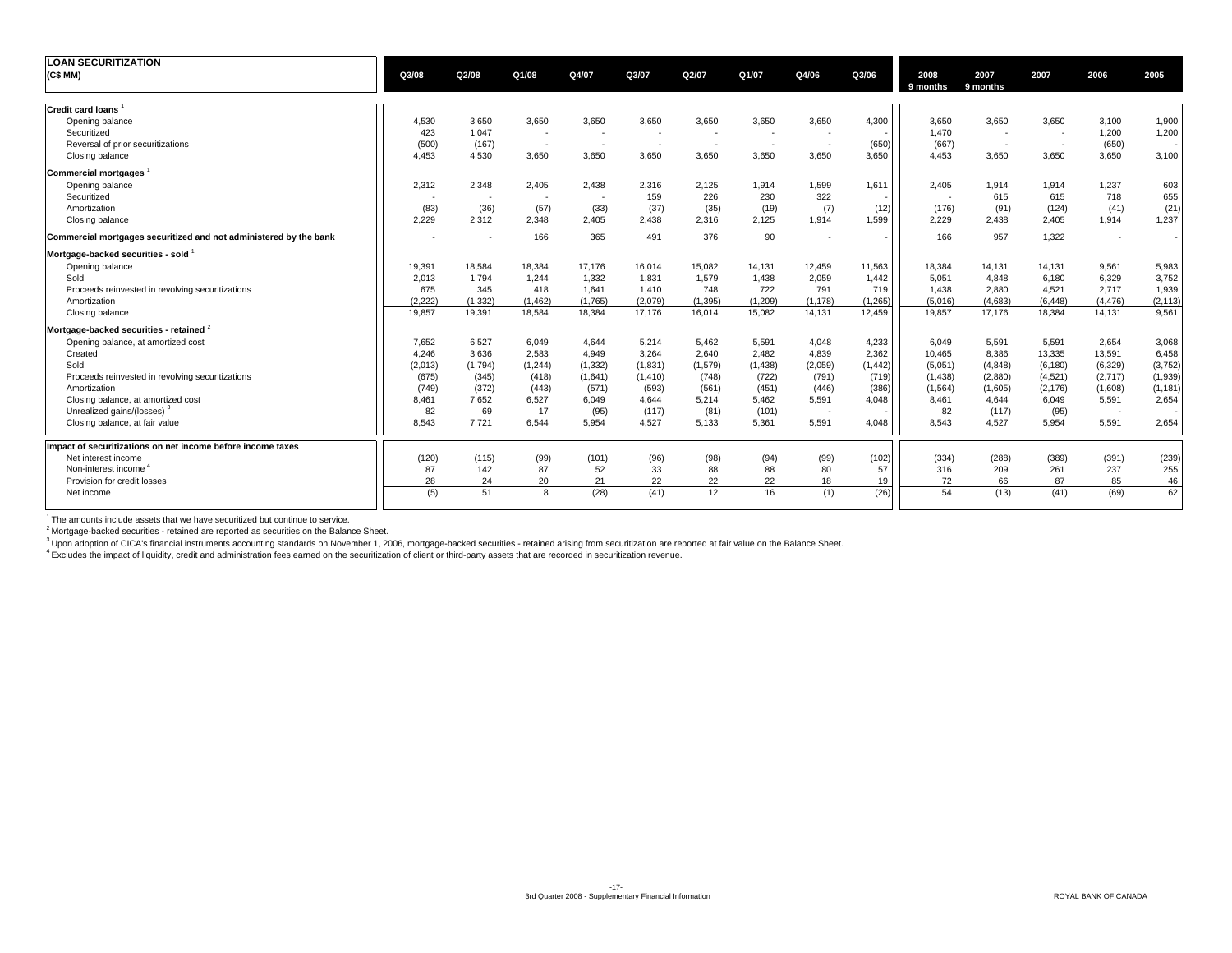| <b>CAPITAL</b>                                                                        |          | <b>Basel II</b> |                          |                |          |         |          | <b>Basel</b> |                          |         |                          |          | <b>Basel II</b>  |                  |                  | <b>Basel</b> |                          |                          |
|---------------------------------------------------------------------------------------|----------|-----------------|--------------------------|----------------|----------|---------|----------|--------------|--------------------------|---------|--------------------------|----------|------------------|------------------|------------------|--------------|--------------------------|--------------------------|
| (C\$ MM, except percentage amounts)                                                   | Q3/08    | Q2/08           | Q1/08                    | Q3/08          | Q2/08    | Q1/08   | Q4/07    | Q3/07        | Q2/07                    | Q1/07   | Q4/06                    | Q3/06    | 2008<br>9 months | 2008<br>9 months | 2007<br>9 months | 2007         | 2006                     | 2005                     |
| Tier 1 regulatory capital                                                             |          |                 |                          |                |          |         |          |              |                          |         |                          |          |                  |                  |                  |              |                          |                          |
| Common equity                                                                         | 26,954   | 24,128          | 23,058                   | 26,954         | 24,128   | 23,058  | 22,272   | 22,428       | 21,985                   | 21,802  | 21,065                   | 20,186   | 26,954           | 26,954           | 22,428           | 22,272       | 21,065                   | 19,115                   |
| Non-cumulative preferred shares                                                       | 2.552    | 2,555           | 2,344                    | 2,552          | 2,555    | 2,344   | 2.344    | 2,345        | 2,272                    | 1,895   | 1,345                    | 1,554    | 2,552            | 2,552            | 2,345            | 2,344        | 1,345                    | 997                      |
| Innovative Capital Instruments                                                        | 3,706    | 3,626           | 3,500                    | 3,706          | 3,626    | 3,500   | 3,494    | 3,456        | 3,407                    | 3,339   | 3,222                    | 3,133    | 3,706            | 3,706            | 3,456            | 3,494        | 3,222                    | 2,835                    |
| Other non-controlling interests in subsidiaries                                       | 351      | 27              | 27                       | 351            | 27       | 27      | 25       | 28           | 29                       | 30      | 28                       | 29       | 351              | 351              | 28               | 25           | 28                       | 28                       |
| Goodwill <sup>3</sup>                                                                 | (8.859)  | (6, 165)        | (4, 897)                 | (8, 859)       | (6, 164) | (4,896) | (4, 752) | (5,055)      | (4, 977)                 | (4,803) | (4, 182)                 | (4,014)  | (8, 859)         | (8.859)          | (5,055)          | (4, 752)     | (4, 182)                 | (4,074)                  |
| Substantial investments <sup>®</sup>                                                  | (10)     | (10)            | (8)                      |                |          |         |          |              |                          |         |                          |          | (10)             |                  |                  |              |                          | $\sim$                   |
| Securitization-related deductions <sup>5</sup>                                        | (244)    | (261)           | (224)                    |                |          |         |          |              |                          |         |                          |          | (244)            |                  |                  |              |                          | $\sim$                   |
| Expected loss in excess of allowance - AIRB Approach                                  | (299)    | (191)           | (235)                    |                |          |         |          |              |                          |         |                          |          | (299)            |                  |                  |              |                          | $\overline{\phantom{a}}$ |
| Other                                                                                 | (1)      | (1)             | (1)                      |                |          |         |          |              |                          |         |                          |          | (1)              |                  |                  |              |                          |                          |
| Total Tier 1 capital                                                                  | 24,150   | 23,708          | 23,564                   | 24,704         | 24,172   | 24,033  | 23,383   | 23,202       | 22,716                   | 22,263  | 21,478                   | 20,888   | 24,150           | 24,704           | 23,202           | 23,383       | 21,478                   | 18,901                   |
| Tier 2 regulatory capital 1                                                           |          |                 |                          |                |          |         |          |              |                          |         |                          |          |                  |                  |                  |              |                          |                          |
| Permanent subordinated debentures                                                     | 844      | 843             | 789                      | 844            | 843      | 789     | 779      | 789          | 810                      | 813     | 839                      | 841      | 844              | 844              | 789              | 779          | 839                      | 874                      |
| Non-permanent subordinated debentures <sup>6</sup>                                    | 7,074    | 6,102           | 5,094                    | 7,074          | 6,102    | 5,094   | 5,473    | 5,434        | 6,020                    | 6,046   | 6,313                    | 7,031    | 7,074            | 7,074            | 5,434            | 5,473        | 6,313                    | 7,234                    |
| Innovative Capital Instruments (excess over 15% of Tier 1)                            | 37       | 182             | $\overline{\phantom{a}}$ | 37             | 182      |         |          |              | 72                       | 146     | 249                      | 364      | 37               | 37               |                  |              | 249                      | 567                      |
| Excess of non-cumulative preferred shares                                             |          |                 |                          |                |          |         |          |              | 54                       |         |                          |          |                  |                  |                  |              | $\overline{\phantom{a}}$ | $\overline{\phantom{a}}$ |
| Trust subordinated notes                                                              | 1.027    | 1.027           | 1.027                    | 1.027          | 1.027    | 1.027   | 1.027    | 1.027        | 1.000                    |         |                          |          | 1,027            | 1.027            | 1.027            | 1.027        |                          | $\sim$                   |
| General allowance                                                                     | 423      | 410             | 377                      | 1,337          | 1,300    | 1,244   | 1,221    | 1,230        | 1,235                    | 1,253   | 1,223                    | 1,223    | 423              | 1,337            | 1,230            | 1,221        | 1,223                    | 1,286                    |
| Accumulated net unrealized gain on                                                    |          |                 |                          |                |          |         |          |              |                          |         |                          |          |                  |                  |                  |              |                          |                          |
| available-for-sale equity securities                                                  |          |                 |                          |                |          |         | 105      | 89           | 112                      | 135     |                          |          |                  |                  | 89               | 105          |                          | $\overline{\phantom{a}}$ |
| Substantial investments                                                               | (269)    | (282)           | (376)                    |                |          |         |          |              |                          |         |                          | $\sim$   | (269)            |                  |                  |              |                          | $\sim$                   |
| Investment in insurance subsidiaries                                                  | (3.043)  | (2,971)         | (2.922)                  |                |          |         |          |              |                          |         |                          |          | (3.043)          |                  |                  |              |                          | $\sim$                   |
| Securitization-related deductions <sup>8</sup>                                        | (216)    | (230)           | (204)                    |                |          |         |          |              |                          |         |                          |          | (216)            |                  |                  |              |                          | $\sim$                   |
| Expected loss in excess of allowance - AIRB approach                                  | (299)    | (192)           | (236)                    |                |          |         |          |              | $\overline{\phantom{a}}$ |         | $\overline{\phantom{a}}$ | $\sim$   | (299)            |                  |                  |              |                          |                          |
| Total Tier 2 capital                                                                  | 5,578    | 4,889           | 3,549                    | 10,319         | 9.454    | 8,154   | 8,605    | 8,569        | 9,303                    | 8,393   | 8,624                    | 9,459    | 5,578            | 10,319           | 8,569            | 8,605        | 8,624                    | 9,961                    |
| Total regulatory capital                                                              |          |                 |                          |                |          |         |          |              |                          |         |                          |          |                  |                  |                  |              |                          |                          |
| Total Tier 1 and Tier 2 capital                                                       | 29.728   | 28,597          | 27,113                   | 35.023         | 33.626   | 32.187  | 31.988   | 31.771       | 32,019                   | 30.656  | 30.102                   | 30.347   | 29,728           | 35.023           | 31.771           | 31.988       | 30.102                   | 28,862                   |
| Substantial investments                                                               |          |                 |                          | (279)          | (292)    | (384)   | (309)    | (293)        | (344)                    | (492)   | (445)                    | (241)    |                  | (279)            | (293)            | (309)        | (445)                    | (293)                    |
| Investment in insurance subsidiaries                                                  |          |                 | ٠                        | (3, 108)       | (3,035)  | (2,986) | (2, 912) | (2,838)      | (2,971)                  | (2,930) | (2,794)                  | (2,757)  |                  | (3, 108)         | (2,838)          | (2, 912)     | (2,794)                  | (2,642)                  |
| First-loss facility                                                                   |          |                 |                          | (217)          | (219)    | (203)   | (196)    | (197)        | (198)                    | (199)   | (199)                    | (201)    |                  | (217)            | (197)            | (196)        | (199)                    | (114)                    |
|                                                                                       |          |                 |                          |                |          |         |          |              |                          |         |                          |          |                  |                  |                  |              |                          |                          |
| Total regulatory capital                                                              | 29,728   | 28,597          | 27,113                   | 31,419         | 30,080   | 28,614  | 28,571   | 28,443       | 28,506                   | 27,035  | 26,664                   | 27,148   | 29,728           | 31,419           | 28,443           | 28,571       | 26,664                   | 25,813                   |
| <b>Regulatory capital ratios</b>                                                      |          |                 |                          |                |          |         |          |              |                          |         |                          |          |                  |                  |                  |              |                          |                          |
| Tier 1 capital                                                                        | 9.5%     | 9.5%            | 9.8%                     | 8.7%           | 8.8%     | 9.2%    | 9.4%     | 9.3%         | 9.3%                     | 9.2%    | 9.6%                     | 9.6%     | 9.5%             | 8.7%             | 9.3%             | 9.4%         | 9.6%                     | 9.6%                     |
| Total capital                                                                         | 11.7%    | 11.5%           | 11.2%                    | 11.1%          | 11.0%    | 11.0%   | 11.5%    | 11.4%        | 11.7%                    | 11.2%   | 11.9%                    | 12.4%    | 11.7%            | 11.1%            | 11.4%            | 11.5%        | 11.9%                    | 13.1%                    |
| Assets-to-capital multiple <sup>9</sup>                                               | 19.4X    | 20.1X           | 22.0X                    | 19.3X          | 19.8X    | 20.9X   | 19.9X    | 20.5X        | 20.1X                    | 20.7X   | 19.7X                    | 18.8X    | 19.4X            | 19.3X            | 20.1X            | 19.9X        | 19.7X                    | 17.6X                    |
| Regulatory capital generation<br>Internal capital generation <sup>1</sup>             | 566      | 258             | 583                      | 566            | 258      | 583     | 663      | 782          | 671                      | 967     | 725                      | 703      | 1,407            | 1,407            | 2,420            | 3,083        | 2,821                    | 1,833                    |
|                                                                                       |          |                 |                          |                |          |         |          |              |                          |         |                          |          |                  |                  |                  |              |                          |                          |
| External capital generation:                                                          |          |                 |                          |                |          |         |          |              |                          |         |                          |          |                  |                  |                  |              |                          |                          |
| Common shares                                                                         | 2,124    | 856             | 28                       | 2,124          | 856      | 28      | 17       | 33           | 34                       | 20      | 20                       | (15)     | 3,008            | 3,008            | 87               | 104          | 26                       | 182                      |
| Contributed surplus                                                                   | 6        | (22)            | 32                       | 6              | (22)     | 32      |          | (6)          | (14)                     | (37)    | -5                       | <b>g</b> | 16               | 16               | (57)             | (57)         | 27                       | 96                       |
| Premium paid on common shares repurchased                                             |          |                 | (49)                     |                |          | (49)    | (14)     | (52)         | (143)                    | (371)   | (80)                     | (222)    | (49)             | (49)             | (566)            | (580)        | (743)                    | (194)                    |
| Preferred shares                                                                      | (1)      | 213             |                          | (1)            | 213      |         |          |              | 450                      | 550     | (250)                    | 300      | 212              | 212              | 1,000            | 1,000        | 350                      | 168                      |
| Trust capital securities <sup>11</sup>                                                |          | 329             |                          |                | 329      |         |          |              |                          |         |                          |          | 329              | 329              |                  |              | $\overline{a}$           | 1,104                    |
| Treasury shares - common                                                              | -1       | 33              | 19                       | $\overline{1}$ | 33       | 19      | (23)     | (27)         | 29                       | 48      | 94                       | (9)      | 53               | 53               | 50               | 27           | 56                       | 70                       |
| Subordinated debentures                                                               | 942      | 1,088           | (374)                    | 942            | 1,088    | (374)   | (3)      | (533)        | (42)                     | (302)   | (697)                    | (8)      | 1,656            | 1,656            | (877)            | (880)        | (1,018)                  | (26)                     |
| Trust subordinated notes                                                              |          |                 |                          |                |          |         |          | 27           | 1,000                    |         |                          |          |                  |                  | 1,027            | 1,027        |                          |                          |
|                                                                                       | 3,072    | 2,497           | (344)                    | 3,072          | 2,497    | (344)   | (23)     | (558)        | 1,314                    | (92)    | (908)                    | 55       | 5,225            | 5,225            | 664              | 641          | (1, 302)                 | 1,400                    |
| Other comprehensive income<br>Net change in foreign currency translation adjustments, | 181      | -8              | 314                      | 181            | 8        | 314     | (738)    | (296)        | (385)                    | 216     | 108                      | 72       | 503              | 503              | (465)            | (1, 203)     | (230)                    | (218)                    |
| net of hedging activities                                                             |          |                 |                          |                |          |         |          |              |                          |         |                          |          |                  |                  |                  |              |                          |                          |
| Net change in unrealized gains (losses) on available-for-sale                         | (43)     | (22)            | (153)                    | (43)           | (22)     | (153)   | 16       | (23)         | (23)                     | 135     |                          | $\sim$   | (218)            | (218)            | 89               | 105          |                          | $\sim$                   |
| equity securities                                                                     |          |                 |                          |                |          |         |          |              |                          |         |                          |          |                  |                  |                  |              |                          |                          |
| Other <sup>12</sup>                                                                   | (2.645)  | (1.257)         | (1.858)                  | (2.437)        | (1.275)  | (357)   | 210      | 32           | (106)                    | (855)   | (409)                    | 38       | (5.760)          | (4.069)          | (929)            | (719)        | (438)                    | 65                       |
|                                                                                       | (2, 507) | (1, 271)        | (1,697)                  | (2, 299)       | (1,289)  | (196)   | (512)    | (287)        | (514)                    | (504)   | (301)                    | 110      | (5, 475)         | (3,784)          | (1, 305)         | (1, 817)     | (668)                    | (153)                    |
| Total regulatory capital generation                                                   | 1,131    | 1,484           | (1, 458)                 | 1,339          | 1,466    | 43      | 128      | (63)         | 1,471                    | 371     | (484)                    | 868      | 1,157            | 2,848            | 1,779            | 1,907        | 851                      | 3,080                    |

<sup>1</sup> As defined in the guidelines issued by the OSFI. Basel I and Basel II calculations are not directly comparable.

2 This amount is Shareholders' equity less preferred shares of \$2,263 million plus other items not included in regulatory capital of \$487 million.

3 Basel II goodwill deduction reflects total consolidated goodwill. Basel I goodwill deduction reflects consolidated goodwill net of insurance goodwill.

<sup>4</sup> Under Basel II, substantial investment deductions are made 50% from each of Tier I and Tier 2 capital. Currently, there is a transitional provision until October 31, 2008, to deduct substantial investments held prior t

in full from Tier 2 capital. Under Basel I, these investments were deducted from Total capital.

<sup>5</sup> Securitization deduction from Tier 1 capital consists of Seller's interest in residential mortgages of \$87 million and credit cards of \$35 million, and securitizations rated below BB-\$87 million and unrated positions o

<sup>6</sup> Subordinated debentures that are within five years of maturity are subject to straight-line amortization to zero during their remaining term and, accordingly, are included at their amortized value.

7 As prescribed by the OSFI, certain components of Accumulated other comprehensive income are included in the determination of regulatory capital. Accumulated net foreign currency translation adjustments are included in Ti

Net unrealized fair value losses on available-for-sale equities are deducted in the determination of Tier 1 capital while net unrealized fair value gains on available-for-sale equities are included in Tier 2A capital.

8 Securitization deduction from Tier 2 capital consists of Seller's interest in residential mortgages of \$88 million and credit cards of \$6 million, and securitizations rated below BB-\$87 million and unrated positions of \$

<sup>9</sup> Effective Q2/08, the OSFI amended the treatment of the general allowance in the calculation of Basel II Asset-to-capital multiple. Comparative ratios have not been revised.

<sup>10</sup> Internal capital generation is net income available to common shareholders less common share dividends.

<sup>11</sup> In Q2/08, we issued \$500 million of RBC Trust Capital Securities (TruCS), of which \$171 million was not initially recognized as regulatory capital due to the OSFI constraints.<br><sup>12</sup> Includes changes to investments in i

and other adjustments to retained earnings.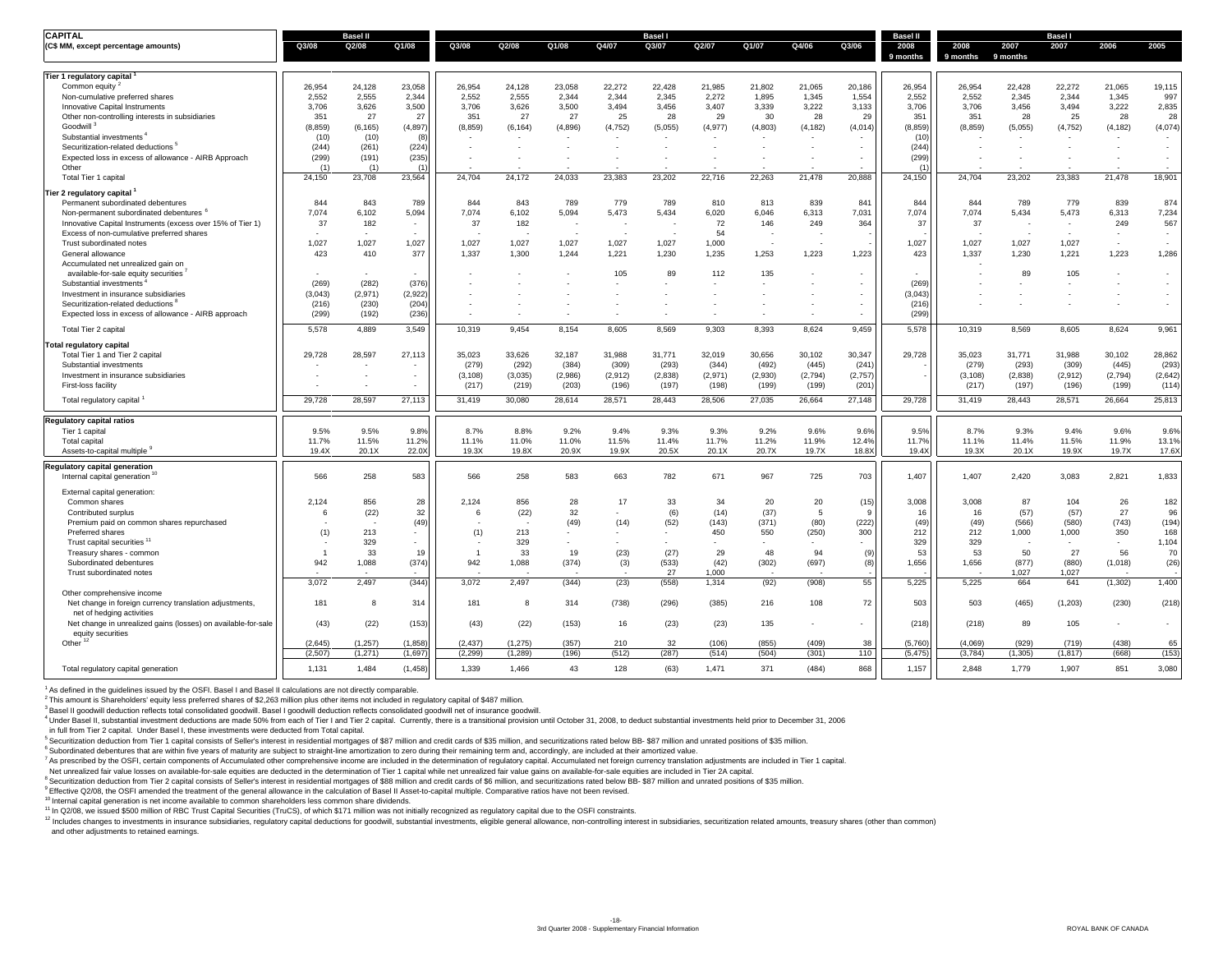| RISK-ADJUSTED ASSETS - BASEL II                                             |              |                      |                          | Q3/08                       |                    |                    |                       |                      |                     | Q2/08                       |                    |                    |                    |
|-----------------------------------------------------------------------------|--------------|----------------------|--------------------------|-----------------------------|--------------------|--------------------|-----------------------|----------------------|---------------------|-----------------------------|--------------------|--------------------|--------------------|
| (C\$ MM)                                                                    |              |                      |                          | <b>Risk-adjusted assets</b> |                    |                    |                       |                      |                     | <b>Risk-adjusted assets</b> |                    |                    | Q1/08              |
|                                                                             |              | Average              |                          |                             |                    |                    |                       | Average              |                     |                             |                    |                    |                    |
|                                                                             |              | of risk              | Standardized             | Advanced                    |                    |                    |                       | of risk              | <b>Standardized</b> | Advanced                    |                    |                    |                    |
|                                                                             | Exposure $2$ | weights <sup>3</sup> | approach                 | approach                    | Other <sup>4</sup> | Total <sup>5</sup> | Exposure <sup>2</sup> | weights <sup>3</sup> | approach            | approach                    | Other <sup>4</sup> | Total <sup>5</sup> | Total <sup>5</sup> |
| Credit risk <sup>6</sup>                                                    |              |                      |                          |                             |                    |                    |                       |                      |                     |                             |                    |                    |                    |
| Lending-related and other                                                   |              |                      |                          |                             |                    |                    |                       |                      |                     |                             |                    |                    |                    |
| Residential mortgages                                                       | 91,350       | 8%                   | 825                      | 6,134                       |                    | 6,959              | 82,958                | 7%                   | 414                 | 5,430                       |                    | 5,844              | 5,886              |
| Other retail (Personal, Credit cards and Small business treated as retail)  | 135,944      | 23%                  | 6,687                    | 24,162                      |                    | 30,849             | 128,004               | 22%                  | 5,160               | 23,524                      | $\sim$             | 28,684             | 30,345             |
| Business (Corporate, Commercial, Medium-sized enterprises and Non-bank      |              |                      |                          |                             |                    |                    |                       |                      |                     |                             |                    |                    |                    |
| financial institutions)                                                     | 145,520      | 60%                  | 35,776                   | 50,941                      |                    | 86,717             | 142,197               | 57%                  | 30,932              | 50,269                      | $\sim$             | 81,201             | 74,561             |
| Sovereign (Government)                                                      | 13,800       | 13%                  | 418                      | 1,318                       |                    | 1,736              | 12,430                | 14%                  | 334                 | 1,451                       | $\sim$             | 1,785              | 1,919              |
| Bank                                                                        | 50,509       | 16%                  | 6,312                    | 1,705                       | $\sim$             | 8,017              | 66,288                | 13%                  | 5,884               | 2,530                       |                    | 8,414              | 8,229              |
| Total lending-related and other                                             | 437.123      | 31%                  | 50.018                   | 84,260                      | $\sim$             | 134,278            | 431.877               | 29%                  | 42.724              | 83.204                      | $\sim$             | 125.928            | 120,940            |
| Trading-related                                                             |              |                      |                          |                             |                    |                    |                       |                      |                     |                             |                    |                    |                    |
| Repo-style transactions                                                     | 150,732      | 2%                   | 602                      | 2,825                       |                    | 3,427              | 168,283               | 2%                   | 562                 | 2,253                       | . н.               | 2,815              | 4,155              |
| Over-the-counter derivatives                                                | 62,653       | 33%                  | 3,653                    | 17,014                      | $\sim$             | 20,667             | 69,131                | 34%                  | 8,938               | 14,703                      | ۰.                 | 23,641             | 24,055             |
| Total trading-related                                                       | 213,385      | 11%                  | 4,255                    | 19.839                      | $\sim$             | 24.094             | 237,414               | 11%                  | 9.500               | 16.956                      | $\sim$             | 26,456             | 28,210             |
| Total lending-related and other and trading-related                         | 650,508      | 24%                  | 54,273                   | 104,099                     | $\sim$             | 158,372            | 669.291               | 23%                  | 52,224              | 100.160                     | $\sim$             | 152,384            | 149,150            |
| Bank book equities <sup>7</sup>                                             | 2.906        | 92%                  | $\overline{\phantom{a}}$ | 2.688                       |                    | 2,688              | 2,975                 | 93%                  | $\sim$              | 2.765                       | $\sim$             | 2,765              | 2,898              |
| Securitization exposures                                                    | 69,594       | 8%                   | 667                      | 5.088                       |                    | 5.755              | 72,892                | 8%                   | 664                 | 5,505                       | $\sim$             | 6,169              | 6,837              |
| Regulatory scaling factor <sup>8</sup>                                      | n.a.         | n.a.                 | n.a.                     | 6,712                       |                    | 6,712              | n.a.                  | n.a.                 | n.a.                | 6,506                       |                    | 6,506              | 6,529              |
| Other risk-adjusted assets <sup>4</sup>                                     | 115,234      | 28%                  | n.a.                     | n.a.                        | 32,361             | 32,361             | 115,854               | 27%                  | n.a.                | n.a.                        | 31.699             | 31,699             | 23,069             |
| Total credit risk <sup>4</sup>                                              | 838,242      | 25%                  | 54.940                   | 118,587                     | 32.361             | 205,888            | 861,012               | 23%                  | 52.888              | 114,936                     | 31.699             | 199,523            | 188,483            |
|                                                                             |              |                      |                          |                             |                    |                    |                       |                      |                     |                             |                    |                    |                    |
| Market risk <sup>9</sup>                                                    |              |                      |                          |                             |                    |                    |                       |                      |                     |                             |                    |                    |                    |
| Interest rate                                                               |              |                      | 2,646                    | 1,626                       |                    | 4,272              |                       |                      | 1.982               | 1.743                       |                    | 3,725              | 3,362              |
| Equity                                                                      |              |                      | 544                      | 1,298                       |                    | 1,842              |                       |                      | 367                 | 1,543                       | $\sim$             | 1,910              | 1,814              |
| Foreign exchange                                                            |              |                      | 203                      | 26                          |                    | 229                |                       |                      | 145                 | 14                          | $\sim$             | 159                | 161                |
| Commodities                                                                 |              |                      | 484                      | 20                          |                    | 504                |                       |                      | 30                  | 16                          |                    | 46                 | 17                 |
| Specific risk                                                               |              |                      | 7,951                    | 2,796                       | $\sim$             | 10,747             |                       |                      | 11,145              | 2,684                       | $\sim$             | 13,829             | 13,716             |
| <b>Total market risk</b>                                                    |              |                      | 11.828                   | 5.766                       |                    | 17,594             |                       |                      | 13.669              | 6,000                       |                    | 19.669             | 19,070             |
| Operational risk <sup>10</sup>                                              |              |                      | 30.707                   | n.a.                        | n.a.               | 30,707             |                       |                      | 30,050              | n.a.                        | n.a.               | 30,050             | 29,942             |
| Total risk-adjusted assets                                                  | 838,242      |                      | 97,475                   | 124,353                     | 32,361             | 254,189            | 861,012               |                      | 96,607              | 120,936                     | 31,699             | 249,242            | 237,495            |
| Transitional capital floor risk-adjustment prescribed by OSFI <sup>11</sup> |              |                      |                          |                             |                    |                    |                       |                      |                     |                             |                    |                    | 3,711              |
| Total transitional risk-adjusted assets                                     |              |                      |                          |                             |                    | 254,189            |                       |                      |                     |                             |                    | 249,242            | 241,206            |
|                                                                             |              |                      |                          |                             |                    |                    |                       |                      |                     |                             |                    |                    |                    |

<sup>1</sup> Calculated using guidelines issued by the OSFI under the new BASEL II framework. For further details, refer to pages 82 to 83 of the Risk management section in our 2007 Annual Report.

<sup>2</sup> Total exposure represents exposure at default which is the expected gross exposure upon the default of an obligor. This amount is before any specific allowances or partial write-offs and

does not reflect the impact of credit risk mitigation and collateral held.

<sup>3</sup> Represents the average of counterparty risk weights within a particular category.

4 For credit risk, portfolios using the Standardized and AIRB Approach represents 26% and 58%, respectively, of RAA. The remaining 16% represents Balance Sheet assets not

included in Standardized or AIRB Approaches.

 $^{\circ}$  The minimum capital requirements for each category can be calculated by multiplying the total RAA by 8%

<sup>6</sup> For credit risk, a majority of our portfolios use the AIRB Approach and the remainder use the Standardized Approach.

The amount of available-for-sale securities held in the banking book that were "grandfathered" under Basel II, and thus subject to a 100% risk-weighting until the end of 2017, was \$1,219 million for Q3/08

<sup>8</sup> The scaling factor represents a calibration adjustment of 6% as prescribed by the OSFI under the Basel II framework and is applied to RAA amounts for credit risk assessed under the AIRB Approach

<sup>9</sup> For market risk RAA measurement, we use an internal models approach where we have obtained regulatory approval, and a standardized approach for products yet to be approved

<sup>10</sup> For operational risk, we use the Standardized Approach

<sup>11</sup> Transitional adjustment as prescribed by the OSFI Capital Adequacy Requirements guideline Section 1.7

n.a. not applicable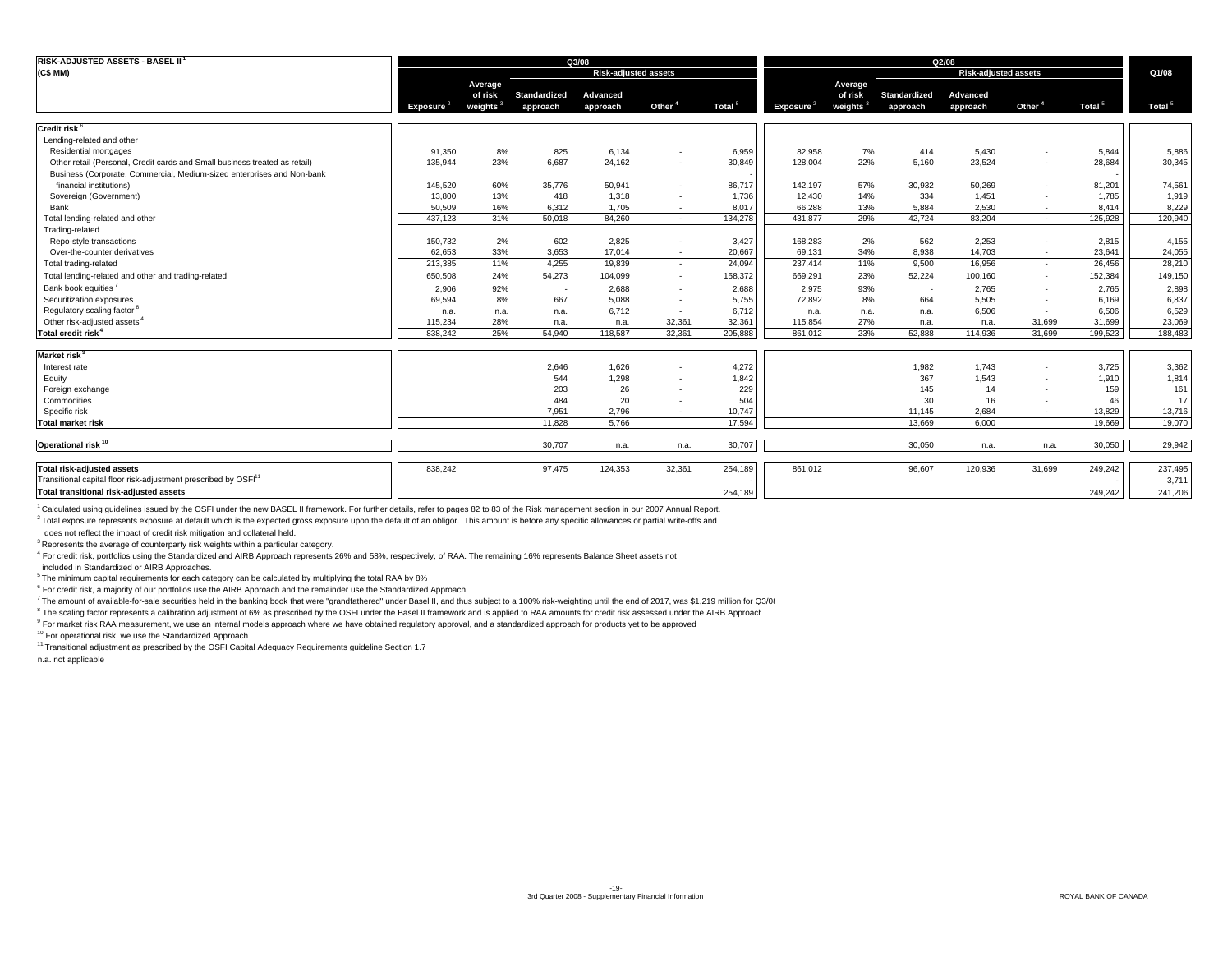| <b>RISK-ADJUSTED ASSETS - BASEL I<sup>1</sup></b>                       |                |                 | Q3/08       |                   |         |         |         |         |                              |                          |         |                          |                |
|-------------------------------------------------------------------------|----------------|-----------------|-------------|-------------------|---------|---------|---------|---------|------------------------------|--------------------------|---------|--------------------------|----------------|
| (C\$ MM)                                                                | <b>Balance</b> | Contract/       | Replacement | Credit            |         |         |         |         | <b>Risk-Adjusted Balance</b> |                          |         |                          |                |
|                                                                         | <b>Sheet</b>   | <b>Notional</b> | Cost        | <b>Equivalent</b> | Q3/08   | Q2/08   | Q1/08   | Q4/07   | Q3/07                        | Q2/07                    | Q1/07   | Q4/06                    | Q3/06          |
|                                                                         |                |                 |             |                   |         |         |         |         |                              |                          |         |                          |                |
| On-balance sheet assets                                                 |                |                 |             |                   |         |         |         |         |                              |                          |         |                          |                |
| Cash resources                                                          | 20,896         |                 |             |                   | 4.078   | 4.021   | 3.320   | 2,852   | 2,590                        | 2,610                    | 1.839   | 2,322                    | 2,372          |
| Securities                                                              | 176.886        |                 |             |                   | 13,351  | 11.970  | 10.743  | 9.547   | 9.186                        | 9,098                    | 10,226  | 7,853                    | 7,441          |
| Residential mortgages <sup>4</sup>                                      |                |                 |             |                   |         |         |         |         |                              |                          |         |                          |                |
| Insured                                                                 | 32,540         |                 |             |                   | 992     | 614     | 351     | 355     | 367                          | 352                      | 346     | 363                      | 371            |
| Conventional                                                            | 89,612         |                 |             |                   | 41,792  | 37,942  | 34,996  | 32,885  | 31,039                       | 28,104                   | 28,798  | 27,921                   | 26,424         |
| Other loans and acceptances <sup>4</sup>                                |                |                 |             |                   |         |         |         |         |                              |                          |         |                          |                |
| Issued or quaranteed by Canadian or other OECD <sup>5</sup> governments | 38,144         |                 |             |                   | 6,317   | 5,641   | 6,838   | 5,651   | 5,914                        | 5,532                    | 3,017   | 3,848                    | 3,901          |
| Other                                                                   | 176,498        |                 |             |                   | 132,051 | 127,135 | 120,721 | 118,723 | 117,837                      | 117,365                  | 115,764 | 107,336                  | 106,318        |
| Other assets                                                            | 102,519        |                 |             |                   | 13,008  | 11,752  | 10,674  | 10,487  | 10,629                       | 9,949                    | 10,356  | 10,609                   | 10,265         |
| Total                                                                   | 637.095        |                 |             |                   | 211.589 | 199.075 | 187.643 | 180.500 | 177.562                      | 173,010                  | 170.346 | 160,252                  | 157,092        |
| <b>Off-balance sheet credit instruments</b>                             |                |                 |             |                   |         |         |         |         |                              |                          |         |                          |                |
| Guarantees and standby letters of credit                                |                | 24,113          |             | 21,293            | 12,716  | 12,845  | 12,567  | 11,807  | 12,391                       | 12,306                   | 14,764  | 14,092                   | 12,562         |
| Documentary and commercial letters of credit                            |                | 626             |             | 125               | 91      | 91      | 75      | 78      | 97                           | 104                      | 115     | 65                       | 72             |
| Securities lending <sup>6</sup>                                         |                | 26,587          |             | 26,587            | 1.522   | 1.008   | 1.236   | 962     | 4.155                        | 4.371                    | 3.468   | 3,022                    | 2,184          |
| Commitments to extend credit                                            |                | 62,733          |             | 23,334            | 19,549  | 19,813  | 19,463  | 18,752  | 18,677                       | 17,807                   | 17,549  | 16,666                   | 15,479         |
| Uncommitted amounts                                                     |                | 37,527          |             |                   |         |         |         |         | $\overline{\phantom{a}}$     | $\overline{\phantom{a}}$ |         | $\overline{\phantom{a}}$ |                |
| <b>Liquidity facilities</b>                                             |                | 35,770          |             | 4,331             | 4,052   | 4,326   | 4,529   | 4,746   | 5,445                        | 5,181                    | 4,985   | 4,413                    | 4,966          |
| Note issuances and revolving underwriting facilities                    |                |                 |             |                   |         |         |         |         |                              | $\overline{\phantom{a}}$ |         |                          | $\overline{4}$ |
| Total                                                                   |                | 187.356         |             | 75.670            | 37.930  | 38,083  | 37,870  | 36,345  | 40.765                       | 39,769                   | 40,881  | 38,262                   | 35,267         |
|                                                                         |                |                 |             |                   |         |         |         |         |                              |                          |         |                          |                |
| Derivative financial instruments                                        |                |                 |             |                   |         |         |         |         |                              |                          |         |                          |                |
| Interest rate agreements                                                |                | 3,438,694       | 5,789       | 10,925            | 2,466   | 2,511   | 2,305   | 1,594   | 1,700                        | 1,460                    | 1,371   | 1,408                    | 1,288          |
| Foreign exchange rate contracts                                         |                | 1,235,819       | 13,293      | 29,233            | 6,396   | 6,201   | 5,297   | 5,877   | 5,086                        | 5,338                    | 5,043   | 4,253                    | 4,564          |
| Precious metals, commodities, equity-linked contracts and credit        |                |                 |             |                   |         |         |         |         |                              |                          |         |                          |                |
| derivatives                                                             |                | 526,074         | 10,447      | 20,636            | 7,561   | 8,770   | 8,485   | 6,986   | 6,131                        | 5,208                    | 5,683   | 4,771                    | 4,919          |
| Total                                                                   |                | 5,200,587       | 29,529      | 60,794            | 16,423  | 17,482  | 16,087  | 14,457  | 12,917                       | 12,006                   | 12,097  | 10,432                   | 10,771         |
|                                                                         |                |                 |             |                   |         |         |         |         |                              |                          |         |                          |                |

| <b>Market risk</b>                      | <b>Minimum</b><br>capital required<br>(000s) | Multiplier |         |         |         |         |         |         |         |         |         |
|-----------------------------------------|----------------------------------------------|------------|---------|---------|---------|---------|---------|---------|---------|---------|---------|
| Total specific and general market risk  | ,370,947                                     | 12.5       | 17,137  | 18,945  | 18,378  | 16,333  | 18,953  | 18,417  | 18,966  | 14,763  | 15,352  |
| Total risk-adjusted assets <sup>8</sup> |                                              |            | 283,079 | 273,585 | 259,978 | 247,635 | 250,197 | 243,202 | 242,290 | 223,709 | 218,482 |

1 Calculated using guidelines issued by the OSFI under the Basel I framework.

<sup>2</sup> The amount of credit exposure attributable to an off-balance sheet financial instrument, derived from the notional value of exposure.

3 When calculating risk-adjusted assets, amortized costs rather than fair value balances are used for certain asset classes as prescribed by the OSFI.

4 Amounts are shown net of allowance for loan losses.

5 OECD stands for Organisation for Economic Co-operation and Development.

<sup>6</sup> In Q4/07, we implemented a new trading credit risk system that enables clearer identification of these balances, resulting in a lower risk-adjusted balance.

7 Excludes non-trading credit derivatives given guarantee treatment for credit risk capital purposes. Credit equivalent is net of collateral.

8 Risk-adjusted assets for April 30, 2007 was revised in Q3/07 to reflect a \$563 million adjustment related to equity derivative contracts.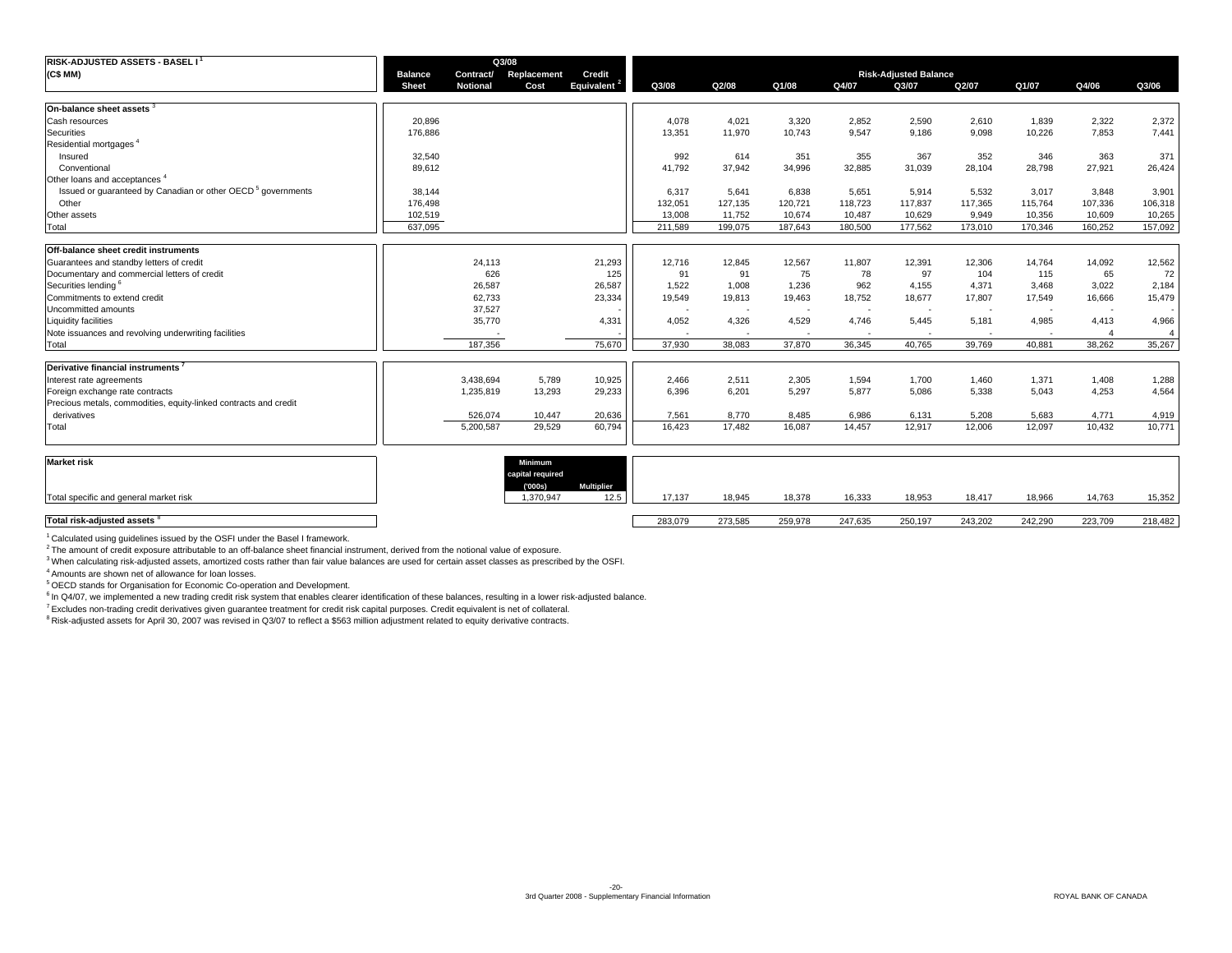| <b>ECONOMIC CAPITAL</b><br>(C\$ MM, except percentage amounts) | Q3/08  | Q2/08  | Q1/08  | Q4/07  | Q3/07  | Q2/07  | Q1/07  | Q4/06  | Q3/06  | 2008<br>9 months | 2007<br>9 months | 2007   | 2006   | 2005   |
|----------------------------------------------------------------|--------|--------|--------|--------|--------|--------|--------|--------|--------|------------------|------------------|--------|--------|--------|
| Economic capital                                               |        |        |        |        |        |        |        |        |        |                  |                  |        |        |        |
| Credit risk                                                    | 8.350  | 7.850  | 7.400  | 7.100  | 6,950  | 6.800  | 6.550  | 6.100  | 5.850  | 7.900            | 6.800            | 6.850  | 5,800  | 5,100  |
| Market risk (trading and non-trading)                          | 1,850  | 1.750  | 1,300  | 2,550  | 2,800  | 2,850  | 2,650  | 2,550  | 2,600  | 1.650            | 2.750            | 2,700  | 2,500  | 2,200  |
| Operational risk                                               | 3.050  | 2.400  | 2,750  | 2.600  | 2.800  | 2.850  | 2.750  | 2.550  | 2.500  | 2.750            | 2.800            | 2,750  | 2.450  | 2,350  |
| Business and fixed assets risk                                 | 2.350  | 2.000  | 2,050  | 2.000  | 2.000  | 2.000  | 2.000  | 1.800  | 1.750  | 2.100            | 2.000            | 2,000  | 1,800  | 1,600  |
| Insurance risk                                                 | 150    | 150    | 150    | 150    | 150    | 150    | 150    | 150    | 250    | 150              | 150              | 150    | 200    | 200    |
| Risk capital                                                   | 15,750 | 14,150 | 13,650 | 14,400 | 14,700 | 14,650 | 14,100 | 13.150 | 12,950 | 14.550           | 14.500           | 14,450 | 12,750 | 11,450 |
| Goodwill and intangibles                                       | 8.400  | 6.450  | 5.450  | 5.450  | 5.750  | 5.600  | 5.400  | 4.700  | 4.800  | 6.850            | 5.600            | 5.550  | 4.600  | 4,850  |
| Economic capital                                               | 24,150 | 20,600 | 19,100 | 19,850 | 20,450 | 20,250 | 19,500 | 17,850 | 17,750 | 21,400           | 20,100           | 20,000 | 17,350 | 16,300 |
| Unattributed capital                                           | .250   | 2.950  | 3.650  | 2.600  | 1,800  | 1.700  | 1.950  | 2.650  | 2.300  | 2.600            | 1.750            | 2.000  | 2.550  | 2,300  |
| Total average common equity                                    | 25,400 | 23,550 | 22,750 | 22,450 | 22,250 | 21,950 | 21,450 | 20,500 | 20,050 | 24,000           | 21,850           | 22,000 | 19,900 | 18,600 |

| <b>FINANCIAL ASSET SECURITIZATIONS - CAPITAL CHARGES</b> | Q3/08                    |         | Q2/08    |         | Q1/08           |          |
|----------------------------------------------------------|--------------------------|---------|----------|---------|-----------------|----------|
| (C\$ MM)                                                 | Retained                 | Capital | Retained | Capital | Retained        | Retained |
|                                                          | Interest                 | charges | Interest | charges | <b>Interest</b> | Interest |
| <b>Capital charges</b>                                   |                          |         |          |         |                 |          |
| Superior (rated AA or higher)                            | 8.266                    | 4       | 7.311    | 4       | 6.551           | 5        |
| Investment grade (rated A to BBB)                        | 174                      |         | 155      | 6       | 108             |          |
| Non-investment grade (rated BB to CC)                    | $\overline{\phantom{a}}$ |         |          |         |                 |          |
| Total non-impaired                                       | 8.440                    | 11      | 7.466    | 10      | 6.659           | 9        |
| Impaired / Default (rated C or lower)                    |                          |         |          |         |                 |          |
|                                                          | 8.440                    | 11      | 7.466    | 10      | 6.659           | 9        |

| <b>ISECURITIZATIONS SUBJECT TO EARLY AMORTIZATION</b><br><b>SELLER'S INTEREST</b><br>(C\$ MM) | Total<br>drawn | Q3/08<br>Capital<br>charges<br>drawn | Capital<br>charges<br>undrawn | Total<br>drawn | Q2/08<br>Capital<br>charges<br>drawn | Capital<br>charges<br>undrawn | <b>Total</b><br>drawn | Q1/08<br>Capital<br>charges<br>drawn | Capital<br>charges<br>undrawn |
|-----------------------------------------------------------------------------------------------|----------------|--------------------------------------|-------------------------------|----------------|--------------------------------------|-------------------------------|-----------------------|--------------------------------------|-------------------------------|
| Our financial assets<br>Credit cards                                                          | 2,587          | 75                                   | 90                            | 2,533          | 80                                   | 88                            | 3,465                 | 112                                  | 119                           |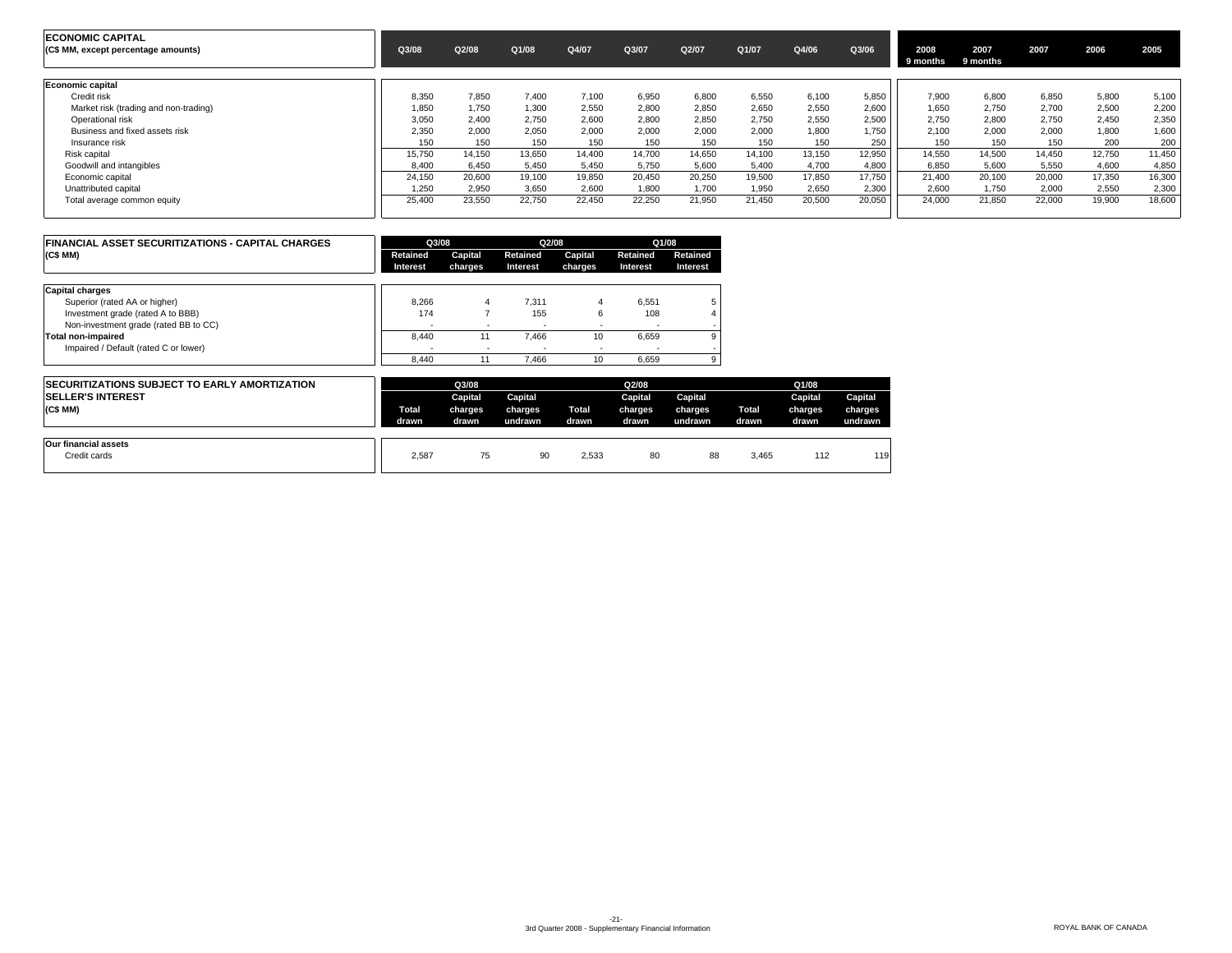| <b>LOANS AND ACCEPTANCES</b>                                  |         |         |         |          |          |         |          |         |          |          |         |          |
|---------------------------------------------------------------|---------|---------|---------|----------|----------|---------|----------|---------|----------|----------|---------|----------|
| (C\$ MM)                                                      | Q3/08   | Q2/08   | Q1/08   | Q4/07    | Q3/07    | Q2/07   | Q1/07    | Q4/06   | Q3/06    | 2007     | 2006    | 2005     |
|                                                               |         |         |         |          |          |         |          |         |          |          |         |          |
| By portfolio and sector<br>Retail                             |         |         |         |          |          |         |          |         |          |          |         |          |
| Residential mortgages                                         | 122,197 | 116,495 | 113,430 | 109,745  | 106,681  | 101,479 | 98,527   | 96,675  | 95,688   | 109,745  | 96,675  | 91,043   |
| Personal                                                      | 57,419  | 54,605  | 49,991  | 48,743   | 48,524   | 47,255  | 45,787   | 44,902  | 44,022   | 48,743   | 44,902  | 41,045   |
| Credit cards                                                  | 8,367   | 8,063   | 8,772   | 8,322    | 7,913    | 7,622   | 7,553    | 7,155   | 6,792    | 8,322    | 7,155   | 6,200    |
| Small business                                                | 2,686   | 2,639   | 2,586   | 2,652    | 2,436    | 2,260   | 2,466    | 2,318   | 2,221    | 2,652    | 2,318   | 1,951    |
|                                                               | 190,669 | 181,802 | 174,779 | 169,462  | 165,554  | 158,616 | 154,333  | 151,050 | 148,723  | 169,462  | 151,050 | 140,239  |
| Wholesale                                                     |         |         |         |          |          |         |          |         |          |          |         |          |
| Business <sup>4</sup>                                         |         |         |         |          |          |         |          |         |          |          |         |          |
| Agriculture                                                   | 5,321   | 5,439   | 5,479   | 5,367    | 5,386    | 5,477   | 5,534    | 5,435   | 5,404    | 5,367    | 5,435   | 5,238    |
| Automotive                                                    | 3,877   | 3,625   | 3,440   | 3,285    | 3,193    | 3,199   | 3,119    | 2,958   | 2,984    | 3,285    | 2,958   | 2,545    |
| Consumer goods                                                | 6,362   | 5,801   | 5,222   | 5,206    | 4,673    | 4,445   | 4,577    | 4,553   | 4,567    | 5,206    | 4,553   | 4,437    |
| Energy                                                        | 7,146   | 6,876   | 7,680   | 7,632    | 7,244    | 7,601   | 7,981    | 6,010   | 5,203    | 7,632    | 6,010   | 5,628    |
| Non-bank financial services                                   | 4,775   | 4,365   | 4,395   | 6,959    | 4,725    | 6,294   | 5,405    | 4,459   | 4,709    | 6,959    | 4,459   | 1,892    |
| Forest products                                               | 1,188   | 1,294   | 1,450   | 1,349    | 1,089    | 1,093   | 1,021    | 1,126   | 1,470    | 1,349    | 1,126   | 1,210    |
| Industrial products                                           | 4,685   | 4,010   | 3,964   | 4,119    | 3,919    | 3,818   | 3,748    | 3,659   | 3,736    | 4,119    | 3,659   | 3,157    |
| Mining and metals                                             | 2,475   | 2,511   | 2,425   | 2,301    | 1,215    | 1,039   | 885      | 1,072   | 956      | 2,301    | 1,072   | 543      |
| Real estate and related                                       | 21,581  | 21,091  | 19,220  | 19,187   | 18,398   | 17,943  | 17,815   | 16,145  | 15,160   | 19,187   | 16,145  | 13,730   |
| Technology and media                                          | 2,602   | 2,773   | 2,680   | 2,423    | 2,164    | 2,274   | 2,439    | 2,326   | 2,419    | 2,423    | 2,326   | 2,244    |
| Transportation and environment                                | 3,363   | 3,180   | 2,971   | 2,656    | 3,348    | 3,416   | 3,476    | 2,400   | 2,111    | 2,656    | 2,400   | 1,900    |
| Other                                                         | 23,196  | 22,112  | 20,457  | 17,583   | 19,110   | 18,319  | 17,300   | 15,586  | 16,023   | 17,583   | 15,586  | 14,772   |
| Sovereign <sup>3</sup>                                        | 2,393   | 2,024   | 2,032   | 932      | 801      | 895     | 888      | 887     | 833      | 932      | 887     | 550      |
| Bank <sup>4</sup>                                             | 3,156   | 3,978   | 2,715   | 2,754    | 2,443    | 1,164   | 1,208    | 1,381   | 1,228    | 2,754    | 1,381   | 903      |
|                                                               | 92,120  | 89,079  | 84,130  | 81,753   | 77,708   | 76,977  | 75,396   | 67,997  | 66,803   | 81,753   | 67,997  | 58,749   |
| <b>Total Loans and Acceptances</b>                            | 282,789 | 270,881 | 258,909 | 251,215  | 243,262  | 235,593 | 229,729  | 219,047 | 215,526  | 251,215  | 219,047 | 198,988  |
| Allowance for loan losses                                     | (1,859) | (1,730) | (1,591) | (1, 493) | (1, 449) | (1,446) | (1, 455) | (1,409) | (1, 415) | (1, 493) | (1,409) | (1, 498) |
| Total Loans and Acceptances, net of allowance for loan losses | 280,930 | 269,151 | 257,318 | 249,722  | 241,813  | 234,147 | 228,274  | 217,638 | 214,111  | 249,722  | 217,638 | 197,490  |
| Loans and Acceptances by geography <sup>5</sup> and portfolio |         |         |         |          |          |         |          |         |          |          |         |          |
| Canada                                                        |         |         |         |          |          |         |          |         |          |          |         |          |
| Residential mortgages                                         | 117,787 | 113,177 | 110,946 | 107,453  | 104,170  | 98,847  | 96,010   | 94,272  | 93,369   | 107,453  | 94,272  | 88,808   |
| Personal                                                      | 47,047  | 45,131  | 43,330  | 42,506   | 41,497   | 39,923  | 38,591   | 37,946  | 37,018   | 42,506   | 37,946  | 33,986   |
| Credit cards                                                  | 8,054   | 7,848   | 8,569   | 8,142    | 7,720    | 7,427   | 7,346    | 6,966   | 6,611    | 8,142    | 6,966   | 6,024    |
| Small business                                                | 2,686   | 2,639   | 2,586   | 2,652    | 2,436    | 2,260   | 2,466    | 2,318   | 2,221    | 2,652    | 2,318   | 1,951    |
| Retail                                                        | 175,574 | 168,795 | 165,431 | 160,753  | 155,823  | 148,457 | 144,413  | 141,502 | 139,219  | 160,753  | 141,502 | 130,769  |
|                                                               |         |         |         |          |          |         |          |         |          |          |         |          |
| Business <sup>2</sup>                                         | 50,632  | 49,900  | 51,220  | 51,237   | 49,336   | 47,868  | 45,406   | 44,353  | 44,770   | 51,237   | 44,353  | 42,383   |
| Sovereign <sup>3</sup>                                        | 1,526   | 1,356   | 1,257   | 585      | 559      | 592     | 645      | 553     | 601      | 585      | 553     | 521      |
| Bank <sup>4</sup>                                             | 573     | 831     | 713     | 521      | 208      | 190     | 256      | 160     | 13       | 521      | 160     | 74       |
| Wholesale                                                     | 52,731  | 52,087  | 53,190  | 52,343   | 50,103   | 48,650  | 46,307   | 45,066  | 45,384   | 52,343   | 45,066  | 42,978   |
| <b>United States</b>                                          |         |         |         |          |          |         |          |         |          |          |         |          |
| Retail                                                        | 11,065  | 10,856  | 7,258   | 6,804    | 7,687    | 8,127   | 7,842    | 7,652   | 7.611    | 6,804    | 7,652   | 7,741    |
| Wholesale                                                     | 25,747  | 26,796  | 19,617  | 18,548   | 17,150   | 17,640  | 17,812   | 13,847  | 13,715   | 18,548   | 13,847  | 12,317   |
|                                                               | 36,812  | 37,652  | 26,875  | 25,352   | 24,837   | 25,767  | 25,654   | 21,499  | 21,326   | 25,352   | 21,499  | 20,058   |
| <b>Other International</b>                                    |         |         |         |          |          |         |          |         |          |          |         |          |
| Retail                                                        | 4,030   | 2,151   | 2,090   | 1,905    | 2,044    | 2,032   | 2,078    | 1,896   | 1,893    | 1,905    | 1,896   | 1,729    |
| Wholesale                                                     | 13,642  | 10,196  | 11,323  | 10,862   | 10,455   | 10,687  | 11,277   | 9,084   | 7,704    | 10,862   | 9,084   | 3,454    |
|                                                               | 17,672  | 12,347  | 13,413  | 12,767   | 12,499   | 12,719  | 13,355   | 10,980  | 9,597    | 12,767   | 10,980  | 5,183    |
| <b>Total</b>                                                  |         |         |         |          |          |         |          |         |          |          |         |          |
| Retail                                                        | 190,669 | 181,802 | 174,779 | 169,462  | 165,554  | 158,616 | 154,333  | 151,050 | 148,723  | 169,462  | 151,050 | 140,239  |
| Wholesale                                                     | 92,120  | 89,079  | 84,130  | 81,753   | 77,708   | 76,977  | 75,396   | 67,997  | 66,803   | 81,753   | 67,997  | 58,749   |
| <b>Total Loans and Acceptances</b>                            | 282,789 | 270,881 | 258,909 | 251,215  | 243,262  | 235,593 | 229,729  | 219,047 | 215,526  | 251,215  | 219,047 | 198,988  |

<sup>1</sup> Includes small business exposure managed on a pool basis.<br><sup>2</sup> Includes small business exposure managed on an individual client basis.<br><sup>3</sup> Sovereign refers to all central governments and agencies, central banks, as well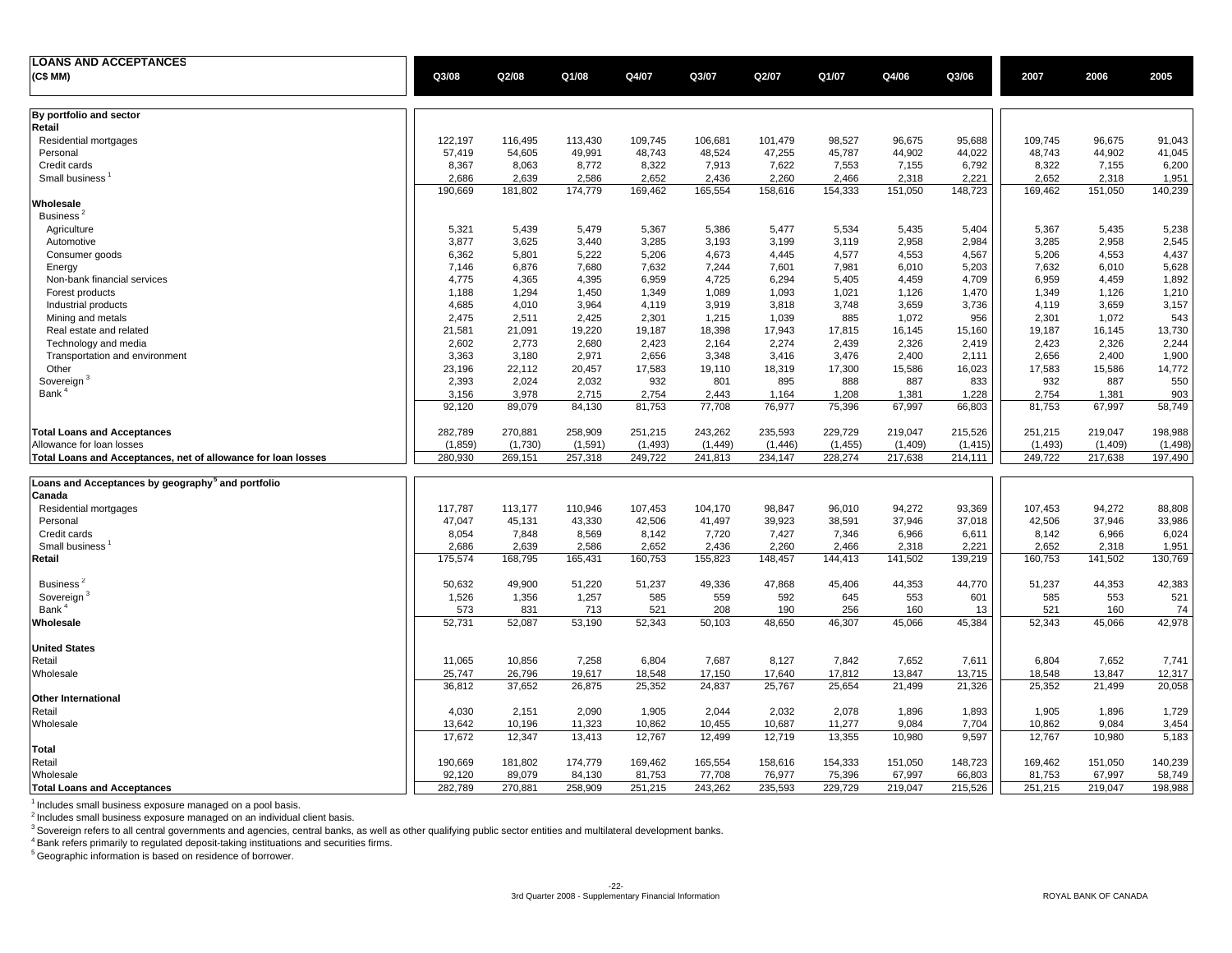| <b>GROSS IMPAIRED LOANS</b>                                            |                          |                          |                          |                          |                          |                |                          |                |                |                          |                          |                |
|------------------------------------------------------------------------|--------------------------|--------------------------|--------------------------|--------------------------|--------------------------|----------------|--------------------------|----------------|----------------|--------------------------|--------------------------|----------------|
| (C\$ MM)                                                               | Q3/08                    | Q2/08                    | Q1/08                    | Q4/07                    | Q3/07                    | Q2/07          | Q1/07                    | Q4/06          | Q3/06          | 2007                     | 2006                     | 2005           |
| Gross Impaired Loans (by portfolio and sector)                         |                          |                          |                          |                          |                          |                |                          |                |                |                          |                          |                |
| Retail                                                                 |                          |                          |                          |                          |                          |                |                          |                |                |                          |                          |                |
| Residential mortgages                                                  | 283                      | 257                      | 213                      | 180                      | 178                      | 176            | 172                      | 165            | 143            | 180                      | 165                      | 146            |
| Personal                                                               | 292                      | 227                      | 200                      | 189                      | 190                      | 200            | 213                      | 205            | 197            | 189                      | 205                      | 183            |
| Small business <sup>1</sup>                                            | 33                       | 30                       | 21                       | 19                       | 18                       | 17             | 19                       | 13             | 13             | 19                       | 13                       | 11             |
| Wholesale                                                              | 608                      | 514                      | 434                      | 388                      | 386                      | 393            | 404                      | 383            | 353            | 388                      | 383                      | 340            |
| Business <sup>2</sup>                                                  |                          |                          |                          |                          |                          |                |                          |                |                |                          |                          |                |
| Agriculture                                                            | 84                       | 83                       | 58                       | 65                       | 61                       | 50             | 50                       | 45             | 40             | 65                       | 45                       | 48             |
| Automotive                                                             | 9                        | 18                       | $\overline{7}$           | 5                        | $\overline{7}$           | $\overline{7}$ | $\overline{7}$           | 8              | $\overline{7}$ | 5                        | 8                        | $\overline{4}$ |
| Consumer goods                                                         | 57                       | 61                       | 53                       | 83                       | 94                       | 81             | 73                       | 85             | 94             | 83                       | 85                       | $73\,$         |
| Energy                                                                 | 76                       | 15                       | 15                       | 3                        | $\overline{7}$           | 8              | 8                        | 6              | 11             | 3                        | 6                        | 47             |
| Non-bank financial services                                            | 16                       | 15                       | 15                       | 14                       | 15                       | 18             | 17                       | 15             | 15             | 14                       | 15                       | 15             |
| Forest products                                                        | 21                       | 23                       | 39                       | 29                       | 10                       | 12             | 11                       | 12             | 13             | 29                       | 12                       | 16             |
| Industrial products                                                    | 41                       | 45                       | 52                       | 29                       | 32                       | 24             | 24                       | 17             | 21             | 29                       | 17                       | 12             |
| Mining and metals                                                      | $\overline{7}$           | 3                        | 6                        | $\overline{4}$           | $\overline{4}$           | 5              | 5                        | 5              | $\overline{4}$ | $\overline{4}$           | 5                        | $\overline{4}$ |
| Real estate and related                                                | 772                      | 661                      | 553                      | 353                      | 176                      | 127            | 84                       | 74             | 47             | 353                      | 74                       | 58             |
| Technology and media                                                   | 49                       | 52                       | 5                        | 10                       | 10                       | 12             | 51                       | 49             | 43             | 10                       | 49                       | 52             |
| Transportation and environment                                         | 9                        | 13                       | 15                       | 19                       | 10                       | 14             | 23                       | 19             | 18             | 19                       | 19                       | 14             |
| Other                                                                  | 407                      | 382                      | 198                      | 116                      | 117                      | 118            | 108                      | 108            | 117            | 116                      | 108                      | 75             |
| Sovereign <sup>3</sup>                                                 | $\overline{\phantom{a}}$ | $\overline{\phantom{a}}$ | $\blacksquare$           | $\overline{\phantom{a}}$ | $\blacksquare$           | $\blacksquare$ | $\blacksquare$           | $\blacksquare$ |                | $\blacksquare$           | $\overline{\phantom{a}}$ |                |
| Bank <sup>4</sup>                                                      |                          |                          | $\overline{\phantom{a}}$ | $\overline{\phantom{a}}$ | $\overline{\phantom{a}}$ |                | $\overline{\phantom{a}}$ | $\sim$         |                |                          | $\overline{\phantom{a}}$ |                |
|                                                                        | 1,548                    | 1,371                    | 1,016                    | 730                      | 543                      | 476            | 461                      | 443            | 430            | 730                      | 443                      | 418            |
| <b>Total Gross Impaired Loans</b>                                      | 2,156                    | 1,885                    | 1,450                    | 1,118                    | 929                      | 869            | 865                      | 826            | 783            | 1,118                    | 826                      | 758            |
|                                                                        |                          |                          |                          |                          |                          |                |                          |                |                |                          |                          |                |
| Gross Impaired Loans by geography <sup>5</sup> and portfolio<br>Canada |                          |                          |                          |                          |                          |                |                          |                |                |                          |                          |                |
| Residential mortgages                                                  | 209                      | 197                      | 169                      | 149                      | 143                      | 141            | 135                      | 127            | 105            | 149                      | 127                      | 106            |
| Personal                                                               | 136                      | 153                      | 147                      | 152                      | 157                      | 169            | 187                      | 183            | 174            | 152                      | 183                      | 161            |
| Small business                                                         | 33                       | 30                       | 21                       | 19                       | 18                       | 17             | 19                       | 13             | 13             | 19                       | 13                       | 11             |
| Retail                                                                 | 378                      | 380                      | 337                      | 320                      | 318                      | 327            | 341                      | 323            | 292            | 320                      | 323                      | 278            |
| Business <sup>2</sup>                                                  | 366                      | 414                      | 381                      | 377                      | 354                      | 325            | 288                      | 266            | 244            | 377                      | 266                      | 225            |
| Sovereign <sup>3</sup>                                                 | $\sim$                   | $\overline{\phantom{a}}$ | $\blacksquare$           | $\sim$                   | $\sim$                   | $\blacksquare$ | $\blacksquare$           | $\sim$         |                | $\overline{\phantom{a}}$ | $\sim$                   |                |
| Bank <sup>4</sup>                                                      | $\overline{\phantom{a}}$ | $\overline{a}$           | $\sim$                   | $\overline{\phantom{a}}$ | $\overline{\phantom{a}}$ | $\overline{a}$ | $\sim$                   | $\sim$         |                |                          | $\sim$                   |                |
| Wholesale                                                              | 366                      | 414                      | 381                      | 377                      | 354                      | 325            | 288                      | 266            | 244            | 377                      | 266                      | 225            |
|                                                                        | 744                      | 794                      | 718                      | 697                      | 672                      | 652            | 629                      | 589            | 536            | 697                      | 589                      | 503            |
| <b>United States</b>                                                   |                          |                          |                          |                          |                          |                |                          |                |                |                          |                          |                |
| Retail                                                                 | 98                       | 69                       | 44                       | 27                       | 23                       | 20             | 16                       | 15             | 17             | 27                       | 15                       | 16             |
| Wholesale                                                              | 1,065                    | 922                      | 599                      | 322                      | 156                      | 119            | 137                      | 143            | 154            | 322                      | 143                      | 157            |
|                                                                        | 1,163                    | 991                      | 643                      | 349                      | 179                      | 139            | 153                      | 158            | 171            | 349                      | 158                      | 173            |
| Other International                                                    |                          |                          |                          |                          |                          |                |                          |                |                |                          |                          |                |
| Retail                                                                 | 132                      | 65                       | 53                       | 41                       | 45                       | 46             | 47                       | 45             | 44             | 41                       | 45                       | 46             |
| Wholesale                                                              | 117                      | 35                       | 36                       | 31                       | 33                       | 32             | 36                       | 34             | 32             | 31                       | 34                       | 36             |
|                                                                        | 249                      | 100                      | 89                       | 72                       | 78                       | 78             | 83                       | 79             | 76             | 72                       | 79                       | 82             |
| ⊺otal                                                                  |                          |                          |                          |                          |                          |                |                          |                |                |                          |                          |                |
| Retail                                                                 | 608                      | 514                      | 434                      | 388                      | 386                      | 393            | 404                      | 383            | 353            | 388                      | 383                      | 340            |
| Wholesale                                                              | 1,548                    | 1,371                    | 1,016                    | 730                      | 543                      | 476            | 461                      | 443            | 430            | 730                      | 443                      | 418            |
| <b>Total Gross Impaired Loans</b>                                      | 2,156                    | 1,885                    | 1,450                    | 1,118                    | 929                      | 869            | 865                      | 826            | 783            | 1,118                    | 826                      | 758            |

<sup>1</sup> Includes small business exposure managed on a pool basis.<br><sup>2</sup> Includes small business exposure managed on an individual client basis.

<sup>3</sup> Sovereign refers to all central governments and agencies, central banks, as well as other qualifying public sector entities and multilateral development banks.

<sup>4</sup> Bank refers primarily to regulated deposit-taking instituations and securities firms.<br><sup>5</sup> Geographic information is based on residence of borrower.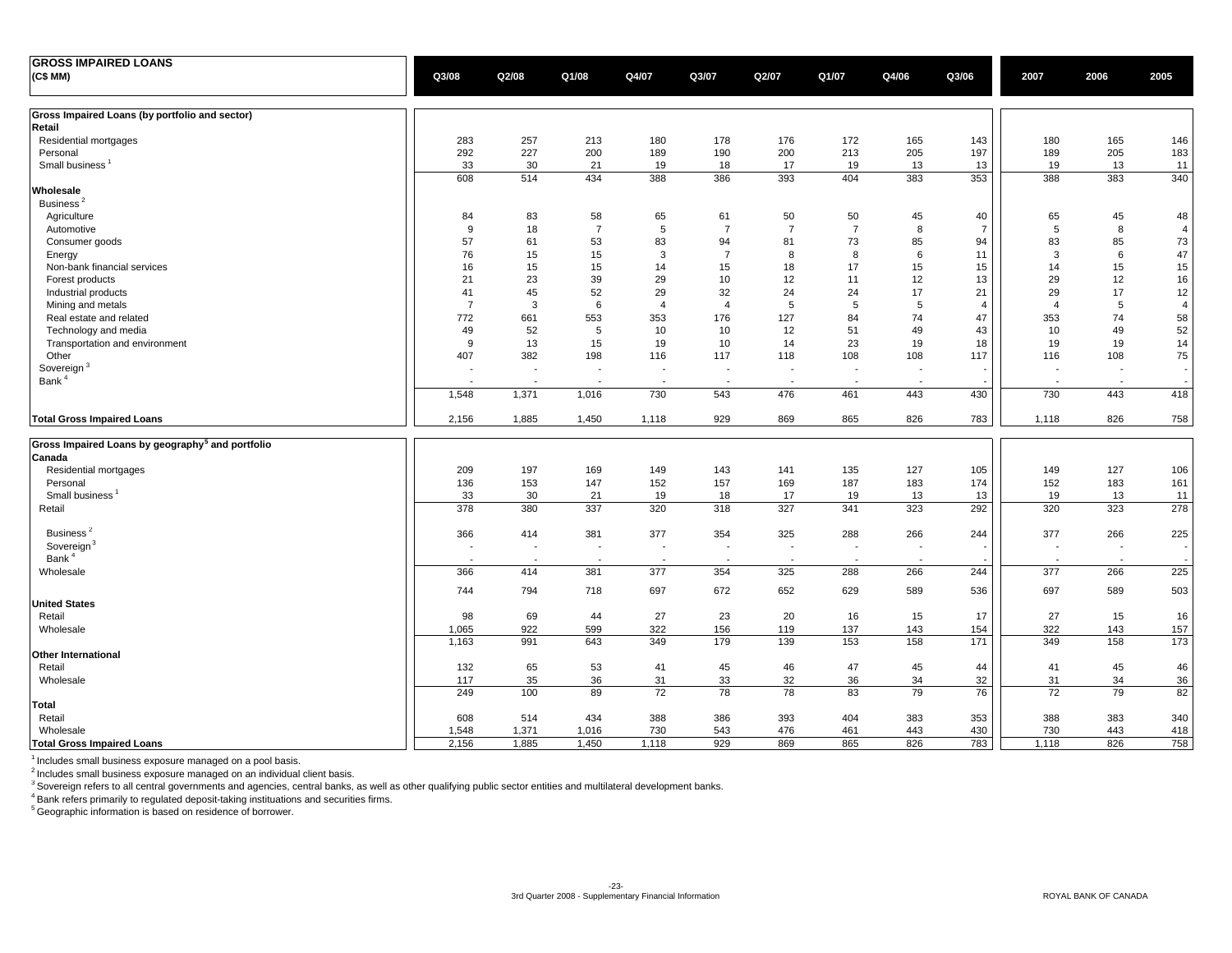| <b>GROSS IMPAIRED LOANS continued</b>                                |                                |                          |                       |                       |                                |                |                               |                          |                |                |                |                |
|----------------------------------------------------------------------|--------------------------------|--------------------------|-----------------------|-----------------------|--------------------------------|----------------|-------------------------------|--------------------------|----------------|----------------|----------------|----------------|
| (C\$ MM)                                                             | Q3/08                          | Q2/08                    | Q1/08                 | Q4/07                 | Q3/07                          | Q2/07          | Q1/07                         | Q4/06                    | Q3/06          | 2007           | 2006           | 2005           |
|                                                                      |                                |                          |                       |                       |                                |                |                               |                          |                |                |                |                |
| <b>Changes in Gross Impaired Loans</b>                               |                                |                          |                       |                       |                                |                |                               |                          |                |                |                |                |
| Balance at beginning of period                                       |                                |                          |                       |                       |                                |                |                               |                          |                |                |                |                |
| Retail                                                               | 514                            | 434                      | 388<br>730            | 386                   | 393                            | 404            | 383                           | 353                      | 387<br>399     | 383            | 340            | 368            |
| Wholesale                                                            | 1,371<br>1,885                 | 1,016<br>1,450           | 1,118                 | 543<br>929            | 476<br>869                     | 461<br>865     | 443<br>826                    | 430<br>783               | 786            | 443<br>826     | 418<br>758     | 865<br>1,233   |
| <b>New impaired</b>                                                  |                                |                          |                       |                       |                                |                |                               |                          |                |                |                |                |
| Retail                                                               | 294                            | 329                      | 280                   | 239                   | 213                            | 229            | 215                           | 211                      | 187            | 896            | 810            | 952            |
| Wholesale                                                            | 459                            | 538                      | 410                   | 334                   | 164                            | 131            | 92                            | 94                       | 53             | 721            | 263            | 233            |
| Repayments, return to performing status, sold and other <sup>1</sup> | 753                            | 867                      | 690                   | 573                   | 377                            | 360            | 307                           | 305                      | 240            | 1,617          | 1,073          | 1,185          |
| Retail                                                               | 21                             | (30)                     | (33)                  | (44)                  | (37)                           | (37)           | (14)                          | (14)                     | (79)           | (132)          | (144)          | (351)          |
| Wholesale                                                            | (169)                          | (100)                    | (75)                  | (105)                 | (66)                           | (95)           | (59)                          | (46)                     | (4)            | (325)          | (148)          | (539)          |
|                                                                      | (148)                          | (130)                    | (108)                 | (149)                 | (103)                          | (132)          | (73)                          | (60)                     | (83)           | (457)          | (292)          | (890)          |
| Net impaired loan formation<br>Retail                                | 315                            | 299                      | 247                   | 195                   | 176                            | 192            | 201                           | 197                      | 108            | 764            | 666            | 601            |
| Wholesale                                                            | 290                            | 438                      | 335                   | 229                   | 98                             | 36             | 33                            | 48                       | 49             | 396            | 115            | (306)          |
|                                                                      | 605                            | 737                      | 582                   | 424                   | 274                            | 228            | 234                           | 245                      | 157            | 1,160          | 781            | 295            |
| Write-offs                                                           |                                |                          |                       |                       |                                |                |                               |                          |                |                |                |                |
| Retail<br>Wholesale                                                  | (221)<br>(113)                 | (219)<br>(83)            | (201)<br>(49)         | (193)<br>(42)         | (183)<br>(31)                  | (203)<br>(21)  | (180)<br>(15)                 | (167)<br>(35)            | (142)<br>(18)  | (759)<br>(109) | (623)<br>(90)  | (629)<br>(141) |
|                                                                      | (334)                          | (302)                    | (250)                 | (235)                 | (214)                          | (224)          | (195)                         | (202)                    | (160)          | (868)          | (713)          | (770)          |
| Balance at end of period                                             |                                |                          |                       |                       |                                |                |                               |                          |                |                |                |                |
| Retail                                                               | 608                            | 514                      | 434                   | 388                   | 386                            | 393            | 404                           | 383                      | 353            | 388            | 383            | 340            |
| Wholesale                                                            | 1,548<br>2,156                 | 1,371<br>1,885           | 1,016<br>1,450        | 730<br>1,118          | 543<br>929                     | 476<br>869     | 461<br>865                    | 443<br>826               | 430<br>783     | 730<br>1,118   | 443<br>826     | 418<br>758     |
|                                                                      |                                |                          |                       |                       |                                |                |                               |                          |                |                |                |                |
| Net Impaired Loans by geography <sup>2</sup> and portfolio<br>Canada |                                |                          |                       |                       |                                |                |                               |                          |                |                |                |                |
| Residential mortgages                                                | 191                            | 180                      | 154                   | 136                   | 131                            | 129            | 123                           | 116                      | 96             | 136            | 116            | 97             |
| Personal                                                             | 58                             | 65                       | 56                    | 73                    | 71                             | 83             | 98                            | 95                       | 86             | 73             | 95             | 60             |
| Small business <sup>3</sup>                                          | 19                             | 18                       | 11                    | 10                    | 10                             | 9              | 8                             | $\overline{4}$           | 5              | 10             | $\overline{4}$ | 3              |
| Retail                                                               | 268                            | 263                      | 221                   | 219                   | 212                            | 221            | 229                           | 215                      | 187            | 219            | 215            | 160            |
| Business <sup>4</sup>                                                | 247                            | 278                      | 235                   | 224                   | 214                            | 195            | 169                           | 154                      | 138            | 224            | 154            | 113            |
| Sovereign <sup>®</sup><br>Bank <sup>6</sup>                          | $\overline{\phantom{a}}$       | $\overline{\phantom{a}}$ | ÷.                    | $\sim$                | $\overline{\phantom{a}}$       | $\sim$         | ٠.                            | $\overline{\phantom{a}}$ |                | $\sim$         | ٠.             |                |
| Wholesale                                                            | 247                            | 278                      | 235                   | 224                   | 214                            | 195            | 169                           | 154                      | 138            | 224            | 154            | 113            |
| <b>United States</b>                                                 |                                |                          |                       |                       |                                |                |                               |                          |                |                |                |                |
| Retail                                                               | 87                             | 58                       | 36                    | 20                    | 19                             | 16             | 13                            | 12                       | 14             | 20             | 12             | 13             |
| Wholesale                                                            | 797                            | 712                      | 476                   | 261                   | 138                            | 99             | 124                           | 131                      | 135            | 261            | 131            | 139            |
|                                                                      | 884                            | 770                      | 512                   | 281                   | 157                            | 115            | 137                           | 143                      | 149            | 281            | 143            | 152            |
| Other International <sup>1</sup><br>Retail                           | 79                             | 47                       | 37                    | 29                    | 31                             | 31             | 31                            | 33                       | 31             | 29             | 33             | 34             |
| Wholesale                                                            | 75                             | 17                       | 19                    | 14                    | 16                             | 15             | 18                            | 18                       | 16             | 14             | 18             | 17             |
|                                                                      | 154                            | 64                       | 56                    | 43                    | 47                             | 46             | 49                            | 51                       | 47             | 43             | 51             | 51             |
| <b>Total</b>                                                         |                                |                          |                       |                       |                                |                |                               |                          |                |                |                | 207            |
| Retail<br>Wholesale                                                  | 434<br>1,119                   | 368<br>1,007             | 294<br>730            | 268<br>499            | 262<br>368                     | 268<br>309     | 273<br>311                    | 260<br>303               | 232<br>289     | 268<br>499     | 260<br>303     | 269            |
| <b>Total Net Impaired Loans</b>                                      | 1,553                          | 1,375                    | 1,024                 | 767                   | 630                            | 577            | 584                           | 563                      | 521            | 767            | 563            | 476            |
|                                                                      |                                |                          |                       |                       |                                |                |                               |                          |                |                |                |                |
| Net Write-offs by geography <sup>1</sup> and portfolio               |                                |                          |                       |                       |                                |                |                               |                          |                |                |                |                |
| Canada<br>Residential mortgages                                      | $\overline{1}$                 | $\overline{1}$           | $\overline{2}$        | $\overline{1}$        |                                | $\mathbf{1}$   | $\overline{1}$                |                          | $\overline{2}$ | 3              | 5              | $\mathbf{3}$   |
| Personal                                                             | 90                             | 93                       | 83                    | 88                    | 74                             | 95             | 89                            | 86                       | 73             | 346            | 300            | 267            |
| Credit cards                                                         | 67                             | 65                       | 64                    | 55                    | 57                             | 59             | 48                            | 39                       | 36             | 219            | 160            | 192            |
| Small business <sup>2</sup><br>Retail                                | 8<br>166                       | 10<br>169                | $\overline{7}$<br>156 | $\overline{7}$<br>151 | 9<br>140                       | 10<br>165      | 9<br>147                      | 8<br>133                 | 6<br>117       | 35<br>603      | 29<br>494      | 25<br>487      |
|                                                                      |                                |                          |                       |                       |                                |                |                               |                          |                |                |                |                |
| Business <sup>3</sup><br>Sovereign <sup>4</sup>                      | 37<br>$\overline{\phantom{a}}$ | 39<br>÷.                 | 39<br>÷.              | 32<br>÷.              | 18<br>$\overline{\phantom{a}}$ | 10             | 3<br>$\overline{\phantom{a}}$ | 15<br>۰.                 | $\overline{4}$ | 63<br>÷.       | 31<br>٠.       | 43             |
| Bank <sup>5</sup>                                                    |                                |                          |                       |                       |                                |                |                               |                          |                |                |                |                |
| Wholesale                                                            | 37                             | 39                       | 39                    | 32                    | 18                             | 10             | 3                             | 15                       | $\overline{4}$ | 63             | 31             | 43             |
| <b>United States</b>                                                 |                                |                          |                       |                       |                                |                |                               |                          |                |                |                |                |
| Retail                                                               | 18                             | 14                       | 11                    | 8                     | 6                              | 3              | $\overline{4}$                | $\overline{1}$           | $\overline{2}$ | 21             | 13             | 15             |
| Wholesale                                                            | 70                             | 37                       | 3                     | 3                     | 3                              | 3              | (2)                           | 5                        | (1)            | $\overline{7}$ | (35)           | 44             |
|                                                                      | 88                             | 51                       | 14                    | 11                    | $\mathsf g$                    | 6              | $\overline{2}$                | 6                        | 1              | 28             | (22)           | 59             |
| Other International<br>Retail                                        | $\overline{3}$                 | $\overline{2}$           | $\overline{1}$        | $\overline{2}$        | $\overline{2}$                 | $\overline{2}$ | $\overline{1}$                | $\overline{1}$           | $\overline{2}$ | $\overline{7}$ | $\,$ 5 $\,$    | $\overline{7}$ |
| Wholesale                                                            | 1                              |                          |                       |                       | (1)                            |                | (3)                           |                          |                | (3)            |                |                |
|                                                                      | $\overline{4}$                 | $\mathbf 3$              | $\overline{1}$        | $\overline{c}$        | $\overline{1}$                 | 3              | (2)                           | $\overline{c}$           | $\overline{2}$ | $\overline{4}$ | $\,$ 5 $\,$    | $\overline{7}$ |
| <b>Total</b><br>Retail                                               | 187                            | 185                      | 168                   | 161                   | 148                            | 170            | 152                           | 135                      | 121            | 631            | 512            | 509            |
| Wholesale                                                            | 108                            | 77                       | 42                    | 35                    | 20                             | 14             | (2)                           | 21                       | 3              | 67             | (4)            | 87             |
| <b>Total Net Write-offs</b>                                          | 295                            | 262                      | 210                   | 196                   | 168                            | 184            | 150                           | 156                      | 124            | 698            | 508            | 596            |

<sup>1</sup> Includes \$65 million in retail loans and \$79 million in wholesale loans related to the RBTT acquisition.

<sup>2</sup> Geographic information is based on residence of borrower, net of specific allowance.<br><sup>3</sup> Includes small business exposure managed on a pool basis.<br><sup>4</sup> Includes small business exposure managed on an individual client ba

-24- 3rd Quarter 2008 - Supplementary Financial Information ROYAL BANK OF CANADA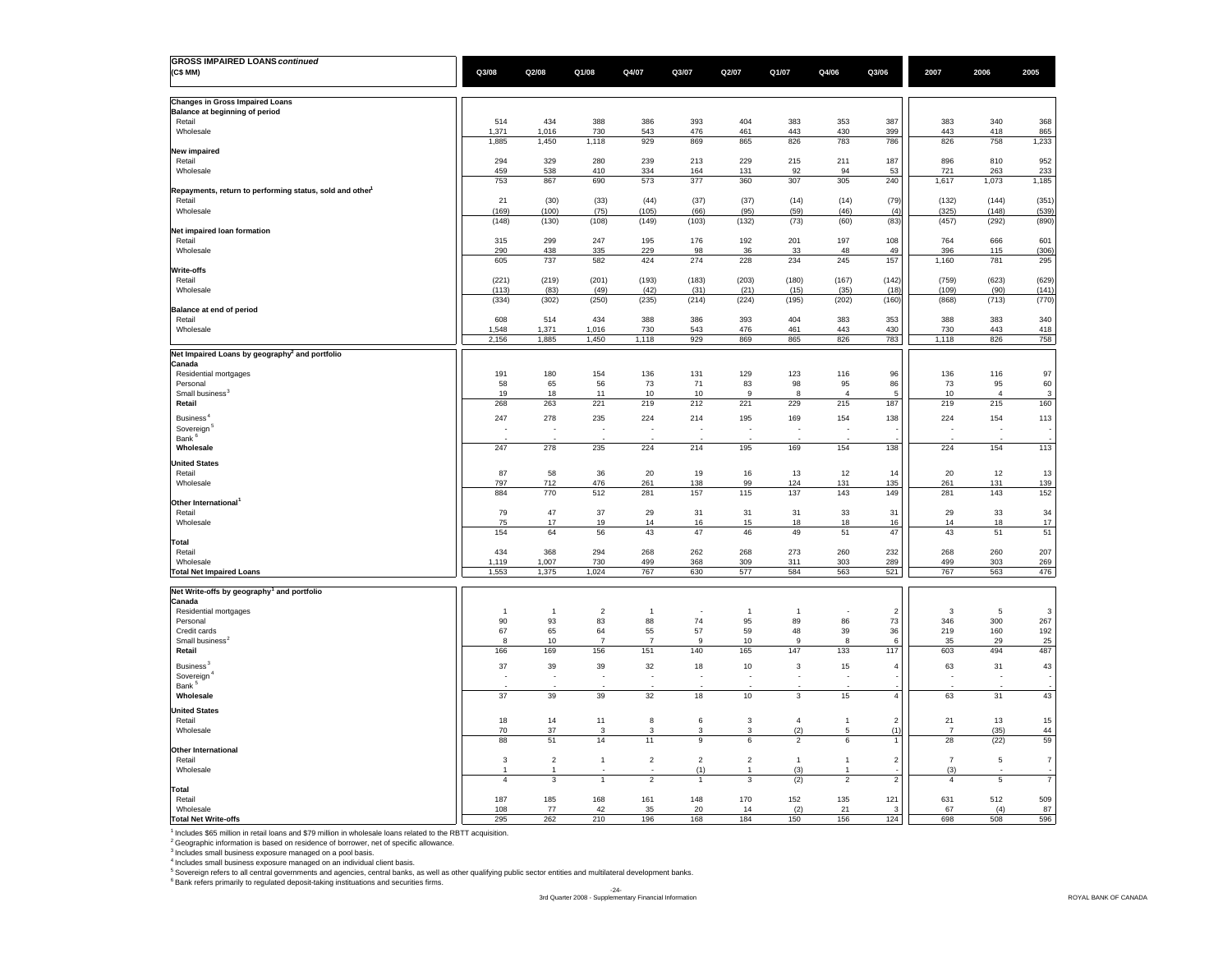| PROVISION FOR CREDIT LOSSES                                                |                          |                          |                          |                          |                          |                          |                          |                          |                |                          |                          |                          |                          |                |
|----------------------------------------------------------------------------|--------------------------|--------------------------|--------------------------|--------------------------|--------------------------|--------------------------|--------------------------|--------------------------|----------------|--------------------------|--------------------------|--------------------------|--------------------------|----------------|
| (C\$MM)                                                                    | Q3/08                    | Q2/08                    | Q1/08                    | Q4/07                    | Q3/07                    | Q2/07                    | Q1/07                    | Q4/06                    | Q3/06          | 2008<br>9 months         | 2007<br>9 months         | 2007                     | 2006                     | 2005           |
| Provision for Credit Losses by portfolio and sector                        |                          |                          |                          |                          |                          |                          |                          |                          |                |                          |                          |                          |                          |                |
| <b>Specific</b>                                                            |                          |                          |                          |                          |                          |                          |                          |                          |                |                          |                          |                          |                          |                |
| Retail                                                                     |                          |                          |                          |                          |                          |                          |                          |                          |                |                          |                          |                          |                          |                |
| Residential mortgages                                                      | $\overline{\phantom{a}}$ | 3                        | 3                        | $\overline{2}$           | $\overline{\phantom{a}}$ | $\overline{1}$           | $\overline{2}$           | $\overline{2}$           |                | 6                        | 3                        | 5                        | 6                        | $\overline{2}$ |
| Personal                                                                   | 99                       | 110                      | 110                      | 98                       | 79                       | 96                       | 91                       | 86                       | 60             | 319                      | 266                      | 364                      | 306                      | 259            |
| Credit cards                                                               | 67                       | 66                       | 65                       | 57                       | 58                       | 59                       | 49                       | 40                       | 36             | 198                      | 166                      | 223                      | 163                      | 194            |
| Small business <sup>1</sup>                                                | 11                       | 12                       | 9                        | 9                        | 10                       | $\overline{7}$           | 8                        | 9                        | 6              | 32                       | 25                       | 34                       | 29                       | 27             |
|                                                                            | 177                      | 191                      | 187                      | 166                      | 147                      | 163                      | 150                      | 137                      | 102            | 555                      | 460                      | 626                      | 504                      | 482            |
| Wholesale                                                                  |                          |                          |                          |                          |                          |                          |                          |                          |                |                          |                          |                          |                          |                |
| Business <sup>2</sup>                                                      |                          |                          |                          |                          |                          |                          |                          |                          |                |                          |                          |                          |                          |                |
| Agriculture                                                                | $\sim$                   | $\mathbf{3}$             | $\mathbf{1}$             | $\sim$                   | $\mathbf{1}$             | $\overline{1}$           | $\sim$                   | $\mathbf{1}$             |                | $\overline{4}$           | $\overline{2}$           | $\overline{2}$           | (1)                      | (12)           |
| Automotive                                                                 | $\overline{2}$           | $\overline{7}$           | $\mathbf{1}$             | (2)                      | ÷.                       | 3                        | $\overline{1}$           | $\overline{4}$           |                | 10                       | $\overline{4}$           | $\overline{2}$           | $\overline{4}$           |                |
| Consumer goods                                                             | $\overline{4}$           | 5                        | $\overline{2}$           | 5                        | 14                       | 6                        | $\overline{2}$           | $\,$ 5                   |                | 11                       | 22                       | 27                       | $\overline{7}$           | 24             |
| Energy                                                                     | 23                       | (8)                      | 10                       | $\sim$                   | (2)                      | (1)                      | (4)                      | (3)                      | (6)            | 25                       | (7)                      | (7)                      | (53)                     | (20)           |
| Non-bank financial services                                                | ÷.                       | $\sim$                   |                          | $\overline{\phantom{a}}$ | $\sim$                   | $\sim$                   | $\sim$                   | $\sim$                   | $\overline{2}$ | ۰.                       | $\overline{\phantom{a}}$ | $\sim$                   | $\overline{4}$           | $10\,$         |
| Forest products                                                            | $\overline{1}$           | (1)                      | $\overline{2}$           | 8                        | $\overline{\phantom{a}}$ | <b>College</b>           | $\overline{2}$           | $\overline{1}$           |                | $\overline{2}$           | $\overline{2}$           | 10                       | 2                        | (52)           |
| Industrial products                                                        | 8                        | 21                       | 20                       | 3                        | $\overline{4}$           | $\overline{2}$           | $\overline{1}$           | $\mathbf{1}$             | $\mathbf{1}$   | 49                       | $\overline{7}$           | 10                       | $\overline{4}$           | (7)            |
| Mining and metals                                                          | $\overline{2}$           | $\overline{\phantom{a}}$ |                          | $\overline{1}$           | $\sim$                   |                          | $\sim$                   | $\sim$                   |                | $\overline{2}$           | $\overline{\phantom{a}}$ | $\overline{1}$           | $\sim$                   | (1)            |
| Real estate and related                                                    | 91                       | 69                       | 30                       | 59                       | $\overline{7}$           | 9                        | 3                        | (1)                      | $\mathbf{1}$   | 190                      | 19                       | 78                       | $\mathbf{1}$             | (11)           |
| Technology and media                                                       | $\overline{1}$           | 20                       | $\sim$                   | $\overline{2}$           | (4)                      |                          | $\sim$                   | $\mathbf{1}$             |                | 21                       | (4)                      | (2)                      | (5)                      | (6)            |
| Transportation and environment                                             | $\overline{1}$           | $\overline{1}$           |                          | $\sim$                   | 3                        | $\overline{2}$           | $\overline{2}$           | $\overline{1}$           | 3              | $\overline{2}$           | $\overline{7}$           | $\overline{7}$           | $\overline{1}$           | 8              |
| Other                                                                      | 15                       | 42                       | 28                       | 8                        | 5                        | 10                       | 5                        | 10                       | (6)            | 85                       | 20                       | 28                       | 14                       | (26)           |
| Sovereign <sup>3</sup>                                                     | $\overline{\phantom{a}}$ | $\overline{\phantom{a}}$ | $\overline{\phantom{a}}$ | $\overline{\phantom{a}}$ | $\blacksquare$           | $\overline{\phantom{a}}$ | $\sim$                   | $\sim$                   |                | $\overline{\phantom{a}}$ | $\overline{\phantom{a}}$ | $\overline{\phantom{a}}$ | $\overline{\phantom{a}}$ |                |
| Bank <sup>4</sup>                                                          |                          | $\overline{\phantom{a}}$ |                          |                          | $\ddot{\phantom{1}}$     |                          | $\sim$                   | $\sim$                   |                |                          | $\sim$                   | $\sim$                   | $\sim$                   |                |
|                                                                            | 148                      | 159                      | 94                       | 84                       | 28                       | 32                       | 12                       | 20                       | (5)            | 401                      | 72                       | 156                      | (22)                     | (93)           |
| Total specific provision for credit losses                                 | 325                      | 350                      | 281                      | 250                      | 175                      | 195                      | 162                      | 157                      | 97             | 956                      | 532                      | 782                      | 482                      | 389            |
| <b>Total general provision</b>                                             | 9                        | (1)                      | 12                       | 13                       | 3                        | (7)                      | $\overline{a}$           | $\overline{2}$           | $\overline{2}$ | 20                       | (4)                      | 9                        | (53)                     | 66             |
| Total provision for credit losses                                          | 334                      | 349                      | 293                      | 263                      | 178                      | 188                      | 162                      | 159                      | 99             | 976                      | 528                      | 791                      | 429                      | 455            |
|                                                                            |                          |                          |                          |                          |                          |                          |                          |                          |                |                          |                          |                          |                          |                |
| Specific provision for credit loss by geography <sup>5</sup> and portfolio |                          |                          |                          |                          |                          |                          |                          |                          |                |                          |                          |                          |                          |                |
| Canada                                                                     |                          |                          |                          |                          |                          |                          |                          |                          |                |                          |                          |                          |                          |                |
| Residential mortgages                                                      | . —                      | $\overline{1}$           | 3                        | $\overline{1}$           | $\overline{1}$           | $\overline{1}$           | $\overline{2}$           | $\overline{2}$           |                | $\overline{4}$           | $\overline{4}$           | 5                        | 6                        | $\overline{1}$ |
| Personal                                                                   | 78                       | 92                       | 95                       | 81                       | 73                       | 92                       | 88                       | 86                       | 59             | 265                      | 253                      | 334                      | 296                      | 247            |
| Credit cards                                                               | 66                       | 65                       | 64                       | 56                       | 57                       | 59                       | 48                       | 39                       | 36             | 195                      | 164                      | 220                      | 161                      | 192            |
| Small business <sup>1</sup>                                                | 11                       | 12                       | 9                        | 9                        | 10                       | $\overline{7}$           | $\bf 8$                  | 9                        | 6              | 32                       | 25                       | 34                       | 29                       | $27\,$         |
| Retail                                                                     | 155                      | 170                      | 171                      | 147                      | 141                      | 159                      | 146                      | 136                      | 101            | 496                      | 446                      | 593                      | 492                      | 467            |
| Business <sup>2</sup>                                                      | 20                       | 36                       | 32                       | 43                       | 26                       | 20                       | 13                       | 19                       | (3)            | 88                       | 59                       | 102                      | 15                       | (32)           |
| Sovereign <sup>3</sup>                                                     | ÷,                       | ÷,                       | $\blacksquare$           | $\blacksquare$           | $\overline{\phantom{a}}$ | $\sim$                   | $\blacksquare$           | $\overline{\phantom{a}}$ |                | $\blacksquare$           | $\overline{\phantom{a}}$ | $\blacksquare$           | $\sim$                   |                |
| Bank <sup>4</sup>                                                          |                          | ÷,                       |                          | $\overline{\phantom{a}}$ | $\overline{\phantom{a}}$ |                          | $\overline{\phantom{a}}$ | $\blacksquare$           |                | $\sim$                   | $\overline{\phantom{a}}$ | $\sim$                   | $\sim$                   |                |
| Wholesale                                                                  | 20                       | 36                       | 32                       | 43                       | 26                       | 20                       | 13                       | 19                       | (3)            | 88                       | 59                       | 102                      | 15                       | (32)           |
|                                                                            | 175                      | 206                      | 203                      | 190                      | 167                      | 179                      | 159                      | 155                      | 98             | 584                      | 505                      | 695                      | 507                      | 435            |
| <b>United States</b>                                                       |                          |                          |                          |                          |                          |                          |                          |                          |                |                          |                          |                          |                          |                |
| Retail                                                                     | 18                       | 17                       | 13                       | 11                       | $\overline{7}$           | $\overline{4}$           | $\overline{4}$           | $\mathbf{1}$             | $\mathbf{1}$   | 48                       | 15                       | 26                       | 12                       | 15             |
| Wholesale                                                                  | 127                      | 123                      | 61                       | 48                       | $\mathbf{1}$             | 11                       | (2)                      | ÷,                       | (2)            | 311                      | 10                       | 58                       | (38)                     | (60)           |
|                                                                            | 145                      | 140                      | 74                       | 59                       | 8                        | 15                       | 2                        | $\overline{1}$           | (1)            | 359                      | 25                       | 84                       | (26)                     | (45)           |
| <b>Other International</b>                                                 |                          |                          |                          |                          |                          |                          |                          |                          |                |                          |                          |                          |                          |                |
| Retail                                                                     | $\overline{4}$           | $\overline{4}$           | 3                        | 8                        | (1)                      | $\overline{\phantom{a}}$ | $\overline{\phantom{a}}$ | $\sim$                   |                | 11                       | (1)                      | $\overline{7}$           | $\sim$                   |                |
| Wholesale                                                                  | $\overline{1}$           | ÷,                       | $\mathbf{1}$             | (7)                      | $\mathbf{1}$             | $\overline{1}$           | $\mathbf{1}$             | $\overline{1}$           |                | $\overline{2}$           | 3                        | (4)                      | $\overline{1}$           | (1)            |
|                                                                            | 5                        | $\overline{4}$           | $\overline{4}$           | $\overline{1}$           | $\overline{\phantom{a}}$ | $\mathbf{1}$             | $\overline{1}$           | $\overline{1}$           |                | 13                       | $\overline{2}$           | 3                        | $\mathbf{1}$             | (1)            |
| Total                                                                      |                          |                          |                          |                          |                          |                          |                          |                          |                |                          |                          |                          |                          |                |
| Retail                                                                     | 177                      | 191                      | 187                      | 166                      | 147                      | 163                      | 150                      | 137                      | 102            | 555                      | 460                      | 626                      | 504                      | 482            |
| Wholesale                                                                  | 148                      | 159                      | 94                       | 84                       | 28                       | 32                       | 12                       | 20                       | (5)            | 401                      | 72                       | 156                      | (22)                     | (93)           |
|                                                                            | 325                      | 350                      | 281                      | 250                      | 175                      | 195                      | 162                      | 157                      | 97             | 956                      | 532                      | 782                      | 482                      | 389            |

 $<sup>1</sup>$  Includes small business exposure managed on a pool basis.</sup>

<sup>2</sup> Includes small business exposure managed on an individual client basis.<br><sup>3</sup> Sovereign refers to all central governments and agencies, central banks, as well as other qualifying public sector entities and multilateral d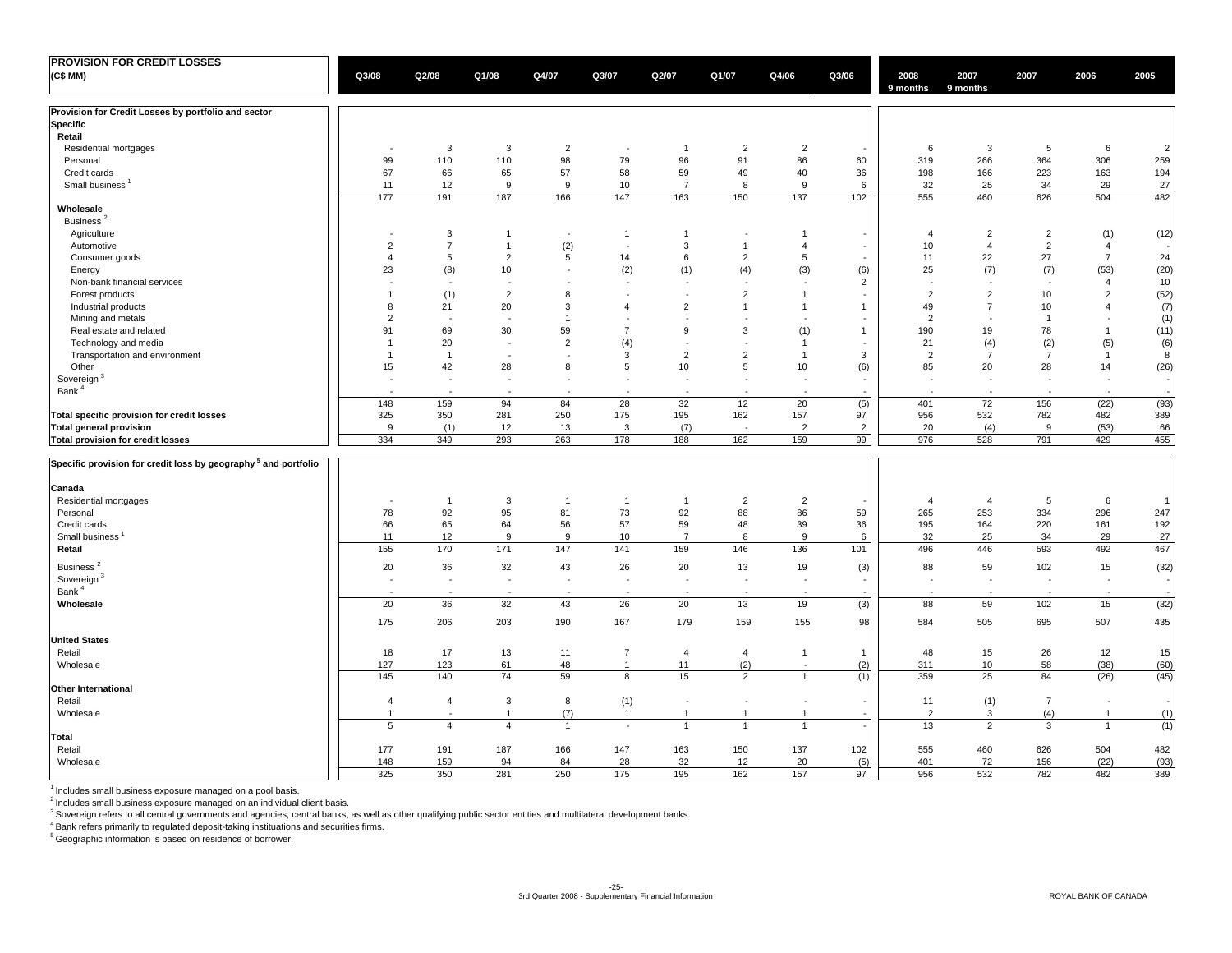| ALLOWANCE FOR CREDIT LOSSES                                       |                |                |                                |                            |                      |                      |                      |                                |                |                |                      |                      |                 |                         |
|-------------------------------------------------------------------|----------------|----------------|--------------------------------|----------------------------|----------------------|----------------------|----------------------|--------------------------------|----------------|----------------|----------------------|----------------------|-----------------|-------------------------|
| (C\$ MM)                                                          | Q3/08          | Q2/08          | Q1/08                          | Q4/07                      | Q3/07                | Q2/07                | Q1/07                | Q4/06                          | Q3/06          | 2008           | 2007                 | 2007                 | 2006            | 2005                    |
|                                                                   |                |                |                                |                            |                      |                      |                      |                                |                | 9 months       | 9 months             |                      |                 |                         |
| Allowance for credit losses (ACL) by portfolio and sector         |                |                |                                |                            |                      |                      |                      |                                |                |                |                      |                      |                 |                         |
| <b>Specific</b>                                                   |                |                |                                |                            |                      |                      |                      |                                |                |                |                      |                      |                 |                         |
| Retail                                                            |                |                |                                |                            |                      |                      |                      |                                |                |                |                      |                      |                 |                         |
| Residential mortgages                                             | 21             | 20             | 17                             | 15                         | 13                   | 14                   | 14                   | 13                             | 11             | 21             | 13                   | 15                   | 13              | 10                      |
| Personal<br>Small business                                        | 139<br>14      | 114<br>12      | 113<br>10                      | 96<br>$\alpha$             | 103<br>$\mathbf{R}$  | 103                  | 106<br>11            | 101<br>q                       | 102<br>я       | 139            | 103<br>$\mathbf{R}$  | 96<br>q              | 101<br>$\alpha$ | 115<br>8                |
|                                                                   | 174            | 146            | 140                            | 120                        | 124                  | 8<br>125             | 131                  | 123                            | 121            | 14<br>174      | 124                  | 120                  | 123             | 133                     |
| Wholesale                                                         |                |                |                                |                            |                      |                      |                      |                                |                |                |                      |                      |                 |                         |
| Business <sup>2</sup>                                             |                |                |                                |                            |                      |                      |                      |                                |                |                |                      |                      |                 |                         |
| Agriculture                                                       | 13             | 12             | 11                             | $\mathsf g$                | $\mathbf{q}$         | 8                    | 8                    | 9                              | 11             | 13             | $\mathbf{q}$         | $\mathbf{g}$         | $\mathsf g$     | $15\,$                  |
| Automotive                                                        | $\overline{5}$ | 9              | $\overline{\mathbf{3}}$        | $\overline{2}$             | 6                    | $\overline{7}$       | 6                    | $\sqrt{5}$                     | -3             | 5              | 6                    | $\overline{2}$       | 5               | $\overline{\mathbf{3}}$ |
| Consumer goods                                                    | 15             | 16             | 13                             | 45<br>$\overline{1}$       | 45<br>$\overline{4}$ | 37<br>$\overline{4}$ | 32<br>$\overline{4}$ | 35                             | 32             | 15             | 45<br>$\overline{4}$ | 45<br>$\overline{1}$ | 35              | 34<br>$\,9$             |
| Energy<br>Non-bank financial services                             | 32<br>21       | 8<br>21        | 12<br>22                       | 20                         | 23                   | 25                   | 25                   | $\sqrt{5}$<br>24               | 6<br>24        | 32<br>21       | 23                   | 20                   | $\,$ 5<br>24    | 24                      |
| Forest products                                                   | 6              | $\overline{4}$ | 10                             | $10$                       | 3                    | $\overline{a}$       | $\overline{4}$       | $\overline{2}$                 | -5             | -6             | $\mathbf{3}$         | 10                   | $\overline{2}$  | $\,6\,$                 |
| Industrial products                                               | 19             | 24             | 28                             | 9                          | 12                   | 10                   | 8                    | 8                              | $\mathbf{q}$   | 19             | 12                   | $\mathbf{q}$         | 8               | $\overline{7}$          |
| Mining and metals                                                 | $\overline{2}$ | $\overline{1}$ | $\overline{2}$                 | $\overline{1}$             | $\overline{1}$       | $\mathbf{1}$         | $\overline{1}$       | $\overline{1}$                 |                | $\overline{2}$ | $\overline{1}$       | $\overline{1}$       | $\overline{1}$  |                         |
| Real estate and related                                           | 182            | 139            | 97                             | 74                         | 20                   | 17                   | 14                   | 11                             | 11             | 182            | 20                   | 74                   | 11              | $16\,$                  |
| Technology and media                                              | 24             | 22             | $\mathbf{3}$                   | 5                          | $6\overline{6}$      | $\overline{7}$       | -5                   | -5                             | 7              | 24             | 6                    | 5                    | 5               | 8                       |
| Transportation and environment                                    | $\,6\,$        | $\overline{7}$ | 8                              | $\overline{7}$             | 14                   | 11                   | 10                   | $\overline{7}$                 | $\overline{7}$ | 6              | 14                   | $\overline{7}$       | $\overline{7}$  | 5                       |
| Other                                                             | 104<br>۰.      | 101<br>٠.      | 77<br>$\overline{\phantom{a}}$ | 48<br>$\ddot{\phantom{1}}$ | 32<br>۰.             | 36                   | 33                   | 28<br>$\overline{\phantom{a}}$ | 25             | 104            | 32<br>÷              | 48                   | 28              | 22                      |
| Sovereign <sup>3</sup><br>Bank <sup>4</sup>                       |                |                |                                |                            |                      |                      |                      |                                |                |                |                      |                      |                 |                         |
|                                                                   | 429            | 364            | 286                            | 231                        | 175                  | 167                  | 150                  | 140                            | 141            | 429            | 175                  | 231                  | 140             | 149                     |
|                                                                   |                |                |                                |                            |                      |                      |                      |                                |                |                |                      |                      |                 |                         |
| General                                                           | 1,337<br>1,940 | 1,300          | 1,244                          | 1,221                      | 1,230                | 1,234                | 1,253                | 1,223                          | 1,223          | 1,337          | 1,230                | 1,221                | 1,223           | 1,286                   |
| Total                                                             |                | 1,810          | 1,670                          | 1,572                      | 1,529                | 1,526                | 1,534                | 1,486                          | 1,485          | 1,940          | 1,529                | 1,572                | 1,486           | 1,568                   |
| Allowance for credit loss by geography <sup>5</sup> and portfolio |                |                |                                |                            |                      |                      |                      |                                |                |                |                      |                      |                 |                         |
| <b>Specific</b>                                                   |                |                |                                |                            |                      |                      |                      |                                |                |                |                      |                      |                 |                         |
| Canada<br>Residential mortgages                                   | 18             | 17             | 15                             | 13                         | 12                   | 12                   | 12                   | 11                             | 9              | 18             | 12                   | 13                   | 11              | 9                       |
| Personal                                                          | 78             | 88             | 91                             | 79                         | 86                   | 86                   | 89                   | 88                             | 88             | 78             | 86                   | 79                   | 88              | 101                     |
| Small business                                                    | 14             | 12             | 10                             | $\,$ 9                     | 8                    | $\mathbf{a}$         | 11                   | $\mathbf{g}$                   | 8              | 14             | $\mathbf{g}$         | $\mathbf{g}$         | 9               | 8                       |
| Retail                                                            | 110            | 117            | 116                            | 101                        | 106                  | 106                  | 112                  | 108                            | 105            | 110            | 106                  | 101                  | 108             | 118                     |
| <b>Business</b>                                                   | 119            | 136            | 146                            | 153                        | 140                  | 130                  | 119                  | 112                            | 106            | 119            | 140                  | 153                  | 112             | 112                     |
| Sovereign                                                         |                | $\overline{a}$ | ż.                             | ×,                         |                      |                      |                      |                                |                |                |                      |                      |                 |                         |
| Bank <sup>4</sup>                                                 |                |                |                                |                            |                      |                      |                      |                                |                |                |                      |                      |                 |                         |
| Wholesale                                                         | 119            | 136            | 146                            | 153                        | 140                  | 130                  | 119                  | 112                            | 106            | 119            | 140                  | 153                  | 112             | 112                     |
|                                                                   | 229            | 253            | 262                            | 254                        | 246                  | 236                  | 231                  | 220                            | 211            | 229            | 246                  | 254                  | 220             | 230                     |
| <b>United States</b>                                              |                |                |                                |                            |                      |                      |                      |                                |                |                |                      |                      |                 |                         |
| Retail                                                            | 11             | 11             | 8                              | 6                          | $\overline{4}$       | $\overline{4}$       | $\mathbf{3}$         | $\mathbf{3}$                   | $\mathbf{3}$   | 11             | $\overline{4}$       | $6\overline{6}$      | $\mathbf{3}$    | $\mathbf{3}$            |
| Wholesale                                                         | 268            | 210            | 123                            | 62                         | 18                   | 20                   | 13                   | 12                             | 19             | 268            | 18                   | 62                   | 12              | 18                      |
|                                                                   | 279            | 221            | 131                            | 68                         | 22                   | 24                   | 16                   | 15                             | 22             | 279            | 22                   | 68                   | 15              | 21                      |
| Other International                                               |                |                |                                |                            |                      |                      |                      |                                |                |                |                      |                      |                 |                         |
| Retail                                                            | 53             | 18             | 16                             | 13                         | 14                   | 15                   | 16                   | 12                             | 13             | 53             | 14                   | 13                   | 12              | 12                      |
| Wholesale                                                         | 42<br>95       | 18<br>36       | 17<br>33                       | 16<br>29                   | 17<br>31             | 17<br>32             | 18<br>34             | 16<br>28                       | 16<br>29       | 42<br>95       | 17<br>31             | 16<br>29             | 16<br>28        | 19<br>31                |
| Total                                                             |                |                |                                |                            |                      |                      |                      |                                |                |                |                      |                      |                 |                         |
| <b>Specific</b>                                                   |                |                |                                |                            |                      |                      |                      |                                |                |                |                      |                      |                 |                         |
| Retail                                                            | 174            | 146            | 140                            | 120                        | 124                  | 125                  | 131                  | 123                            | 121            | 174            | 124                  | 120                  | 123             | 133                     |
| Wholesale                                                         | 429            | 364            | 286                            | 231                        | 175                  | 167                  | 150                  | 140                            | 141            | 429            | 175                  | 231                  | 140             | 149                     |
| General                                                           | 1,337          | 1,300          | 1,244                          | 1,221                      | 1,230                | 1,234                | 1,253                | 1,223                          | 1,223          | 1,337          | 1,230                | 1,221                | 1,223           | 1,286                   |
| Total Allowance for Credit Loss by geography <sup>5</sup>         | 1,940          | 1,810          | 1,670                          | 1,572                      | 1,529                | 1,526                | 1,534                | 1,486                          | 1,485          | 1,940          | 1,529                | 1,572                | 1,486           | 1,568                   |
| Allowance for credit losses by type                               |                |                |                                |                            |                      |                      |                      |                                |                |                |                      |                      |                 |                         |
| Allowance for loan losses                                         | 1,859          | 1,730          | 1,591                          | 1,493                      | 1,449                | 1,446                | 1,455                | 1,409                          | 1,415          | 1,859          | 1,449                | 1,493                | 1,409           | 1,498                   |
| Allowance for off-balance sheet items                             | 81             | 80             | 79                             | 79                         | 80                   | 80                   | 79                   | 77                             | 70             | 81             | 80                   | 79                   | 77              | 70                      |
| <b>Total</b>                                                      | 1,940          | 1,810          | 1,670                          | 1,572                      | 1,529                | 1,526                | 1,534                | 1,486                          | 1,485          | 1,940          | 1,529                | 1,572                | 1,486           | 1,568                   |
| Allowance for credit losses continuity                            |                |                |                                |                            |                      |                      |                      |                                |                |                |                      |                      |                 |                         |
| Specific allowance                                                |                |                |                                |                            |                      |                      |                      |                                |                |                |                      |                      |                 |                         |
| Balance at beginning of period                                    | 510            | 426            | 351                            | 299                        | 292                  | 281                  | 263                  | 262                            | 286            | 351            | 263                  | 263                  | 282             | 487                     |
| Provision for credit losses<br>Write-offs                         | 325<br>(334)   | 350<br>(302)   | 281<br>(250)                   | 250<br>(235)               | 175<br>(214)         | 195<br>(224)         | 162<br>(195)         | 157<br>(202)                   | 97<br>(160)    | 956<br>(886)   | 532<br>(633)         | 782<br>(868)         | 482<br>(713)    | 389<br>(770)            |
| Recoveries                                                        | 39             | 40             | 40                             | 39                         | 46                   | $40\,$               | 45                   | 46                             | 36             | 119            | 131                  | 170                  | 205             | 174                     |
| Other adjustments <sup>6</sup>                                    | 63             | (4)            | $\overline{4}$                 | (2)                        |                      |                      | 6                    |                                | Э              | 63             | 6                    | $\overline{4}$       | $\overline{7}$  | $\overline{2}$          |
| Specific allowance for credit losses at end of period             | 603            | 510            | 426                            | 351                        | 299                  | 292                  | 281                  | 263                            | 262            | 603            | 299                  | 351                  | 263             | 282                     |
|                                                                   |                |                |                                |                            |                      |                      |                      |                                |                |                |                      |                      |                 |                         |
| General allowance<br>Balance at beginning of period               | 1,300          | 1,244          | 1,221                          | 1,230                      | 1,234                | 1,253                | 1,223                | 1,223                          | 1,219          | 1,221          | 1,223                | 1,223                | 1,286           | 1,227                   |
| Provision for credit losses                                       | $\mathsf g$    | (1)            | 12                             | 13                         | $\sqrt{3}$           | (7)                  |                      | $\mathbf{2}$                   | $\overline{2}$ | 20             | (4)                  | 9                    | (53)            | 66                      |
| Adjustments on acquisition '                                      | 25             | 54             |                                |                            |                      |                      | 21                   |                                |                | 79             | 21                   | 21                   |                 |                         |
| Other adjustments                                                 | 3              | -3             | 11                             | (22)                       | (7)                  | (12)                 | -9                   | (2)                            |                | 17             | (10)                 | (32)                 | (10)            | (7)                     |
| General allowance for credit losses at end of period              | 1,337          | 1,300          | 1,244                          | 1,221                      | 1,230                | 1,234                | 1,253                | 1,223                          | 1,223          | 1,337          | 1,230                | 1,221                | 1,223           | 1,286                   |
| Allowance for credit losses                                       | 1,940          | 1,810          | 1,670                          | 1,572                      | 1,529                | 1,526                | 1,534                | 1,486                          | 1.485          | 1.940          | 1,529                | 1,572                | 1,486           | 1,568                   |

<sup>1</sup> includes small business exposure managed on a pool basis.<br><sup>2</sup> includes small business exposure managed on an individual client basis.<br><sup>3</sup> Sovereign refers to all central governments and agencies, central banks, as well

<sup>4</sup>Bank refers primarily to regulated deposit-taking instituations and securities firms.<br><sup>6</sup> Geographic information is based on residence of borrower.<br><sup>6</sup> Other adjustments include: primage translations on non-Canadian do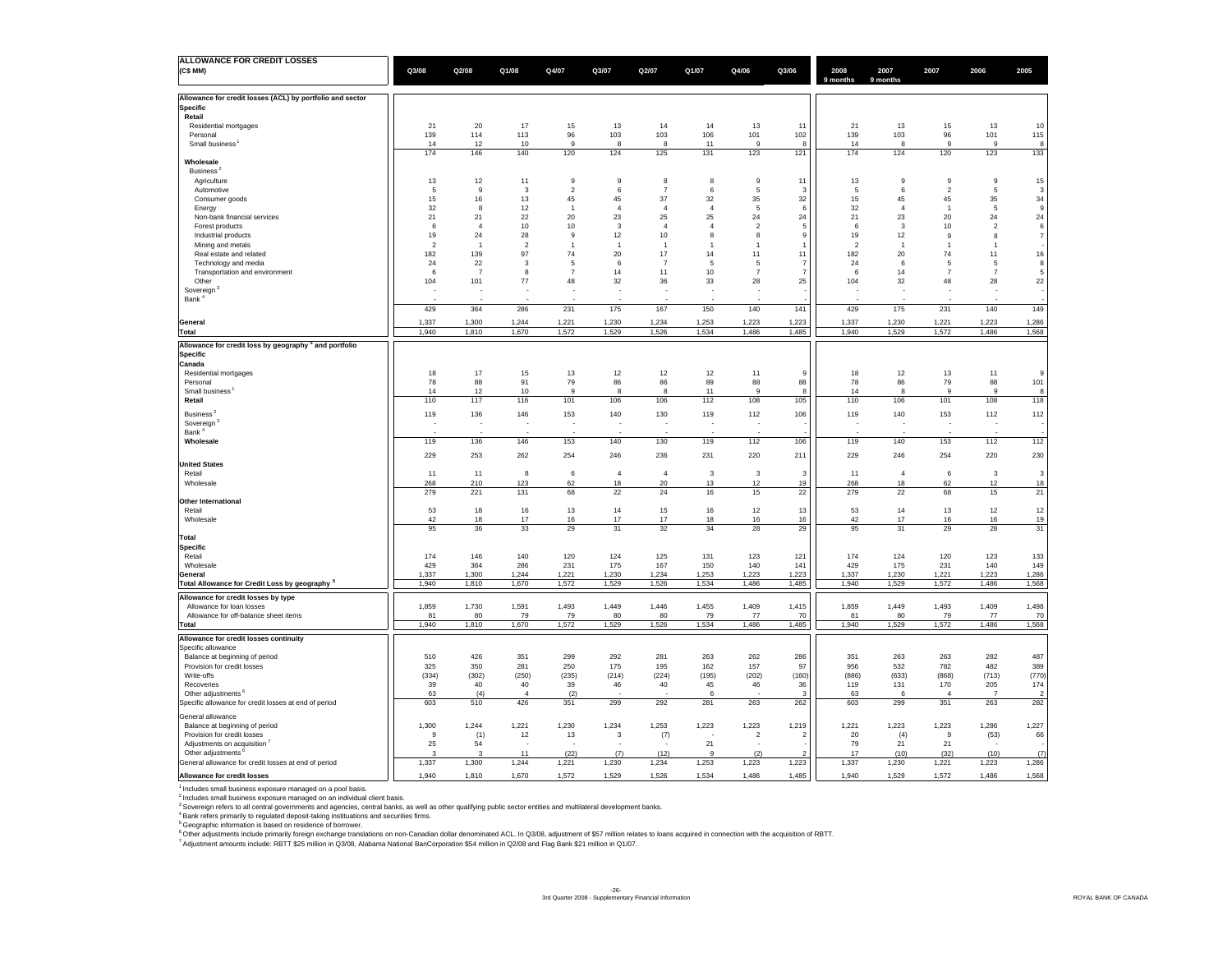| <b>CREDIT QUALITY RATIOS</b><br>(C\$ MM)                                  | Q3/08            | Q2/08            | Q1/08            | Q4/07            | Q3/07            | Q2/07            | Q1/07            | Q4/06            | Q3/06            | 2008<br>9 months | 2007<br>9 months | 2007             | 2006             | 2005             |
|---------------------------------------------------------------------------|------------------|------------------|------------------|------------------|------------------|------------------|------------------|------------------|------------------|------------------|------------------|------------------|------------------|------------------|
| <b>Diversification ratios</b>                                             |                  |                  |                  |                  |                  |                  |                  |                  |                  |                  |                  |                  |                  |                  |
| Portfolio as a % of Total Loans and Acceptances<br>Retail<br>Wholesale    | 67%<br>33%       | 67%<br>33%       | 68%<br>32%       | 67%<br>33%       | 68%<br>32%       | 67%<br>33%       | 67%<br>33%       | 69%<br>31%       | 69%<br>31%       | 67%<br>33%       | 68%<br>32%       | 67%<br>33%       | 69%<br>31%       | 70%<br>30%       |
| Canada                                                                    | 81%              | 81%              | 85%              | 85%              | 85%              | 84%              | 83%              | 85%              | 86%              | 81%              | 85%              | 85%              | 85%              | 87%              |
| U.S.                                                                      | 13%              | 14%              | 10%              | 10%              | 10%              | 11%              | 11%              | 10%              | 10%              | 13%              | 10%              | 10%              | 10%              | 10%              |
| Other International                                                       | 6%               | 5%               | 5%               | 5%               | 5%               | 5%               | 6%               | 5%               | 4%               | 6%               | 5%               | 5%               | 5%               | 3%               |
| <b>Condition ratios</b>                                                   |                  |                  |                  |                  |                  |                  |                  |                  |                  |                  |                  |                  |                  |                  |
| Gross Impaired Loans (GILs) as a % of Loans and Acceptances               | 0.76%            | 0.70%            | 0.56%            | 0.45%            | 0.38%            | 0.37%            | 0.38%            | 0.38%            | 0.36%            | 0.76%            | 0.38%            | 0.45%            | 0.38%            | 0.38%            |
| Retail                                                                    | 0.32%            | 0.28%            | 0.25%            | 0.23%            | 0.23%            | 0.25%            | 0.26%            | 0.25%            | 0.24%            | 0.32%            | 0.23%            | 0.23%            | 0.25%            | 0.24%            |
| Wholesale                                                                 | 1.68%            | 1.54%            | 1.21%            | 0.89%            | 0.70%            | 0.62%            | 0.61%            | 0.65%            | 0.64%            | 1.68%            | 0.70%            | 0.89%            | 0.65%            | 0.71%            |
| Canada                                                                    | 0.33%            | 0.36%            | 0.33%            | 0.33%            | 0.33%            | 0.33%            | 0.33%            | 0.32%            | 0.29%            | 0.33%            | 0.33%            | 0.33%            | 0.32%            | 0.29%            |
| U.S.                                                                      | 3.16%            | 2.63%            | 2.39%            | 1.38%            | 0.72%            | 0.54%            | 0.60%            | 0.73%            | 0.80%            | 3.16%            | 0.72%            | 1.38%            | 0.73%            | 0.86%            |
| Other International                                                       | 1.41%            | 0.81%            | 0.66%            | 0.56%            | 0.62%            | 0.61%            | 0.62%            | 0.72%            | 0.79%            | 1.41%            | 0.62%            | 0.56%            | 0.72%            | 1.58%            |
| Net Impaired Loans as a % of Loans and Acceptances                        | 0.55%            | 0.51%            | 0.40%            | 0.31%            | 0.26%            | 0.24%            | 0.25%            | 0.26%            | 0.24%            | 0.55%            | 0.26%            | 0.31%            | 0.26%            | 0.24%            |
| Retail                                                                    | 0.23%            | 0.20%            | 0.17%            | 0.16%            | 0.16%            | 0.17%            | 0.18%            | 0.17%            | 0.16%            | 0.23%            | 0.16%            | 0.16%            | 0.17%            | 0.15%            |
| Wholesale                                                                 | 1.21%            | 1.13%            | 0.87%            | 0.61%            | 0.47%            | 0.40%            | 0.41%            | 0.45%            | 0.43%            | 1.21%            | 0.47%            | 0.61%            | 0.45%            | 0.46%            |
| Canada                                                                    | 0.23%            | 0.24%            | 0.21%            | 0.21%            | 0.21%            | 0.21%            | 0.21%            | 0.20%            | 0.18%            | 0.23%            | 0.21%            | 0.21%            | 0.20%            | 0.16%            |
| U.S.                                                                      | 2.40%            | 2.05%            | 1.91%            | 1.11%            | 0.63%            | 0.45%            | 0.53%            | 0.67%            | 0.70%            | 2.40%            | 0.63%            | 1.11%            | 0.67%            | 0.76%            |
| Other International                                                       | 0.87%            | 0.52%            | 0.42%            | 0.34%            | 0.38%            | 0.36%            | 0.37%            | 0.46%            | 0.49%            | 0.87%            | 0.38%            | 0.34%            | 0.46%            | 0.98%            |
| PCL as a % of Average Net Loans and Acceptances                           | 0.48%            | 0.54%            | 0.46%            | 0.43%            | 0.30%            | 0.33%            | 0.29%            | 0.29%            | 0.19%            | 0.49%            | 0.31%            | 0.34%            | 0.21%            | 0.24%            |
| Specific PCL as a % of Average Net Loans and Acceptances                  | 0.47%            | 0.54%            | 0.44%            | 0.41%            | 0.29%            | 0.35%            | 0.29%            | 0.29%            | 0.18%            | 0.48%            | 0.31%            | 0.33%            | 0.23%            | 0.21%            |
| Retail                                                                    | 0.38%            | 0.43%            | 0.43%            | 0.39%            | 0.36%            | 0.43%            | 0.39%            | 0.36%            | 0.28%            | 0.41%            | 0.39%            | 0.39%            | 0.35%            | 0.36%            |
| Wholesale                                                                 | 0.65%            | 0.76%            | 0.46%            | 0.43%            | 0.15%            | 0.18%            | 0.07%            | 0.12%            | (0.03)%          | 0.62%            | 0.13%            | 0.21%            | (0.04)%          | (0.18)%          |
| Canada                                                                    | 0.31%            | 0.38%            | 0.37%            | 0.36%            | 0.33%            | 0.38%            | 0.34%            | 0.33%            | 0.22%            | 0.35%            | 0.35%            | 0.35%            | 0.29%            | 0.27%            |
| U.S.                                                                      | 1.57%            | 1.79%            | 1.14%            | 0.95%            | 0.13%            | 0.24%            | 0.03%            | 0.02%            | (0.02)%          | 1.57%            | 0.14%            | 0.35%            | (0.13)%          | (0.23)%          |
| Other International                                                       | 0.15%            | 0.13%            | 0.12%            | 0.03%            | 0.00%            | 0.03%            | 0.03%            | 0.04%            | 0.00%            | 0.15%            | 0.02%            | 0.02%            | 0.01%            | (0.02)%          |
| Coverage ratios                                                           |                  |                  |                  |                  |                  |                  |                  |                  |                  |                  |                  |                  |                  |                  |
| ACL as a % of Total Loans and Acceptances                                 | 0.69%            | 0.67%            | 0.65%            | 0.63%            | 0.63%            | 0.65%            | 0.67%            | 0.68%            | 0.69%            | 0.69%            | 0.63%            | 0.63%            | 0.68%            | 0.79%            |
| Specific ACL as a % of Total Loans and Acceptances<br>Retail<br>Wholesale | 0.06%<br>0.15%   | 0.05%<br>0.13%   | 0.05%<br>0.11%   | 0.05%<br>0.09%   | 0.05%<br>0.07%   | 0.05%<br>0.07%   | 0.06%<br>0.07%   | 0.06%<br>0.06%   | 0.06%<br>0.07%   | 0.06%<br>0.15%   | 0.05%<br>0.07%   | 0.05%<br>0.09%   | 0.06%<br>0.06%   | 0.07%<br>0.08%   |
| Specific ACL as a % of GIL<br>Retail<br>Wholesale                         | 28.62%<br>27.71% | 28.40%<br>26.62% | 32.26%<br>28.15% | 30.93%<br>31.64% | 32.12%<br>32.23% | 31.81%<br>35.08% | 31.57%<br>32.54% | 32.11%<br>31.60% | 34.28%<br>32.79% | 28.62%<br>27.71% | 32.12%<br>32.23% | 30.93%<br>31.64% | 32.11%<br>31.60% | 39.12%<br>35.65% |
| Total Net Write-offs as a % of Average Net Loans and Acceptances          | 0.43%            | 0.40%            | 0.33%            | 0.32%            | 0.28%            | 0.33%            | 0.27%            | 0.29%            | 0.24%            | 0.39%            | 0.29%            | 0.30%            | 0.25%            | 0.32%            |
| Retail                                                                    | 0.40%            | 0.42%            | 0.39%            | 0.38%            | 0.25%            | 0.30%            | 0.27%            | 0.25%            | 0.23%            | 0.40%            | 0.40%            | 0.40%            | 0.25%            | 0.27%            |
| Wholesale                                                                 | 0.48%            | 0.36%            | 0.20%            | 0.18%            | 0.03%            | 0.02%            | 0.00%            | 0.04%            | 0.01%            | 0.35%            | 0.06%            | 0.09%            | 0.00%            | 0.05%            |
| Canada                                                                    | 0.36%            | 0.39%            | 0.36%            | 0.35%            | 0.31%            | 0.37%            | 0.32%            | 0.32%            | 0.27%            | 0.37%            | 0.33%            | 0.34%            | 0.30%            | 0.33%            |
| U.S.                                                                      | 0.95%            | 0.65%            | 0.21%            | 0.18%            | 0.14%            | 0.10%            | 0.03%            | 0.11%            | 0.02%            | 0.65%            | 0.09%            | 0.12%            | (0.11)%          | 0.30%            |
| Other International                                                       | 0.12%            | 0.09%            | 0.03%            | 0.06%            | 0.03%            | 0.10%            | (0.07)%          | 0.08%            | 0.08%            | 0.08%            | 0.02%            | 0.03%            | 0.06%            | 0.12%            |

<sup>1</sup> A \$52 million transfer of the specific allowance to the general allowance during 2005 decreased this ratio by 0.03%.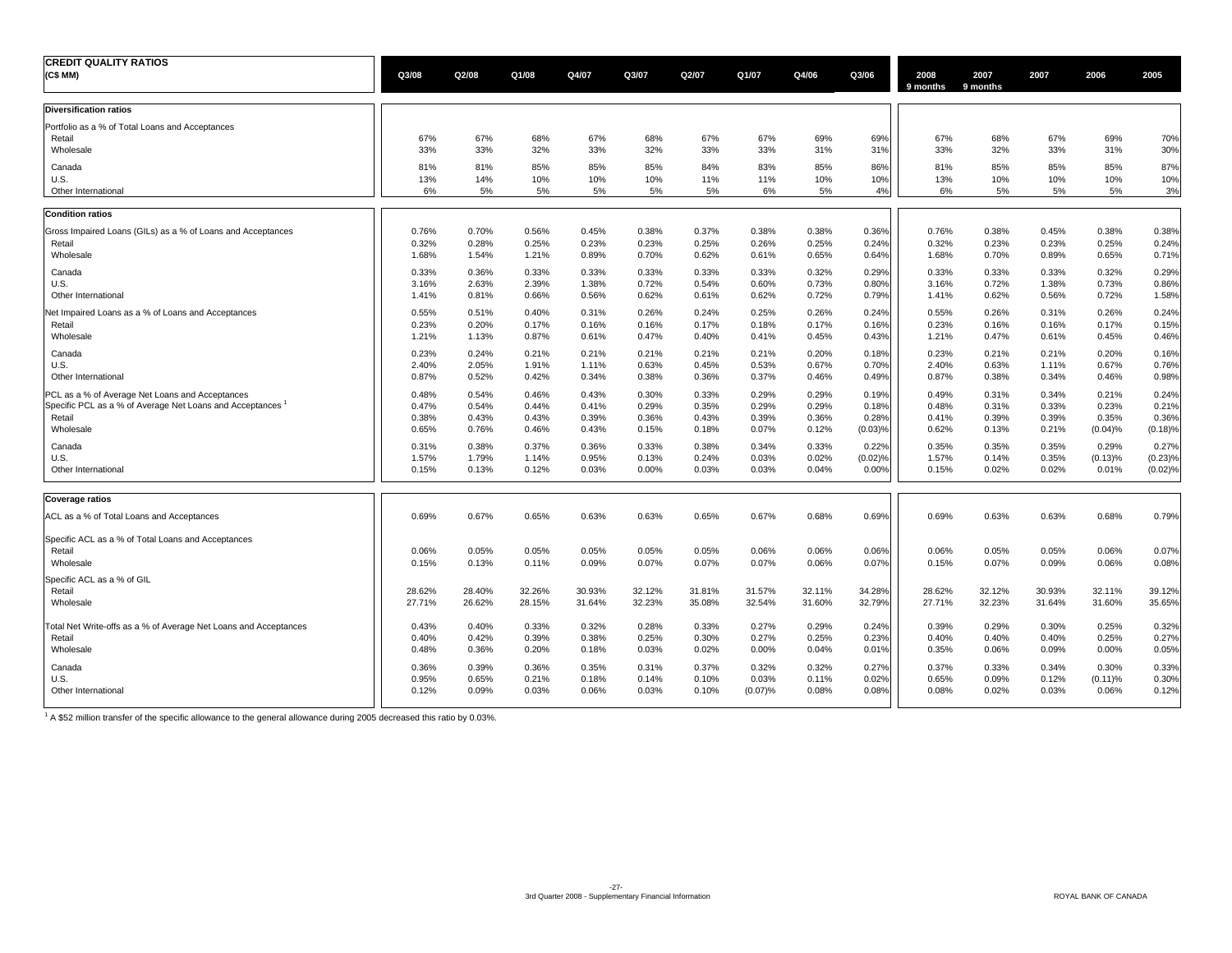| <b>CREDIT RISK EXPOSURE</b>                                  | Lending-related and other |                          | <b>Trading-related</b> |              |                          | Lending-related and other |                       | <b>Trading-related</b> |                          |                           |                          |                        |                        |
|--------------------------------------------------------------|---------------------------|--------------------------|------------------------|--------------|--------------------------|---------------------------|-----------------------|------------------------|--------------------------|---------------------------|--------------------------|------------------------|------------------------|
| (C\$MM)                                                      | Loans and acceptances     |                          |                        |              | Over-                    | Q3/08                     | Loans and acceptances |                        |                          |                           | Over-                    | Q2/08                  | Q1/08                  |
|                                                              |                           | Undrawn                  |                        | Repo-style   | the-counter              | Total                     |                       | Undrawn                |                          | Repo-style                | the-counter              | Total                  | Total                  |
|                                                              | Outstanding               | commitments              | Other <sup>2</sup>     | transactions | derivatives <sup>4</sup> | exposures                 | Outstanding           | commitments            | Other <sup>2</sup>       | transactions <sup>3</sup> | derivatives <sup>4</sup> | exposures <sup>3</sup> | exposures <sup>5</sup> |
| Credit risk exposure by geography <sup>1</sup> and portfolio |                           |                          |                        |              |                          |                           |                       |                        |                          |                           |                          |                        |                        |
| Canada                                                       |                           |                          |                        |              |                          |                           |                       |                        |                          |                           |                          |                        |                        |
| Residential mortgages <sup>6</sup>                           | 117.787                   | $\overline{2}$           |                        |              |                          | 117,789                   | 113,177               |                        |                          |                           |                          | 113,178                | 110,949                |
| Personal                                                     | 47,047                    | 41,445                   | 46                     |              | ٠                        | 88,538                    | 45,131                | 39,425                 | 45                       |                           |                          | 84,601                 | 82,302                 |
| Credit cards                                                 | 8,054                     | 18,353                   | ٠                      |              | ٠                        | 26,407                    | 7,848                 | 17,529                 |                          |                           |                          | 25,377                 | 27,644                 |
| Small business <sup>1</sup>                                  | 2,686                     | 2,852                    | 48                     | $\sim$       | $\sim$                   | 5,586                     | 2,639                 | 2,803                  | 48                       | $\mathbf{r}$              | $\sim$                   | 5,490                  | 5,294                  |
| Retail                                                       | 175,574                   | 62,652                   | 94                     | $\sim$       | $\sim$                   | 238,320                   | 168,795               | 59,758                 | 93                       | $\overline{\phantom{a}}$  | $\sim$                   | 228,646                | 226,189                |
| <b>Business</b>                                              | 50,632                    | 18,538                   | 8,210                  | 27,768       | 10,370                   | 115,518                   | 49,900                | 18,292                 | 9,549                    | 28,533                    | 14,598                   | 120,872                | 120,279                |
| Sovereign                                                    | 1,526                     | 1,453                    | 6,939                  | 46           | 5,826                    | 15,790                    | 1,356                 | 1,617                  | 5,456                    | 1,494                     | 5,843                    | 15,766                 | 15,997                 |
| Bank <sup>10</sup>                                           | 573                       | 1,369                    | 26,737                 | 15.827       | 1.992                    | 46.498                    | 831                   | 873                    | 45,534                   | 19.436                    | 1.346                    | 68,020                 | 64,334                 |
| Wholesale                                                    | 52,731                    | 21,360                   | 41,886                 | 43,641       | 18,188                   | 177,806                   | 52,087                | 20,782                 | 60,539                   | 49,463                    | 21,787                   | 204,658                | 200,610                |
| <b>Total Canada</b>                                          | 228,305                   | 84,012                   | 41,980                 | 43,641       | 18,188                   | 416,126                   | 220,882               | 80,540                 | 60,632                   | 49.463                    | 21,787                   | 433,304                | 426,799                |
| <b>United States</b>                                         |                           |                          |                        |              |                          |                           |                       |                        |                          |                           |                          |                        |                        |
| Residential mortgages <sup>6</sup>                           | 2,453                     | $\sim$                   |                        |              | ٠                        | 2,453                     | 2,318                 | $\sim$                 | $\overline{\phantom{a}}$ |                           |                          | 2,318                  | 1,514                  |
| Personal                                                     | 8,458                     | 1,132                    | 6                      |              |                          | 9,596                     | 8,388                 | 978                    | 6                        |                           |                          | 9,372                  | 5,759                  |
| Credit cards                                                 | 154                       | 153                      | ٠                      |              | ٠                        | 307                       | 150                   | 150                    | ٠                        |                           | ٠                        | 300                    | 291                    |
| Small business <sup>3</sup>                                  | $\sim$                    | $\overline{\phantom{a}}$ | $\sim$                 | $\sim$       | $\sim$                   | $\sim$                    | $\sim$                | $\sim$                 | $\sim$                   |                           | ۰.                       | $\sim$                 | $\sim$                 |
| Retail                                                       | 11,065                    | 1,285                    | 6                      | . п.         | $\sim$                   | 12,356                    | 10,856                | 1,128                  | 6                        | ۰.                        | $\sim$                   | 11,990                 | 7,564                  |
| <b>Business</b>                                              | 24,748                    | 12,597                   | 6,721                  | 25,133       | 7,257                    | 76,456                    | 24,804                | 12,609                 | 8,233                    | 27,159                    | 8,751                    | 81,556                 | 73,090                 |
| Sovereign <sup>9</sup>                                       |                           | $\sim$                   | 84                     | $\sim$       | 67                       | 151                       | 63                    | $\sim$                 | 127                      | $\sim$                    | 67                       | 257                    | 160                    |
| Bank <sup>10</sup>                                           | 999                       | 978                      | 2,364                  | 14,070       | 3,714                    | 22,125                    | 1,929                 | 917                    | 1,845                    | 12,988                    | 4,099                    | 21,778                 | 31,159                 |
| Wholesale                                                    | 25,747                    | 13,575                   | 9,169                  | 39,203       | 11,038                   | 98,732                    | 26,796                | 13,526                 | 10,205                   | 40,147                    | 12,917                   | 103,591                | 104,409                |
| <b>Total United States</b>                                   | 36,812                    | 14,860                   | 9,175                  | 39,203       | 11,038                   | 111,088                   | 37,652                | 14,654                 | 10,211                   | 40,147                    | 12,917                   | 115,581                | 111,973                |
| <b>Other International</b>                                   |                           |                          |                        |              |                          |                           |                       |                        |                          |                           |                          |                        |                        |
| Residential mortgages                                        | 1,957                     | $\overline{\phantom{a}}$ |                        |              |                          | 1,957                     | 1,000                 |                        | ٠                        |                           |                          | 1,000                  | 970                    |
| Personal                                                     | 1,914                     | 116                      | 21                     |              |                          | 2,051                     | 1,086                 | 79                     | 17                       |                           |                          | 1,182                  | 1,163                  |
| Credit cards                                                 | 159                       | 96                       | ٠                      |              | ٠                        | 255                       | 65                    | 94                     | ٠                        |                           | ٠                        | 159                    | 163                    |
| Small business <sup>7</sup>                                  |                           | ٠                        | ٠                      |              | ٠                        | $\sim$                    | $\sim$                | ٠                      | ٠                        |                           | ٠                        | <b>.</b>               | $\sim$                 |
| Retail                                                       | 4,030                     | 212                      | 21                     | ۰.           | $\sim$                   | 4,263                     | 2,151                 | 173                    | 17                       | $\sim$                    | ٠                        | 2,341                  | 2,296                  |
| Business <sup>®</sup>                                        | 11,191                    | 4,633                    | 5,139                  | 18,033       | 5,089                    | 44,085                    | 8,373                 | 5,022                  | 2,347                    | 19,501                    | 4,986                    | 40,229                 | 45,893                 |
| Sovereign <sup>9</sup>                                       | 867                       | 821                      | 2,110                  | 1,815        | 8,868                    | 14,481                    | 605                   | 924                    | 2,282                    | 1,694                     | 9,112                    | 14,617                 | 13,760                 |
| Bank <sup>10</sup>                                           | 1,584                     | 2,363                    | 13,542                 | 48,040       | 19,470                   | 84,999                    | 1,218                 | 2,128                  | 11,013                   | 57,478                    | 20,329                   | 92,166                 | 89,602                 |
| Wholesale                                                    | 13,642                    | 7,817                    | 20,791                 | 67,888       | 33,427                   | 143,565                   | 10,196                | 8,074                  | 15,642                   | 78,673                    | 34,427                   | 147,012                | 149,255                |
| <b>Total Other International</b>                             | 17,672                    | 8,029                    | 20,812                 | 67,888       | 33,427                   | 147.828                   | 12,347                | 8,247                  | 15,659                   | 78,673                    | 34,427                   | 149,353                | 151,551                |
| Total exposure                                               | 282,789                   | 106,901                  | 71.967                 | 150,732      | 62.653                   | 675,042                   | 270,881               | 103,441                | 86,502                   | 168,283                   | 69,131                   | 698,238                | 690,323                |

<sup>1</sup> Based on residence of borrower.

 $^2$  Includes contingent liabilities such as letters of credit and guarantees, and available-for-sale debt securities.

<sup>3</sup> Includes repurchase and reverse repurchase agreements and securities borrowing and lending transactions.

4 After factoring in the master netting agreements.

<sup>5</sup> Total exposure represents exposure at default, which is the expected gross exposure upon the default of an obligor. This amount is before any specific allowances and does not reflect the impact of credit risk mitigatio

Exposure under Basel II asset classes of qualifying revolving retail and other retail are largely included within Personal and Credit cards, while home equity lines of credit are included in Personal.

6 Includes certain synthetic mortgage securitizations.

7 Includes small business exposure managed on a pooled basis.

<sup>8</sup> Includes small business exposure managed on an individual client basis.

<sup>9</sup> Sovereign refers to all central governments and agencies, central banks, as well as other qualifying public sector entities and multilateral development banks.

<sup>10</sup> Bank refers primarily to regulated deposit-taking institutions and securities firms.